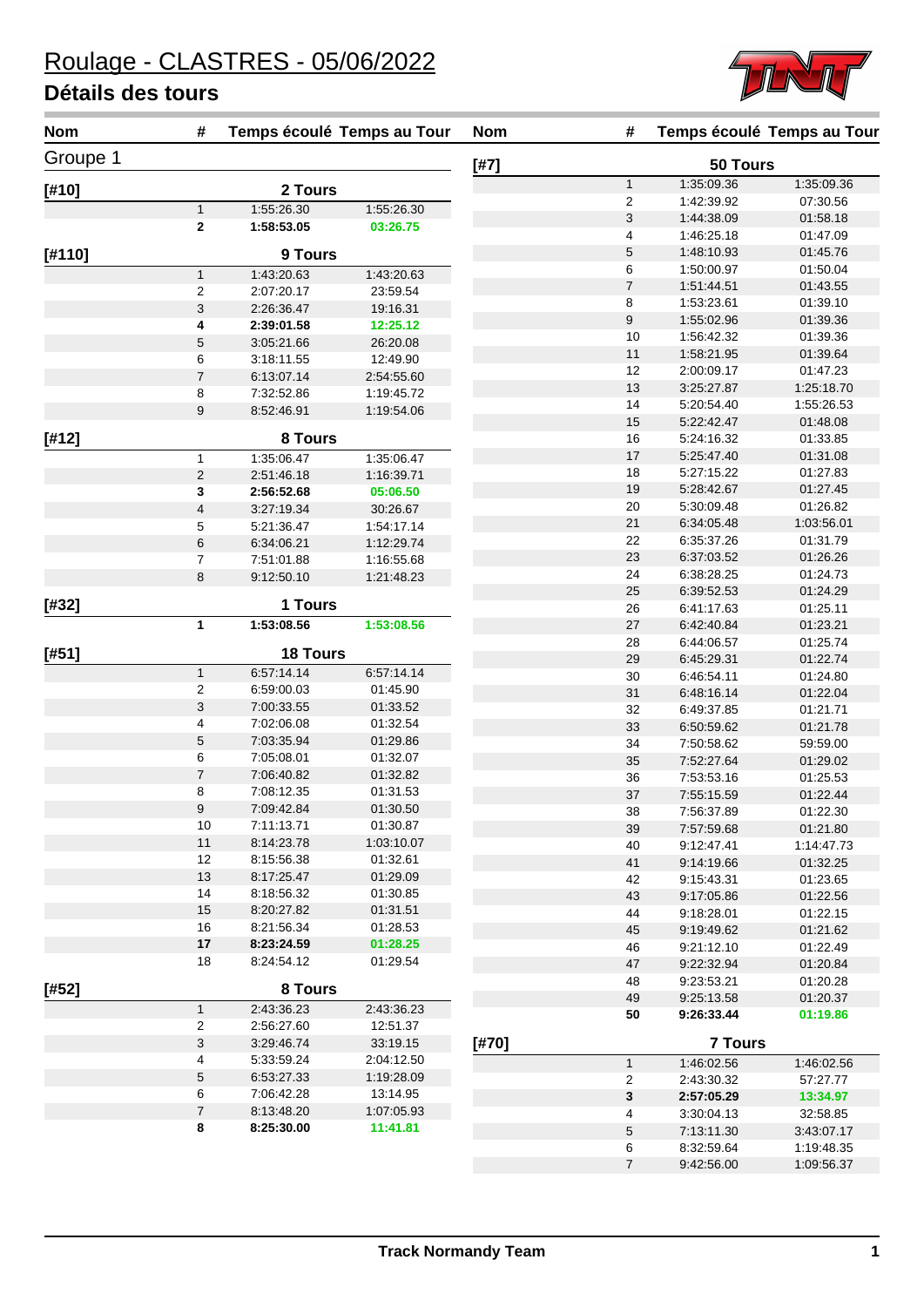

| <b>Nom</b>                            | #                       |                          | Temps écoulé Temps au Tour | <b>Nom</b>                                   | #                       |                          | Temps écoulé Temps au Tour |
|---------------------------------------|-------------------------|--------------------------|----------------------------|----------------------------------------------|-------------------------|--------------------------|----------------------------|
| [#81]                                 |                         | 25 Tours                 |                            | <b>AUDET Florent [#62]</b>                   |                         | 22 Tours                 |                            |
|                                       | $\mathbf{1}$            | 2:49:24.39               | 2:49:24.39                 | <b>AUDET Florent</b>                         | $\mathbf{1}$            | 5:53:26.05               | 5:53:26.05                 |
|                                       | $\overline{c}$          | 2:51:31.50               | 02:07.12                   | <b>AUDET Florent</b>                         | $\overline{c}$          | 5:55:18.81               | 01:52.77                   |
|                                       | 3                       | 2:53:22.13               | 01:50.63                   | <b>AUDET Florent</b>                         | 3                       | 5:56:56.64               | 01:37.83                   |
|                                       | $\overline{\mathbf{4}}$ | 3:04:56.53               | 11:34.41                   | <b>AUDET Florent</b>                         | $\overline{\mathbf{4}}$ | 5:58:29.90               | 01:33.27                   |
|                                       | 5                       | 3:06:56.68               | 02:00.15                   | <b>AUDET Florent</b>                         | 5                       | 6:00:00.94               | 01:31.04                   |
|                                       | 6                       | 3:08:45.64               | 01:48.97                   | <b>AUDET Florent</b>                         | 6                       | 6:01:32.79               | 01:31.86                   |
|                                       | $\overline{7}$          | 3:10:30.10               | 01:44.47                   | <b>AUDET Florent</b>                         | 7                       | 6:03:05.99               | 01:33.20                   |
|                                       | 8                       | 5:54:24.23               | 2:43:54.13                 | <b>AUDET Florent</b>                         | 8                       | 6:04:38.16               | 01:32.18                   |
|                                       | 9                       | 5:56:14.34               | 01:50.12                   | <b>AUDET Florent</b>                         | 9                       | 6:06:11.02               | 01:32.87                   |
|                                       | 10<br>11                | 5:57:50.34               | 01:36.01                   | <b>AUDET Florent</b>                         | 10                      | 6:07:43.02               | 01:32.00                   |
|                                       | 12                      | 5:59:24.28               | 01:33.94                   | <b>AUDET Florent</b>                         | 11<br>12                | 6:09:15.15               | 01:32.14                   |
|                                       | 13                      | 6:00:56.91<br>6:02:31.57 | 01:32.63<br>01:34.67       | <b>AUDET Florent</b><br><b>AUDET Florent</b> | 13                      | 6:53:50.11<br>6:55:31.69 | 44:34.96<br>01:41.58       |
|                                       | 14                      |                          |                            | <b>AUDET Florent</b>                         | 14                      |                          | 01:31.13                   |
|                                       | 15                      | 6:04:04.53<br>6:05:34.32 | 01:32.96<br>01:29.80       | <b>AUDET Florent</b>                         | 15                      | 6:57:02.82<br>6:58:31.86 | 01:29.04                   |
|                                       | 16                      | 6:07:05.77               | 01:31.46                   | <b>AUDET Florent</b>                         | 16                      | 7:00:00.20               | 01:28.34                   |
|                                       | 17                      | 6:08:39.39               | 01:33.62                   | <b>AUDET Florent</b>                         | 17                      | 7:01:30.10               | 01:29.91                   |
|                                       | 18                      | 6:10:10.94               | 01:31.55                   | <b>AUDET Florent</b>                         | 18                      | 7:03:00.54               | 01:30.44                   |
|                                       | 19                      | 7:13:48.99               | 1:03:38.05                 | <b>AUDET Florent</b>                         | 19                      | 7:04:29.29               | 01:28.75                   |
|                                       | 20                      | 7:15:37.58               | 01:48.59                   | <b>AUDET Florent</b>                         | 20                      | 7:05:58.12               | 01:28.84                   |
|                                       | 21                      | 7:17:16.20               | 01:38.63                   | <b>AUDET Florent</b>                         | 21                      | 7:07:27.77               | 01:29.65                   |
|                                       | 22                      | 7:18:49.65               | 01:33.45                   | <b>AUDET Florent</b>                         | 22                      | 7:08:58.38               | 01:30.62                   |
|                                       | 23                      | 7:20:27.55               | 01:37.91                   |                                              |                         |                          |                            |
|                                       | 24                      | 7:22:02.40               | 01:34.86                   | <b>BARAY Julien [#1]</b>                     |                         | 38 Tours                 |                            |
|                                       | 25                      | 7:23:37.98               | 01:35.58                   | <b>BARAY Julien</b>                          | $\mathbf{1}$            | 2:06:35.17               | 2:06:35.17                 |
|                                       |                         |                          |                            | <b>BARAY Julien</b>                          | $\overline{2}$          | 3:18:07.99               | 1:11:32.82                 |
| ADAM Jonathan [#61]                   |                         | 35 Tours                 |                            | <b>BARAY Julien</b>                          | 3                       | 6:34:41.65               | 3:16:33.67                 |
| <b>ADAM Jonathan</b>                  | $\mathbf{1}$            | 2:43:46.97               | 2:43:46.97                 | <b>BARAY Julien</b>                          | 4                       | 6:36:15.22               | 01:33.58                   |
| ADAM Jonathan                         | 2                       | 2:45:43.45               | 01:56.49                   | <b>BARAY Julien</b>                          | 5                       | 6:37:42.63               | 01:27.42                   |
| <b>ADAM Jonathan</b>                  | 3                       | 2:47:26.20               | 01:42.76                   | <b>BARAY Julien</b>                          | 6                       | 6:39:07.81               | 01:25.18                   |
| ADAM Jonathan                         | 4                       | 2:49:07.15               | 01:40.95                   | <b>BARAY Julien</b>                          | 7                       | 6:40:30.83               | 01:23.02                   |
| <b>ADAM Jonathan</b>                  | 5                       | 2:50:44.70               | 01:37.55                   | <b>BARAY Julien</b>                          | 8                       | 6:41:53.38               | 01:22.55                   |
| ADAM Jonathan                         | 6                       | 2:52:21.10               | 01:36.41                   | <b>BARAY Julien</b>                          | 9                       | 6:43:15.41               | 01:22.04                   |
| <b>ADAM Jonathan</b>                  | $\overline{7}$          | 3:29:54.29               | 37:33.19                   | <b>BARAY Julien</b>                          | 10                      | 6:44:37.46               | 01:22.06                   |
| ADAM Jonathan                         | 8                       | 3:31:39.03               | 01:44.75                   | <b>BARAY Julien</b>                          | 11                      | 6:45:59.40               | 01:21.94                   |
| <b>ADAM Jonathan</b>                  | 9                       | 3:33:12.54               | 01:33.51                   | <b>BARAY Julien</b>                          | 12                      | 6:47:20.85               | 01:21.45                   |
| ADAM Jonathan                         | 10                      | 3:34:45.39               | 01:32.85                   | <b>BARAY Julien</b>                          | 13                      | 6:48:43.26               | 01:22.41                   |
| <b>ADAM Jonathan</b>                  | 11                      | 3:36:19.77               | 01:34.39                   | <b>BARAY Julien</b>                          | 14                      | 6:50:06.04               | 01:22.79                   |
| ADAM Jonathan                         | 12                      | 5:53:24.53               | 2:17:04.76                 | <b>BARAY Julien</b>                          | 15                      | 6:51:28.10               | 01:22.06                   |
| ADAM Jonathan                         | 13                      | 5:55:13.63               | 01:49.11                   | <b>BARAY Julien</b>                          | 16                      | 7:52:55.55               | 1:01:27.46                 |
| ADAM Jonathan                         | 14                      | 5:56:51.07               | 01:37.44                   | <b>BARAY Julien</b>                          | 17                      | 7:54:23.19               | 01:27.64                   |
| <b>ADAM Jonathan</b>                  | 15                      | 5:58:25.80               | 01:34.74                   | <b>BARAY Julien</b>                          | 18                      | 7:55:45.15               | 01:21.97                   |
| ADAM Jonathan                         | 16                      | 5:59:59.21               | 01:33.41                   | <b>BARAY Julien</b>                          | 19                      | 7:57:06.57               | 01:21.43                   |
| <b>ADAM Jonathan</b>                  | 17                      | 6:01:31.78               | 01:32.58                   | <b>BARAY Julien</b>                          | 20                      | 7:58:27.65               | 01:21.08                   |
| ADAM Jonathan                         | 18                      | 6:03:06.14               | 01:34.36                   | <b>BARAY Julien</b>                          | 21                      | 7:59:49.16               | 01:21.52                   |
| ADAM Jonathan                         | 19                      | 7:13:47.32               | 1:10:41.18                 | <b>BARAY Julien</b>                          | 22                      | 8:01:11.34               | 01:22.18                   |
| ADAM Jonathan                         | 20                      | 7:15:33.36               | 01:46.04                   | <b>BARAY Julien</b>                          | 23                      | 8:02:32.72               | 01:21.38                   |
| <b>ADAM Jonathan</b>                  | 21                      | 7:17:08.63               | 01:35.28                   | <b>BARAY Julien</b>                          | 24                      | 8:03:52.99               | 01:20.28                   |
| ADAM Jonathan                         | 22                      | 7:18:44.24               | 01:35.61                   | <b>BARAY Julien</b>                          | 25                      | 8:05:13.12               | 01:20.14                   |
| <b>ADAM Jonathan</b>                  | 23                      | 7:20:16.16               | 01:31.93                   | <b>BARAY Julien</b>                          | 26                      | 8:06:33.99               | 01:20.87                   |
| ADAM Jonathan<br><b>ADAM Jonathan</b> | 24                      | 7:21:48.93               | 01:32.77                   | <b>BARAY Julien</b><br><b>BARAY Julien</b>   | 27                      | 8:07:54.47               | 01:20.49                   |
| ADAM Jonathan                         | 25                      | 7:23:22.05               | 01:33.12<br>1:10:18.52     | <b>BARAY Julien</b>                          | 28<br>29                | 8:09:15.33<br>8:10:36.38 | 01:20.87                   |
|                                       | 26<br>27                | 8:33:40.56               |                            | <b>BARAY Julien</b>                          | 30                      |                          | 01:21.05<br>1:04:53.81     |
| ADAM Jonathan<br>ADAM Jonathan        | 28                      | 8:35:23.99<br>8:37:01.52 | 01:43.44<br>01:37.53       | <b>BARAY Julien</b>                          | 31                      | 9:15:30.18<br>9:16:58.92 | 01:28.74                   |
|                                       |                         | 8:38:36.72               | 01:35.21                   | <b>BARAY Julien</b>                          | 32                      |                          | 01:22.06                   |
| ADAM Jonathan<br>ADAM Jonathan        | 29<br>30                | 8:40:09.80               | 01:33.08                   | <b>BARAY Julien</b>                          | 33                      | 9:18:20.98<br>9:19:42.61 | 01:21.64                   |
| <b>ADAM Jonathan</b>                  | 31                      | 8:41:44.58               | 01:34.79                   | <b>BARAY Julien</b>                          | 34                      | 9:21:03.29               | 01:20.68                   |
| ADAM Jonathan                         | 32                      | 8:43:20.14               | 01:35.56                   | <b>BARAY Julien</b>                          | 35                      | 9:22:23.12               | 01:19.83                   |
| <b>ADAM Jonathan</b>                  | 33                      | 8:44:51.01               | 01:30.87                   | <b>BARAY Julien</b>                          | 36                      | 9:23:43.56               | 01:20.44                   |
| ADAM Jonathan                         | 34                      | 8:46:23.00               | 01:32.00                   | <b>BARAY Julien</b>                          | 37                      | 9:25:04.11               | 01:20.56                   |
| <b>ADAM Jonathan</b>                  | 35                      | 8:47:59.85               | 01:36.85                   | <b>BARAY Julien</b>                          | 38                      | 9:26:25.58               | 01:21.47                   |
|                                       |                         |                          |                            |                                              |                         |                          |                            |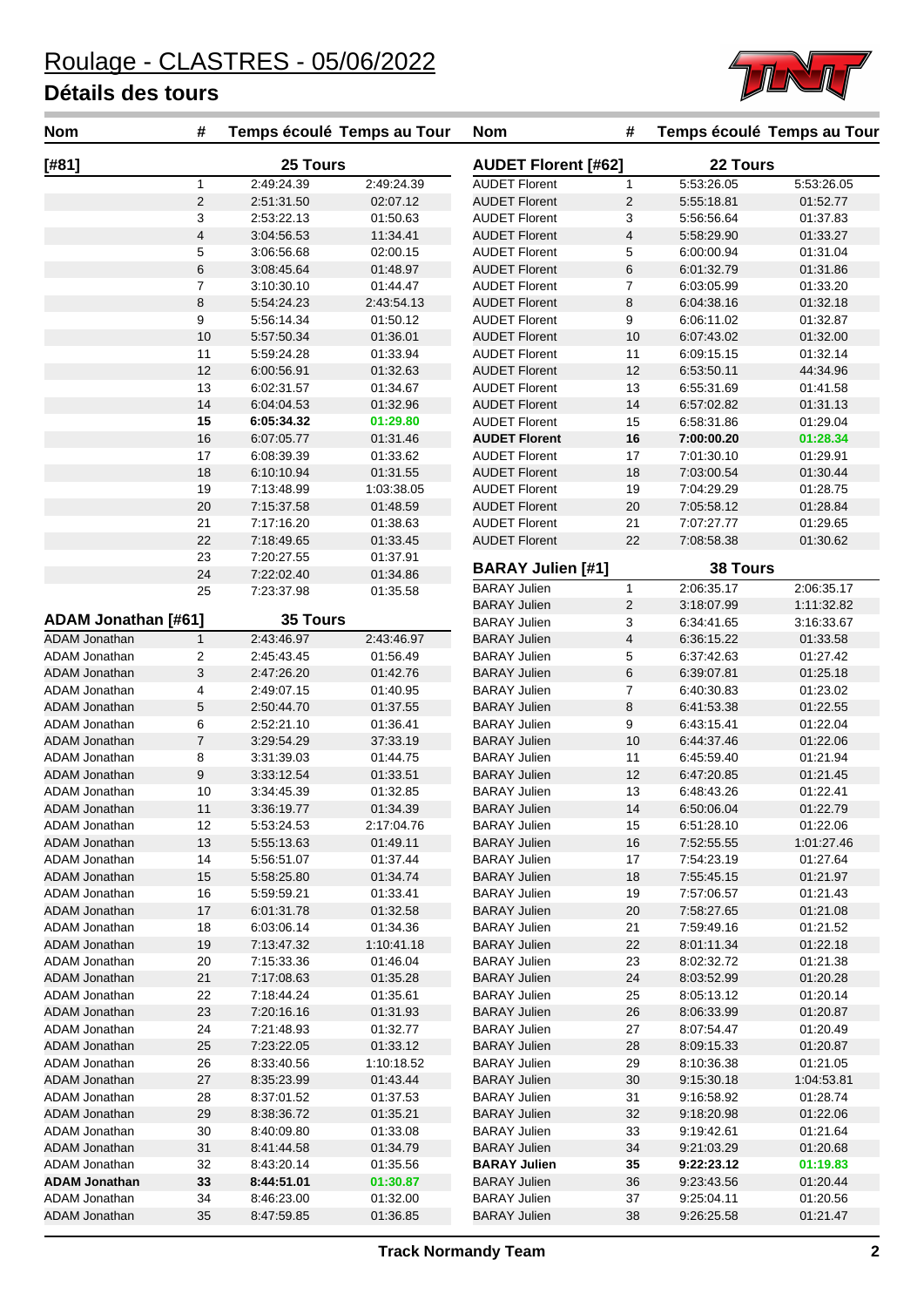

| <b>Nom</b>                     | #              |            | Temps écoulé Temps au Tour | <b>Nom</b>            | #                           |            | Temps écoulé Temps au Tour |  |  |
|--------------------------------|----------------|------------|----------------------------|-----------------------|-----------------------------|------------|----------------------------|--|--|
| <b>BATTONNIER Marina [#92]</b> |                | 34 Tours   |                            |                       | <b>BAZIRE Quentin [#63]</b> |            | 30 Tours                   |  |  |
| <b>BATTONNIER Marina</b>       | $\mathbf{1}$   | 2:24:41.11 | 2:24:41.11                 | <b>BAZIRE Quentin</b> | $\mathbf{1}$                | 2:43:26.88 | 2:43:26.88                 |  |  |
| <b>BATTONNIER Marina</b>       | $\overline{2}$ | 2:26:57.31 | 02:16.20                   | <b>BAZIRE Quentin</b> | 2                           | 2:57:03.08 | 13:36.21                   |  |  |
| <b>BATTONNIER Marina</b>       | 3              | 2:29:02.82 | 02:05.51                   | <b>BAZIRE Quentin</b> | 3                           | 3:31:51.88 | 34:48.80                   |  |  |
| <b>BATTONNIER Marina</b>       | $\overline{4}$ | 2:31:05.47 | 02:02.65                   | <b>BAZIRE Quentin</b> | $\overline{4}$              | 7:13:11.88 | 3:41:20.01                 |  |  |
| <b>BATTONNIER Marina</b>       | 5              | 2:33:05.89 | 02:00.43                   | <b>BAZIRE Quentin</b> | 5                           | 7:15:15.26 | 02:03.38                   |  |  |
| <b>BATTONNIER Marina</b>       | 6              | 2:35:08.24 | 02:02.35                   | <b>BAZIRE Quentin</b> | 6                           | 7:17:01.11 | 01:45.85                   |  |  |
| <b>BATTONNIER Marina</b>       | $\overline{7}$ | 2:37:08.57 | 02:00.34                   | <b>BAZIRE Quentin</b> | $\overline{7}$              | 7:18:41.21 | 01:40.11                   |  |  |
| <b>BATTONNIER Marina</b>       | 8              | 2:39:10.42 | 02:01.86                   | <b>BAZIRE Quentin</b> | 8                           | 7:20:19.60 | 01:38.40                   |  |  |
| <b>BATTONNIER Marina</b>       | 9              | 2:41:16.42 | 02:06.01                   | <b>BAZIRE Quentin</b> | 9                           | 7:21:58.56 | 01:38.96                   |  |  |
| <b>BATTONNIER Marina</b>       | 10             | 3:03:51.54 | 22:35.12                   | <b>BAZIRE Quentin</b> | 10                          | 7:23:37.54 | 01:38.98                   |  |  |
| <b>BATTONNIER Marina</b>       | 11             | 3:06:10.95 | 02:19.41                   | <b>BAZIRE Quentin</b> | 11                          | 7:25:15.39 | 01:37.86                   |  |  |
| <b>BATTONNIER Marina</b>       | 12             | 3:08:18.15 | 02:07.20                   | <b>BAZIRE Quentin</b> | 12                          | 8:32:56.80 | 1:07:41.41                 |  |  |
| <b>BATTONNIER Marina</b>       | 13             | 3:10:19.96 | 02:01.82                   | <b>BAZIRE Quentin</b> | 13                          | 8:34:43.70 | 01:46.91                   |  |  |
| <b>BATTONNIER Marina</b>       | 14             | 3:12:21.20 | 02:01.24                   | <b>BAZIRE Quentin</b> | 14                          | 8:36:22.99 | 01:39.29                   |  |  |
| <b>BATTONNIER Marina</b>       | 15             | 3:19:22.49 | 07:01.30                   | <b>BAZIRE Quentin</b> | 15                          | 8:38:01.40 | 01:38.42                   |  |  |
| <b>BATTONNIER Marina</b>       | 16             | 3:21:33.23 | 02:10.74                   | <b>BAZIRE Quentin</b> | 16                          | 8:39:42.01 | 01:40.61                   |  |  |
| <b>BATTONNIER Marina</b>       | 17             | 6:13:04.33 | 2:51:31.10                 | <b>BAZIRE Quentin</b> | 17                          | 8:41:21.75 | 01:39.75                   |  |  |
| <b>BATTONNIER Marina</b>       | 18             | 6:15:09.98 | 02:05.66                   | <b>BAZIRE Quentin</b> | 18                          | 8:43:00.10 | 01:38.35                   |  |  |
| <b>BATTONNIER Marina</b>       | 19             | 6:17:14.44 | 02:04.46                   | <b>BAZIRE Quentin</b> | 19                          | 8:44:37.41 | 01:37.32                   |  |  |
| <b>BATTONNIER Marina</b>       | 20             | 6:19:15.75 | 02:01.32                   | <b>BAZIRE Quentin</b> | 20                          | 8:46:14.87 | 01:37.46                   |  |  |
| <b>BATTONNIER Marina</b>       | 21             | 6:21:14.35 | 01:58.60                   | <b>BAZIRE Quentin</b> | 21                          | 8:47:49.18 | 01:34.32                   |  |  |
| <b>BATTONNIER Marina</b>       | 22             | 6:23:15.69 | 02:01.34                   | <b>BAZIRE Quentin</b> | 22                          | 9:42:56.94 | 55:07.76                   |  |  |
| <b>BATTONNIER Marina</b>       | 23             | 6:25:13.93 | 01:58.25                   | <b>BAZIRE Quentin</b> | 23                          | 9:44:50.26 | 01:53.33                   |  |  |
| <b>BATTONNIER Marina</b>       | 24             | 6:27:12.83 | 01:58.91                   | <b>BAZIRE Quentin</b> | 24                          | 9:46:31.68 | 01:41.42                   |  |  |
| <b>BATTONNIER Marina</b>       | 25             | 6:29:11.62 | 01:58.79                   | <b>BAZIRE Quentin</b> | 25                          | 9:48:08.85 | 01:37.18                   |  |  |
| <b>BATTONNIER Marina</b>       | 26             | 6:31:07.63 | 01:56.02                   | <b>BAZIRE Quentin</b> | 26                          | 9:49:47.03 | 01:38.19                   |  |  |
| <b>BATTONNIER Marina</b>       | 27             | 7:33:00.75 | 1:01:53.13                 | <b>BAZIRE Quentin</b> | 27                          | 9:51:25.59 | 01:38.56                   |  |  |
| <b>BATTONNIER Marina</b>       | 28             | 7:35:03.76 | 02:03.01                   | <b>BAZIRE Quentin</b> | 28                          | 9:53:03.35 | 01:37.77                   |  |  |
| <b>BATTONNIER Marina</b>       | 29             | 7:37:01.04 | 01:57.29                   | <b>BAZIRE Quentin</b> | 29                          | 9:54:42.98 | 01:39.64                   |  |  |
| <b>BATTONNIER Marina</b>       | 30             | 7:38:58.00 | 01:56.96                   | <b>BAZIRE Quentin</b> | 30                          | 9:56:17.34 | 01:34.37                   |  |  |
| <b>BATTONNIER Marina</b>       | 31             | 7:40:53.99 | 01:56.00                   |                       |                             |            |                            |  |  |
| <b>BATTONNIER Marina</b>       | 32             | 7:42:48.51 | 01:54.52                   |                       |                             |            |                            |  |  |
| <b>BATTONNIER Marina</b>       | 33             | 7:44:41.38 | 01:52.88                   |                       |                             |            |                            |  |  |
| <b>BATTONNIER Marina</b>       | 34             | 7:46:40.71 | 01:59.33                   |                       |                             |            |                            |  |  |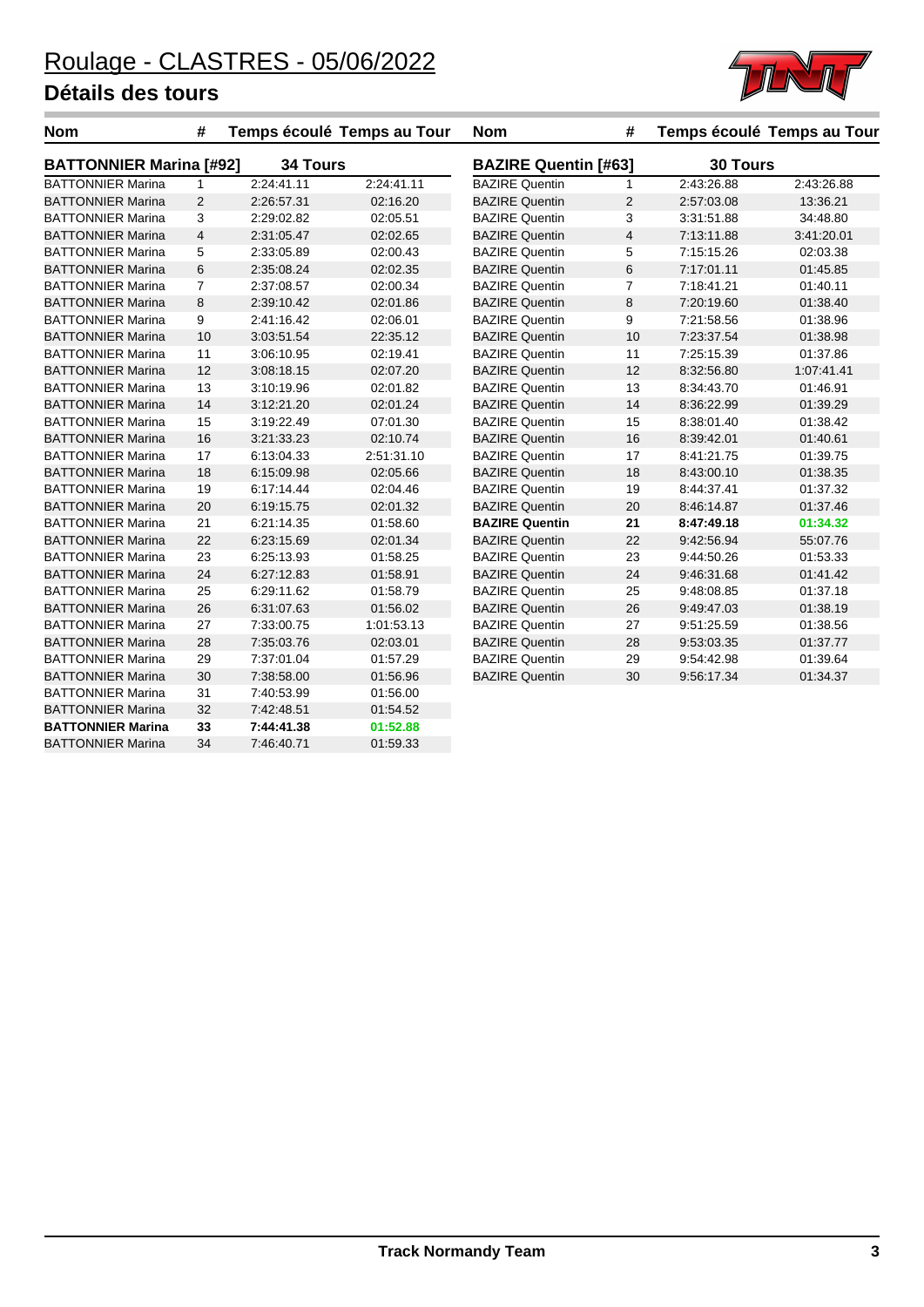

| <b>Nom</b>                | #              | Temps écoulé Temps au Tour |            | <b>Nom</b>                     | #              | Temps écoulé Temps au Tour |            |
|---------------------------|----------------|----------------------------|------------|--------------------------------|----------------|----------------------------|------------|
| <b>BLANC Djoria [#65]</b> |                | <b>45 Tours</b>            |            | <b>BONCOEUR Guillaume [#2]</b> |                | <b>71 Tours</b>            |            |
| <b>BLANC Djoria</b>       | $\mathbf{1}$   | 3:30:00.73                 | 3:30:00.73 | <b>BONCOEUR Guillaume</b>      | $\mathbf{1}$   | 2:06:37.07                 | 2:06:37.07 |
| <b>BLANC Djoria</b>       | $\overline{2}$ | 3:31:50.71                 | 01:49.98   | <b>BONCOEUR Guillaume</b>      | 2              | 2:08:22.30                 | 01:45.24   |
| <b>BLANC Dioria</b>       | 3              | 3:33:33.41                 | 01:42.71   | <b>BONCOEUR Guillaume</b>      | 3              | 2:09:58.19                 | 01:35.89   |
| <b>BLANC Djoria</b>       | 4              | 3:35:17.94                 | 01:44.54   | <b>BONCOEUR Guillaume</b>      | 4              | 2:11:33.98                 | 01:35.80   |
| <b>BLANC Djoria</b>       | 5              | 5:54:07.23                 | 2:18:49.30 | <b>BONCOEUR Guillaume</b>      | 5              | 2:13:09.30                 | 01:35.33   |
| <b>BLANC Djoria</b>       | 6              | 5:55:57.21                 | 01:49.98   | <b>BONCOEUR Guillaume</b>      | 6              | 2:14:45.86                 | 01:36.57   |
| <b>BLANC Djoria</b>       | 7              | 5:57:39.53                 | 01:42.33   | <b>BONCOEUR Guillaume</b>      | $\overline{7}$ | 2:16:21.44                 | 01:35.58   |
| <b>BLANC Djoria</b>       | 8              | 5:59:21.58                 | 01:42.05   | <b>BONCOEUR Guillaume</b>      | 8              | 2:45:38.48                 | 29:17.05   |
| <b>BLANC Djoria</b>       | 9              | 6:01:02.28                 | 01:40.70   | <b>BONCOEUR Guillaume</b>      | 9              | 2:47:20.11                 | 01:41.64   |
| <b>BLANC Djoria</b>       | 10             | 6:02:43.10                 | 01:40.83   | <b>BONCOEUR Guillaume</b>      | 10             | 2:48:54.05                 | 01:33.94   |
| <b>BLANC Djoria</b>       | 11             | 6:04:21.85                 | 01:38.75   | <b>BONCOEUR Guillaume</b>      | 11             | 2:50:25.53                 | 01:31.48   |
| <b>BLANC Djoria</b>       | 12             | 6:06:02.82                 | 01:40.98   | <b>BONCOEUR Guillaume</b>      | 12             | 2:51:56.09                 | 01:30.57   |
| <b>BLANC Djoria</b>       | 13             | 6:07:42.57                 | 01:39.76   | <b>BONCOEUR Guillaume</b>      | 13             | 2:53:25.98                 | 01:29.89   |
| <b>BLANC Djoria</b>       | 14             | 6:09:23.47                 | 01:40.91   | <b>BONCOEUR Guillaume</b>      | 14             | 2:56:22.00                 | 02:56.03   |
| <b>BLANC Djoria</b>       | 15             | 6:11:03.62                 | 01:40.15   | <b>BONCOEUR Guillaume</b>      | 15             | 2:57:53.97                 | 01:31.98   |
| <b>BLANC Djoria</b>       | 16             | 7:13:13.06                 | 1:02:09.44 | <b>BONCOEUR Guillaume</b>      | 16             | 2:59:21.39                 | 01:27.43   |
| <b>BLANC Djoria</b>       | 17             | 7:15:17.04                 | 02:03.99   | <b>BONCOEUR Guillaume</b>      | 17             | 3:28:02.51                 | 28:41.13   |
| <b>BLANC Djoria</b>       | 18             | 7:17:04.88                 | 01:47.84   | <b>BONCOEUR Guillaume</b>      | 18             | 3:29:35.82                 | 01:33.31   |
| <b>BLANC Djoria</b>       | 19             | 7:18:47.89                 | 01:43.02   | <b>BONCOEUR Guillaume</b>      | 19             | 3:31:02.51                 | 01:26.69   |
| <b>BLANC Djoria</b>       | 20             | 7:20:27.10                 | 01:39.22   | <b>BONCOEUR Guillaume</b>      | 20             | 3:32:27.29                 | 01:24.79   |
| <b>BLANC Djoria</b>       | 21             | 7:22:05.92                 | 01:38.82   | <b>BONCOEUR Guillaume</b>      | 21             | 3:33:51.62                 | 01:24.33   |
| <b>BLANC Djoria</b>       | 22             | 7:23:44.41                 | 01:38.49   | <b>BONCOEUR Guillaume</b>      | 22             | 3:35:16.40                 | 01:24.78   |
| <b>BLANC Djoria</b>       | 23             | 7:25:22.92                 | 01:38.52   | <b>BONCOEUR Guillaume</b>      | 23             | 5:15:47.55                 | 1:40:31.16 |
| <b>BLANC Djoria</b>       | 24             | 7:27:00.30                 | 01:37.39   | <b>BONCOEUR Guillaume</b>      | 24             | 5:17:29.13                 | 01:41.58   |
| <b>BLANC Djoria</b>       | 25             | 7:28:37.33                 | 01:37.04   | <b>BONCOEUR Guillaume</b>      | 25             | 5:19:00.58                 | 01:31.46   |
| <b>BLANC Djoria</b>       | 26             | 7:30:13.41                 | 01:36.08   | <b>BONCOEUR Guillaume</b>      | 26             | 5:20:28.27                 | 01:27.69   |
| <b>BLANC Djoria</b>       | 27             | 8:32:54.93                 | 1:02:41.52 | <b>BONCOEUR Guillaume</b>      | 27             | 5:21:54.12                 | 01:25.86   |
| <b>BLANC Djoria</b>       | 28             | 8:34:36.93                 | 01:42.01   | <b>BONCOEUR Guillaume</b>      | 28             | 5:23:19.97                 | 01:25.86   |
| <b>BLANC Djoria</b>       | 29             | 8:36:10.66                 | 01:33.73   | <b>BONCOEUR Guillaume</b>      | 29             | 5:24:45.19                 | 01:25.22   |
| <b>BLANC Djoria</b>       | 30             | 8:37:43.97                 | 01:33.31   | <b>BONCOEUR Guillaume</b>      | 30             | 5:26:10.75                 | 01:25.56   |
| <b>BLANC Djoria</b>       | 31             | 8:39:22.02                 | 01:38.06   | <b>BONCOEUR Guillaume</b>      | 31             | 5:27:35.59                 | 01:24.84   |
| <b>BLANC Djoria</b>       | 32             | 8:40:57.54                 | 01:35.53   | <b>BONCOEUR Guillaume</b>      | 32             | 5:28:59.78                 | 01:24.19   |
| <b>BLANC Djoria</b>       | 33             | 8:42:30.64                 | 01:33.10   | <b>BONCOEUR Guillaume</b>      | 33             | 5:30:23.76                 | 01:23.98   |
| <b>BLANC Djoria</b>       | 34             | 8:44:04.55                 | 01:33.92   | <b>BONCOEUR Guillaume</b>      | 34             | 5:31:48.13                 | 01:24.38   |
| <b>BLANC Djoria</b>       | 35             | 8:45:40.04                 | 01:35.49   | <b>BONCOEUR Guillaume</b>      | 35             | 6:34:21.16                 | 1:02:33.04 |
| <b>BLANC Djoria</b>       | 36             | 8:47:16.56                 | 01:36.52   | <b>BONCOEUR Guillaume</b>      | 36             | 6:36:07.57                 | 01:46.41   |
| <b>BLANC Djoria</b>       | 37             | 9:42:53.17                 | 55:36.61   | <b>BONCOEUR Guillaume</b>      | 37             | 6:37:42.85                 | 01:35.28   |
| <b>BLANC Djoria</b>       | 38             | 9:44:41.38                 | 01:48.22   | <b>BONCOEUR Guillaume</b>      | 38             | 6.39.06.31                 | 01.23.47   |
| <b>BLANC Djoria</b>       | 39             | 9:46:19.65                 | 01:38.28   | <b>BONCOEUR Guillaume</b>      | 39             | 6:40:28.95                 | 01:22.65   |
| <b>BLANC Djoria</b>       | 40             | 9:47:58.12                 | 01:38.47   | <b>BONCOEUR Guillaume</b>      | 40             | 6:41:50.66                 | 01:21.71   |
| <b>BLANC Djoria</b>       | 41             | 9:49:35.50                 | 01:37.39   | <b>BONCOEUR Guillaume</b>      | 41             | 6.43.12.46                 | 01:21.80   |
| <b>BLANC Djoria</b>       | 42             | 9:51:12.63                 | 01:37.13   | <b>BONCOEUR Guillaume</b>      | 42             | 6:44:34.14                 | 01:21.68   |
| <b>BLANC Djoria</b>       | 43             | 9:52:49.29                 | 01:36.66   | <b>BONCOEUR Guillaume</b>      | 43             | 6:45:55.58                 | 01:21.45   |
| <b>BLANC Djoria</b>       | 44             | 9:54:27.21                 | 01:37.93   | <b>BONCOEUR Guillaume</b>      | 44             | 6:47:16.84                 | 01:21.26   |
| <b>BLANC Djoria</b>       | 45             | 9:56:04.27                 | 01:37.06   | <b>BONCOEUR Guillaume</b>      | 45             | 6:48:38.46                 | 01:21.62   |
|                           |                |                            |            | <b>BONCOEUR Guillaume</b>      | 46             | 6:49:59.71                 | 01:21.26   |
|                           |                |                            |            | <b>BONCOEUR Guillaume</b>      | 47             | 6:51:21.94                 | 01:22.23   |
|                           |                |                            |            | <b>BONCOEUR Guillaume</b>      | 48             | 7:52:18.43                 | 1:00:56.50 |
|                           |                |                            |            | <b>BONCOEUR Guillaume</b>      | 49             | 7:53:47.21                 | 01:28.79   |
|                           |                |                            |            | <b>BONCOEUR Guillaume</b>      | 50             | 7:55:09.67                 | 01:22.46   |
|                           |                |                            |            | <b>BONCOEUR Guillaume</b>      | 51             | 7:56:30.78                 | 01:21.12   |
|                           |                |                            |            | <b>BONCOEUR Guillaume</b>      | 52             | 7:57:51.53                 | 01:20.75   |

BONCOEUR Guillaume 53 7:59:12.56 01:21.03 BONCOEUR Guillaume 54 8:00:33.09 01:20.54 BONCOEUR Guillaume 55 8:01:53.55 01:20.47 **BONCOEUR Guillaume 56 8:03:13.29 01:19.74** BONCOEUR Guillaume 57 8:04:33.07 01:19.79<br>BONCOEUR Guillaume 58 8:05:54.12 01:21.05 BONCOEUR Guillaume 58 8:05:54.12 01:21.05 BONCOEUR Guillaume 59 8:07:15.78 01:21.66 BONCOEUR Guillaume 60 8:08:36.64 01:20.86 BONCOEUR Guillaume 61 8:09:57.08 01:20.44 BONCOEUR Guillaume 62 8:11:17.70 01:20.63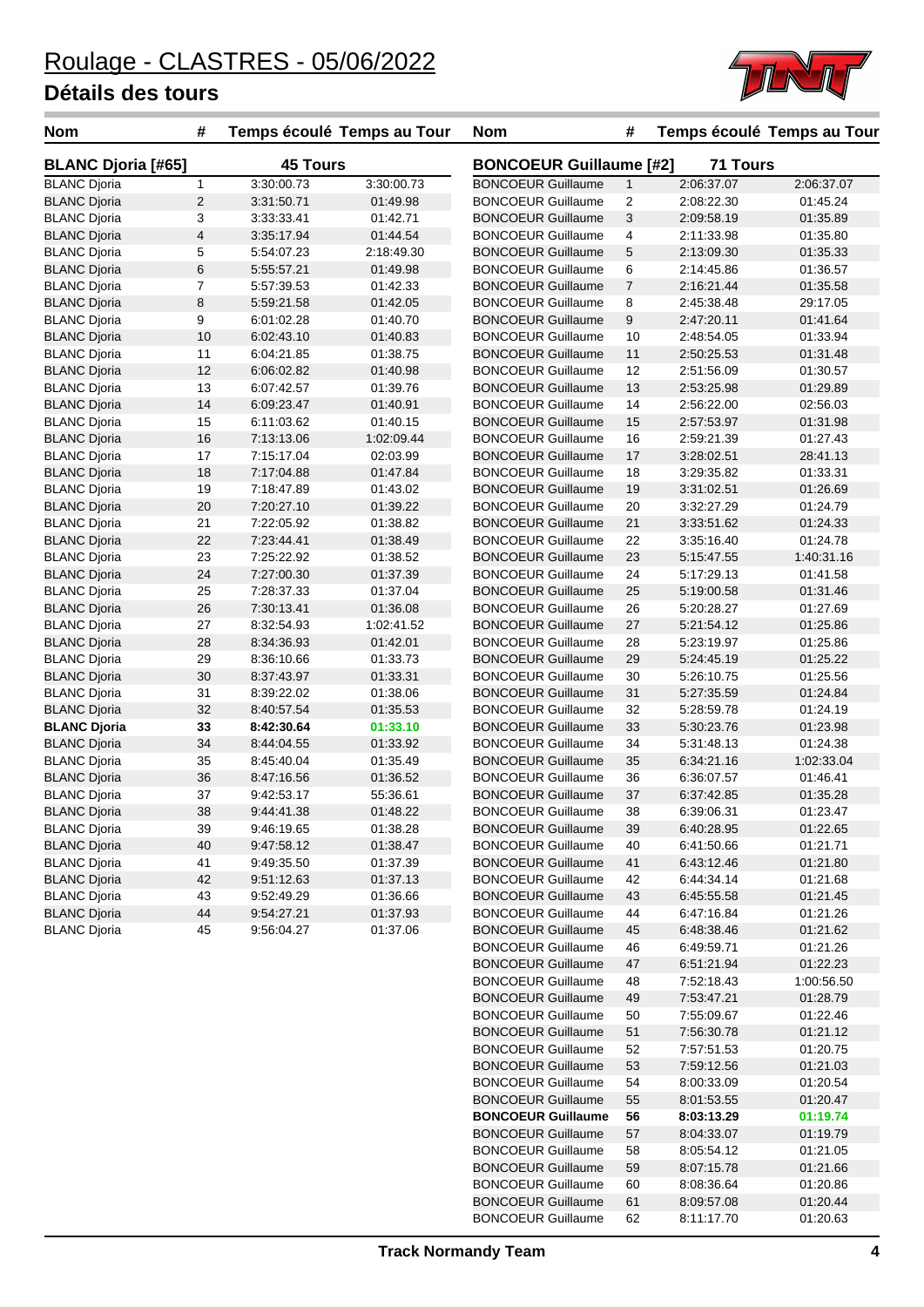

| <b>Nom</b>                    | #              |                 | Temps écoulé Temps au Tour | <b>Nom</b>                  | #              | Temps écoulé Temps au Tour |            |
|-------------------------------|----------------|-----------------|----------------------------|-----------------------------|----------------|----------------------------|------------|
| <b>BONCOEUR Guillaume</b>     | 63             | 9:15:26.06      | 1:04:08.36                 |                             |                |                            |            |
| <b>BONCOEUR Guillaume</b>     | 64             | 9:16:58.38      | 01:32.33                   | <b>CHRAPOWSKI Luc [#68]</b> |                | 10 Tours                   |            |
| <b>BONCOEUR Guillaume</b>     | 65             | 9:18:20.53      | 01:22.16                   | <b>CHRAPOWSKI Luc</b>       | 1              | 7:13:16.38                 | 7:13:16.38 |
| <b>BONCOEUR Guillaume</b>     | 66             | 9:19:41.70      | 01:21.17                   | <b>CHRAPOWSKI Luc</b>       | 2              | 7:15:11.84                 | 01:55.46   |
| <b>BONCOEUR Guillaume</b>     | 67             | 9:21:02.56      | 01:20.87                   | CHRAPOWSKI Luc              | 3              | 7:16:48.03                 | 01:36.19   |
| <b>BONCOEUR Guillaume</b>     | 68             | 9:22:22.46      | 01:19.90                   | <b>CHRAPOWSKI Luc</b>       | 4              | 7:18:20.54                 | 01:32.52   |
| <b>BONCOEUR Guillaume</b>     | 69             | 9:23:43.16      | 01:20.70                   | CHRAPOWSKI Luc              | 5              | 7:19:54.50                 | 01:33.97   |
| <b>BONCOEUR Guillaume</b>     | 70             | 9:25:03.69      | 01:20.54                   | <b>CHRAPOWSKI Luc</b>       | $\,6$          | 7:21:27.67                 | 01:33.17   |
| <b>BONCOEUR Guillaume</b>     | 71             | 9:26:24.67      | 01:20.98                   | <b>CHRAPOWSKI Luc</b>       | $\overline{7}$ | 7:22:59.73                 | 01:32.07   |
| <b>BRODELLE Fabrice [#34]</b> |                | 31 Tours        |                            | <b>CHRAPOWSKI Luc</b>       | $\pmb{8}$      | 7:24:31.63                 | 01:31.91   |
|                               |                |                 |                            | CHRAPOWSKI Luc              | 9              | 7:26:04.21                 | 01:32.58   |
| <b>BRODELLE Fabrice</b>       | 1              | 6:53:24.21      | 6:53:24.21                 | <b>CHRAPOWSKI Luc</b>       | 10             | 7:27:43.71                 | 01:39.50   |
| <b>BRODELLE Fabrice</b>       | $\overline{2}$ | 6:55:07.64      | 01:43.44                   |                             |                |                            |            |
| <b>BRODELLE Fabrice</b>       | 3              | 6:56:43.29      | 01:35.66                   |                             |                |                            |            |
| <b>BRODELLE Fabrice</b>       | $\overline{4}$ | 6:58:16.18      | 01:32.89                   |                             |                |                            |            |
| <b>BRODELLE Fabrice</b>       | 5              | 6:59:45.81      | 01:29.63                   |                             |                |                            |            |
| <b>BRODELLE Fabrice</b>       | 6              | 7:01:15.71      | 01:29.91                   |                             |                |                            |            |
| <b>BRODELLE Fabrice</b>       | 7              | 7:02:46.89      | 01:31.18                   |                             |                |                            |            |
| <b>BRODELLE Fabrice</b>       | 8              | 7:04:19.05      | 01:32.16                   |                             |                |                            |            |
| <b>BRODELLE Fabrice</b>       | 9              | 7:05:53.62      | 01:34.58                   |                             |                |                            |            |
| <b>BRODELLE Fabrice</b>       | 10             | 8:13:15.48      | 1:07:21.86                 |                             |                |                            |            |
| <b>BRODELLE Fabrice</b>       | 11             | 8:14:48.50      | 01:33.03                   |                             |                |                            |            |
| <b>BRODELLE Fabrice</b>       | 12             | 8:16:17.69      | 01:29.19                   |                             |                |                            |            |
| <b>BRODELLE Fabrice</b>       | 13             | 8:17:47.03      | 01:29.35                   |                             |                |                            |            |
| <b>BRODELLE Fabrice</b>       | 14             | 8:19:16.22      | 01:29.19                   |                             |                |                            |            |
| <b>BRODELLE Fabrice</b>       | 15             | 8:20:43.85      | 01:27.64                   |                             |                |                            |            |
| <b>BRODELLE Fabrice</b>       | 16             | 8:22:10.99      | 01:27.15                   |                             |                |                            |            |
| <b>BRODELLE Fabrice</b>       | 17             | 8:23:37.95      | 01:26.96                   |                             |                |                            |            |
| <b>BRODELLE Fabrice</b>       | $18$           | 8:25:03.80      | 01:25.86                   |                             |                |                            |            |
| <b>BRODELLE Fabrice</b>       | 19             | 8:26:32.63      | 01:28.83                   |                             |                |                            |            |
| <b>BRODELLE Fabrice</b>       | 20             | 8:27:59.47      | 01:26.84                   |                             |                |                            |            |
| <b>BRODELLE Fabrice</b>       | 21             | 8:29:27.06      | 01:27.59                   |                             |                |                            |            |
| <b>BRODELLE Fabrice</b>       | 22             | 8:30:55.63      | 01:28.58                   |                             |                |                            |            |
| <b>BRODELLE Fabrice</b>       | 23             | 9:28:13.57      | 57:17.94                   |                             |                |                            |            |
| <b>BRODELLE Fabrice</b>       | 24             | 9:29:44.43      | 01:30.87                   |                             |                |                            |            |
| <b>BRODELLE Fabrice</b>       | 25             | 9:31:14.81      | 01:30.38                   |                             |                |                            |            |
| <b>BRODELLE Fabrice</b>       | 26             | 9:32:43.64      | 01:28.83                   |                             |                |                            |            |
| <b>BRODELLE Fabrice</b>       | 27             | 9:34:09.02      | 01:25.39                   |                             |                |                            |            |
| <b>BRODELLE Fabrice</b>       | 28             | 9:35:34.41      | 01:25.39                   |                             |                |                            |            |
| <b>BRODELLE Fabrice</b>       | 29             | 9:36:58.53      | 01:24.12                   |                             |                |                            |            |
| <b>BRODELLE Fabrice</b>       | 30             | 9:38:23.37      | 01:24.85                   |                             |                |                            |            |
| <b>BRODELLE Fabrice</b>       | 31             | 9:39:47.42      | 01:24.05                   |                             |                |                            |            |
|                               |                |                 |                            |                             |                |                            |            |
| <b>BRODELLE Sophie [#66]</b>  |                | <b>17 Tours</b> |                            |                             |                |                            |            |
| <b>BRODELLE Sophie</b>        | $\mathbf{1}$   | 5:54:10.42      | 5:54:10.42                 |                             |                |                            |            |
| <b>BRODELLE Sophie</b>        | 2              | 5:55:59.45      | 01:49.04                   |                             |                |                            |            |
| <b>BRODELLE Sophie</b>        | 3              | 5:57:39.82      | 01:40.37                   |                             |                |                            |            |
| <b>BRODELLE Sophie</b>        | 4              | 5:59:19.24      | 01:39.43                   |                             |                |                            |            |
| <b>BRODELLE Sophie</b>        | 5              | 6:00:54.45      | 01:35.21                   |                             |                |                            |            |
| <b>BRODELLE Sophie</b>        | 6              | 6:02:30.75      | 01:36.31                   |                             |                |                            |            |
| <b>BRODELLE Sophie</b>        | 7              | 7:13:44.44      | 1:11:13.69                 |                             |                |                            |            |
| <b>BRODELLE Sophie</b>        | 8              | 7:15:24.68      | 01:40.25                   |                             |                |                            |            |
| <b>BRODELLE Sophie</b>        | 9              | 7:17:02.00      | 01:37.32                   |                             |                |                            |            |
| <b>BRODELLE Sophie</b>        | 10             | 7:18:39.06      | 01:37.06                   |                             |                |                            |            |
| <b>BRODELLE Sophie</b>        | $11$           | 7:20:15.74      | 01:36.69                   |                             |                |                            |            |
| <b>BRODELLE Sophie</b>        | 12             | 8:33:18.08      | 1:13:02.35                 |                             |                |                            |            |
| <b>BRODELLE Sophie</b>        | 13             | 8:35:00.02      | 01:41.94                   |                             |                |                            |            |
| <b>BRODELLE Sophie</b>        | 14             | 8:36:41.15      | 01:41.14                   |                             |                |                            |            |
| <b>BRODELLE Sophie</b>        | 15             | 8:38:23.34      | 01:42.19                   |                             |                |                            |            |
| <b>BRODELLE Sophie</b>        | 16             | 8:40:05.20      | 01:41.87                   |                             |                |                            |            |
| <b>BRODELLE Sophie</b>        | 17             | 8:41:44.21      | 01:39.01                   |                             |                |                            |            |

| <b>Nom</b>                  | #             |                 | Temps écoulé Temps au Tour |
|-----------------------------|---------------|-----------------|----------------------------|
| <b>CHRAPOWSKI Luc [#68]</b> |               | <b>10 Tours</b> |                            |
| <b>CHRAPOWSKI Luc</b>       | 1             | 7:13:16.38      | 7:13:16.38                 |
| <b>CHRAPOWSKI Luc</b>       | $\mathcal{P}$ | 7:15:11.84      | 01:55.46                   |
| <b>CHRAPOWSKI Luc</b>       | 3             | 7:16:48.03      | 01:36.19                   |
| <b>CHRAPOWSKI Luc</b>       | 4             | 7:18:20.54      | 01:32.52                   |
| CHRAPOWSKI Luc              | 5             | 7:19:54.50      | 01:33.97                   |
| <b>CHRAPOWSKI Luc</b>       | 6             | 7:21:27.67      | 01:33.17                   |
| <b>CHRAPOWSKI Luc</b>       | 7             | 7:22:59.73      | 01:32.07                   |
| <b>CHRAPOWSKI Luc</b>       | 8             | 7:24:31.63      | 01:31.91                   |
| CHRAPOWSKI Luc              | 9             | 7:26:04.21      | 01:32.58                   |
| <b>CHRAPOWSKI Luc</b>       | 10            | 7:27:43.71      | 01:39.50                   |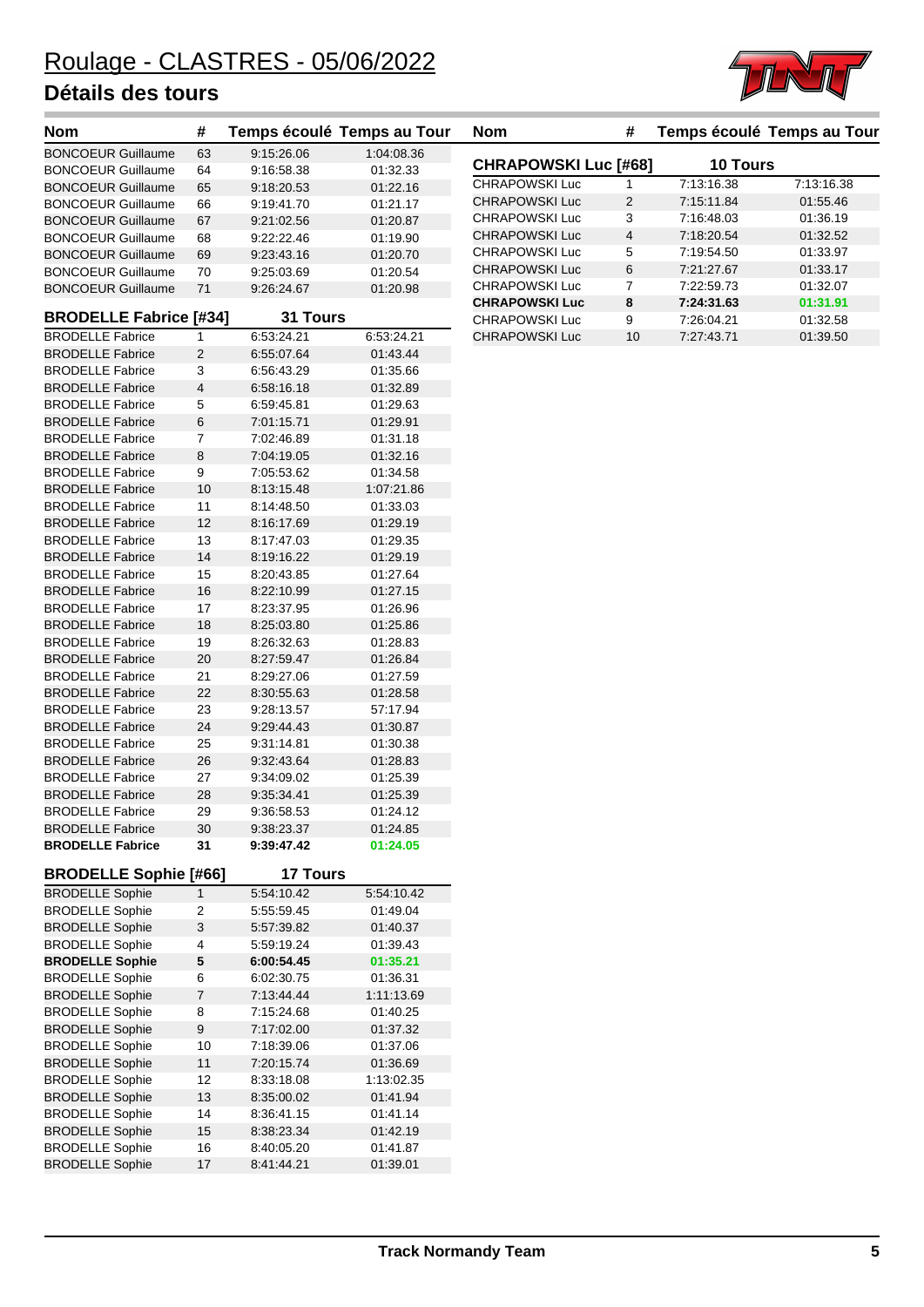

| <b>Nom</b>              | #            | Temps écoulé Temps au Tour |            | <b>Nom</b>                | #              |                 | Temps écoulé Temps au Tour |
|-------------------------|--------------|----------------------------|------------|---------------------------|----------------|-----------------|----------------------------|
| <b>CLOU Benoit [#3]</b> |              | 54 Tours                   |            | <b>COLIN Virgil [#94]</b> |                | <b>47 Tours</b> |                            |
| <b>CLOU Benoit</b>      | $\mathbf{1}$ | 1:59:53.10                 | 1:59:53.10 | <b>COLIN Virgil</b>       | $\mathbf{1}$   | 1:43:23.63      | 1:43:23.63                 |
| <b>CLOU Benoit</b>      | 2            | 2:01:47.78                 | 01:54.69   | <b>COLIN Virgil</b>       | $\overline{2}$ | 1:45:52.32      | 02:28.69                   |
| CLOU Benoit             | 3            | 2:06:38.43                 | 04:50.66   | <b>COLIN Virgil</b>       | 3              | 1:48:02.68      | 02:10.36                   |
| <b>CLOU Benoit</b>      | 4            | 2:08:23.59                 | 01:45.17   | <b>COLIN Virgil</b>       | $\overline{4}$ | 1:49:58.91      | 01:56.23                   |
| <b>CLOU Benoit</b>      | 5            | 2:09:59.73                 | 01:36.14   | <b>COLIN Virgil</b>       | 5              | 1:51:51.40      | 01:52.50                   |
| <b>CLOU Benoit</b>      | 6            | 2:11:35.34                 | 01:35.61   | <b>COLIN Virgil</b>       | $\,6$          | 1:53:42.75      | 01:51.35                   |
| <b>CLOU Benoit</b>      | 7            | 2:47:56.67                 | 36:21.34   | <b>COLIN Virgil</b>       | $\overline{7}$ | 1:55:34.27      | 01:51.53                   |
| <b>CLOU Benoit</b>      | 8            | 2:49:43.67                 | 01:47.00   | <b>COLIN Virgil</b>       | $\,8\,$        | 1:57:25.32      | 01:51.05                   |
| <b>CLOU Benoit</b>      | 9            | 2:51:26.07                 | 01:42.41   | <b>COLIN Virgil</b>       | 9              | 1:59:17.12      | 01:51.80                   |
| <b>CLOU Benoit</b>      | 10           | 2:53:04.65                 | 01:38.58   | <b>COLIN Virgil</b>       | 10             | 2:01:06.88      | 01:49.76                   |
| CLOU Benoit             | 11           | 2:56:20.24                 | 03:15.60   | <b>COLIN Virgil</b>       | 11             | 2:25:44.84      | 24:37.97                   |
| <b>CLOU Benoit</b>      | 12           | 2:57:53.78                 | 01:33.55   | <b>COLIN Virgil</b>       | 12             | 2:27:52.86      | 02:08.02                   |
| <b>CLOU Benoit</b>      | 13           | 2:59:23.34                 | 01:29.56   | <b>COLIN Virgil</b>       | 13             | 2:29:47.54      | 01:54.69                   |
| <b>CLOU Benoit</b>      | 14           | 3:00:50.32                 | 01:26.98   | <b>COLIN Virgil</b>       | 14             | 2:31:35.02      | 01:47.49                   |
| <b>CLOU Benoit</b>      | 15           | 3:30:10.23                 | 29:19.91   | <b>COLIN Virgil</b>       | 15             | 2:33:20.40      | 01:45.38                   |
| <b>CLOU Benoit</b>      | 16           | 3:31:48.20                 | 01:37.97   | <b>COLIN Virgil</b>       | 16             | 2:35:08.61      | 01:48.22                   |
| <b>CLOU Benoit</b>      | 17           | 3:33:18.27                 | 01:30.08   | <b>COLIN Virgil</b>       | 17             | 2:36:53.73      | 01:45.12                   |
| <b>CLOU Benoit</b>      | 18           | 3:34:49.47                 | 01:31.20   | <b>COLIN Virgil</b>       | 18             | 2:38:37.84      | 01:44.12                   |
| <b>CLOU Benoit</b>      | 19           | 5:19:19.94                 | 1:44:30.48 | <b>COLIN Virgil</b>       | 19             | 2:40:20.64      | 01:42.80                   |
| <b>CLOU Benoit</b>      | 20           | 5:21:04.81                 | 01:44.87   | <b>COLIN Virgil</b>       | 20             | 3:03:11.46      | 22:50.83                   |
| <b>CLOU Benoit</b>      | 21           | 5:22:41.86                 | 01:37.06   | <b>COLIN Virgil</b>       | 21             | 3:05:19.08      | 02:07.62                   |
| <b>CLOU Benoit</b>      | 22           | 5:24:12.94                 | 01:31.08   | <b>COLIN Virgil</b>       | 22             | 3:07:10.46      | 01:51.38                   |
| <b>CLOU Benoit</b>      | 23           | 5:25:42.27                 | 01:29.33   | <b>COLIN Virgil</b>       | 23             | 3:08:57.71      | 01:47.26                   |
| <b>CLOU Benoit</b>      | 24           | 5:27:09.13                 | 01:26.86   | <b>COLIN Virgil</b>       | 24             | 3:10:48.29      | 01:50.58                   |
| <b>CLOU Benoit</b>      | 25           | 5:28:35.54                 | 01:26.42   | <b>COLIN Virgil</b>       | 25             | 3:12:35.78      | 01:47.49                   |
| <b>CLOU Benoit</b>      | 26           | 5:30:01.37                 | 01:25.83   | <b>COLIN Virgil</b>       | 26             | 3:18:07.33      | 05:31.56                   |
| <b>CLOU Benoit</b>      | 27           | 6:34:07.80                 | 1:04:06.43 | <b>COLIN Virgil</b>       | 27             | 3:19:58.59      | 01:51.27                   |
| <b>CLOU Benoit</b>      | 28           | 6:35:44.93                 | 01:37.13   | <b>COLIN Virgil</b>       | 28             | 3:21:44.18      | 01:45.59                   |
| <b>CLOU Benoit</b>      | 29           | 6:37:12.07                 | 01:27.15   | <b>COLIN Virgil</b>       | 29             | 6:13:03.44      | 2:51:19.26                 |
| <b>CLOU Benoit</b>      | 30           | 6:38:35.18                 | 01:23.11   | <b>COLIN Virgil</b>       | 30             | 6:15:03.39      | 01:59.96                   |
| CLOU Benoit             | 31           | 6:39:57.40                 | 01:22.23   | <b>COLIN Virgil</b>       | 31             | 6:16:55.41      | 01:52.02                   |
| <b>CLOU Benoit</b>      | 32           | 6:41:19.51                 | 01:22.11   | <b>COLIN Virgil</b>       | 32             | 6:18:41.39      | 01:45.99                   |
| <b>CLOU Benoit</b>      | 33           | 6:42:41.68                 | 01:22.18   | <b>COLIN Virgil</b>       | 33             | 6:20:29.32      | 01:47.94                   |
| <b>CLOU Benoit</b>      | 34           | 6:44:07.07                 | 01:25.39   | <b>COLIN Virgil</b>       | 34             | 6:22:14.18      | 01:44.87                   |
| <b>CLOU Benoit</b>      | 35           | 6:45:30.15                 | 01:23.09   | <b>COLIN Virgil</b>       | 35             | 6:23:57.83      | 01:43.65                   |
| <b>CLOU Benoit</b>      | 36           | 6:46.53.66                 | 01:23.51   | <b>COLIN Virgil</b>       | 36             | 6:25:46.04      | 01:48.22                   |
| <b>CLOU Benoit</b>      | 37           | 6:48:15.38                 | 01:21.72   | <b>COLIN Virgil</b>       | 37             | 6:27:30.41      | 01:44.38                   |
| <b>CLOU Benoit</b>      | 38           | 6:49:36.79                 | 01:21.42   | <b>COLIN Virgil</b>       | 38             | 6:29:15.97      | 01:45.57                   |
| <b>CLOU Benoit</b>      | 39           | 6:50:58.29                 | 01:21.50   | <b>COLIN Virgil</b>       | 39             | 6:31:02.06      | 01:46.09                   |
| <b>CLOU Benoit</b>      | 40           | 7:51:51.47                 | 1:00:53.19 | <b>COLIN Virgil</b>       | 40             | 7:32:55.69      | 1:01:53.64                 |
| <b>CLOU Benoit</b>      | 41           | 7:53:20.23                 | 01:28.76   | <b>COLIN Virgil</b>       | 41             | 7:34:52.51      | 01:56.82                   |
| <b>CLOU Benoit</b>      | 42           | 7:54:41.14                 | 01:20.91   | <b>COLIN Virgil</b>       | 42             | 7:36:38.94      | 01:46.43                   |
| <b>CLOU Benoit</b>      | 43           | 7:56:01.75                 | 01:20.61   | <b>COLIN Virgil</b>       | 43             | 7:38:21.08      | 01:42.15                   |
| <b>CLOU Benoit</b>      | 44           | 7:57:21.44                 | 01:19.69   | <b>COLIN Virgil</b>       | 44             | 7:40:02.75      | 01:41.68                   |
| <b>CLOU Benoit</b>      | 45           | 7:58:41.94                 | 01:20.51   | <b>COLIN Virgil</b>       | 45             | 7:41:45.46      | 01:42.71                   |
| <b>CLOU Benoit</b>      | 46           | 8:00:02.29                 | 01:20.35   | <b>COLIN Virgil</b>       | 46             | 7:43:34.91      | 01:49.46                   |
| <b>CLOU Benoit</b>      | 47           | 8:01:23.34                 | 01:21.05   | <b>COLIN Virgil</b>       | 47             | 7:45:17.32      | 01:42.41                   |
| <b>CLOU Benoit</b>      | 48           | 8:02:43.54                 | 01:20.21   |                           |                |                 |                            |
| CLOU Benoit             | 49           | 8:04:03.40                 | 01:19.86   |                           |                |                 |                            |
| <b>CLOU Benoit</b>      | 50           | 8:05:23.79                 | 01:20.40   |                           |                |                 |                            |
| <b>CLOU Benoit</b>      | 51           | 8:06:44.39                 | 01:20.61   |                           |                |                 |                            |
| <b>CLOU Benoit</b>      | 52           | 8:08:03.68                 | 01:19.29   |                           |                |                 |                            |
| <b>CLOU Benoit</b>      | 53           | 8:09:21.99                 | 01:18.31   |                           |                |                 |                            |
| <b>CLOU Benoit</b>      | 54           | 8:10:41.28                 | 01:19.30   |                           |                |                 |                            |
|                         |              |                            |            |                           |                |                 |                            |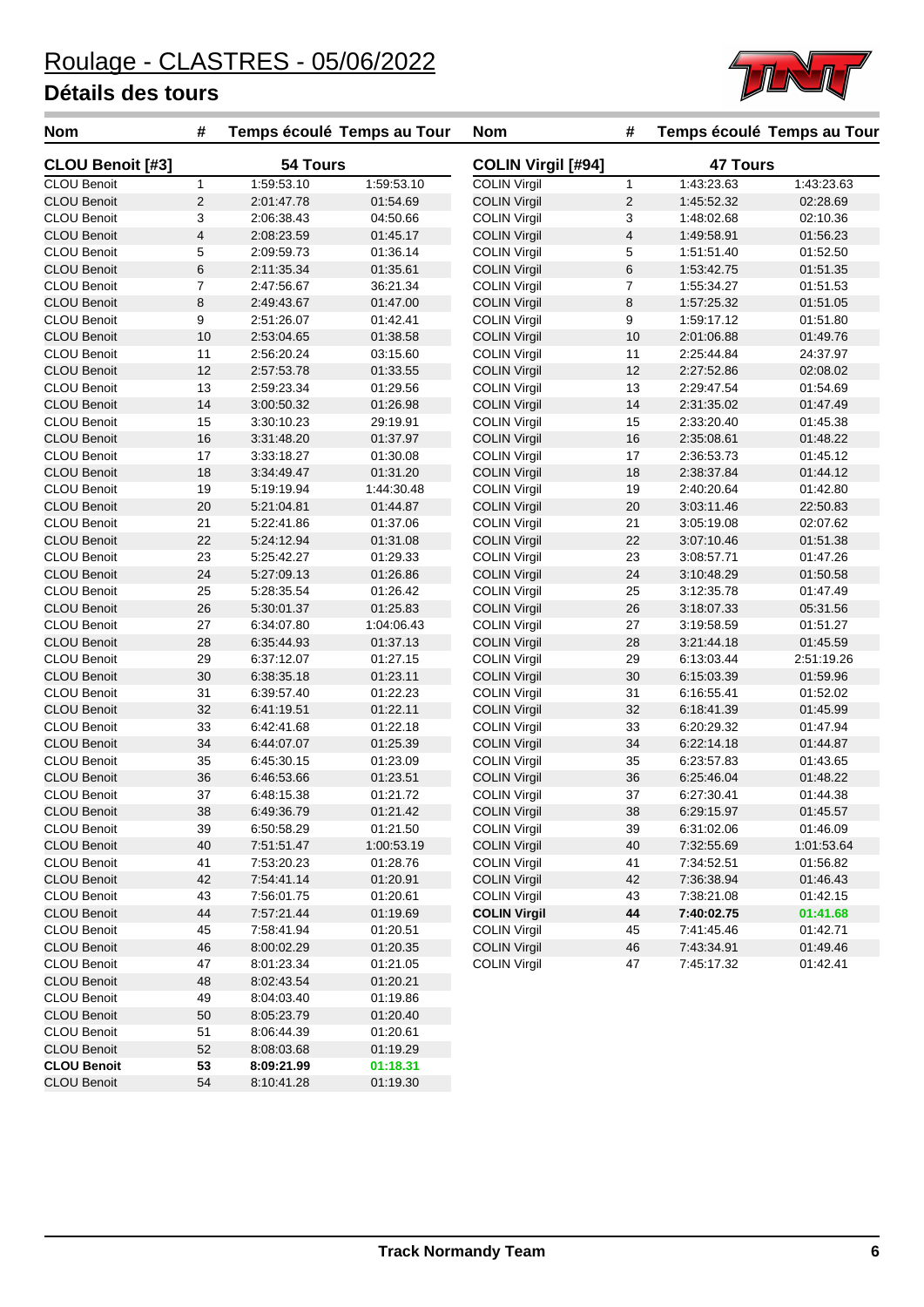CORDONNIER Benjamin 38 9:30:03.25 01:37.58



| <b>Nom</b>                    | #                                            | Temps écoulé Temps au Tour |            | <b>Nom</b>                 | #                       |                                              | Temps écoulé Temps au Tour |  |  |  |
|-------------------------------|----------------------------------------------|----------------------------|------------|----------------------------|-------------------------|----------------------------------------------|----------------------------|--|--|--|
|                               | <b>CORDONNIER Benjamin [#36]</b><br>38 Tours |                            |            |                            |                         | <b>CORNILLAT Alexandre [#37]</b><br>31 Tours |                            |  |  |  |
| <b>CORDONNIER Benjamin 1</b>  |                                              | 2:58:10.61                 | 2:58:10.61 | <b>CORNILLAT Alexandre</b> | $\mathbf{1}$            | 1:25:03.34                                   | 1:25:03.34                 |  |  |  |
| <b>CORDONNIER Benjamin</b>    | $\overline{2}$                               | 3:32:36.17                 | 34:25.57   | <b>CORNILLAT Alexandre</b> | $\overline{\mathbf{c}}$ | 1:27:13.32                                   | 02:09.99                   |  |  |  |
| <b>CORDONNIER Benjamin</b>    | 3                                            | 3:34:22.72                 | 01:46.55   | <b>CORNILLAT Alexandre</b> | 3                       | 1:29:07.67                                   | 01:54.35                   |  |  |  |
| <b>CORDONNIER Benjamin</b>    | 4                                            | 3:36:04.72                 | 01:42.01   | <b>CORNILLAT Alexandre</b> | 4                       | 1:31:01.34                                   | 01:53.68                   |  |  |  |
| <b>CORDONNIER Benjamin</b>    | 5                                            | 5:37:18.86                 | 2:01:14.14 | <b>CORNILLAT Alexandre</b> | 5                       | 1:32:52.23                                   | 01:50.89                   |  |  |  |
| <b>CORDONNIER Benjamin</b>    | 6                                            | 5:39:02.09                 | 01:43.23   | <b>CORNILLAT Alexandre</b> | 6                       | 1:34:42.87                                   | 01:50.65                   |  |  |  |
| <b>CORDONNIER Benjamin</b>    | $\overline{7}$                               | 5:42:15.97                 | 03:13.89   | <b>CORNILLAT Alexandre</b> | $\boldsymbol{7}$        | 1:36:33.38                                   | 01:50.51                   |  |  |  |
| <b>CORDONNIER Benjamin</b>    | 8                                            | 5:43:50.91                 | 01:34.95   | <b>CORNILLAT Alexandre</b> | 8                       | 1:38:30.19                                   | 01:56.82                   |  |  |  |
| <b>CORDONNIER Benjamin</b>    | 9                                            | 5:45:25.15                 | 01:34.25   | <b>CORNILLAT Alexandre</b> | 9                       | 1:40:18.73                                   | 01:48.54                   |  |  |  |
| <b>CORDONNIER Benjamin</b>    | 10                                           | 5:46.58.04                 | 01:32.89   | <b>CORNILLAT Alexandre</b> | 10                      | 1:42:07.67                                   | 01:48.94                   |  |  |  |
| <b>CORDONNIER Benjamin</b>    | 11                                           | 5:48:30.38                 | 01:32.35   | <b>CORNILLAT Alexandre</b> | 11                      | 1:43:55.34                                   | 01:47.68                   |  |  |  |
| <b>CORDONNIER Benjamin</b>    | 12                                           | 5:50:02.56                 | 01:32.18   | <b>CORNILLAT Alexandre</b> | 12                      | 1:45:42.54                                   | 01:47.21                   |  |  |  |
| <b>CORDONNIER Benjamin</b>    | 13                                           | 5:51:33.11                 | 01:30.55   | <b>CORNILLAT Alexandre</b> | 13                      | 1:47:30.80                                   | 01:48.26                   |  |  |  |
| <b>CORDONNIER Benjamin</b>    | 14                                           | 6:53:09.73                 | 1:01:36.62 | <b>CORNILLAT Alexandre</b> | 14                      | 1:49:17.64                                   | 01:46.84                   |  |  |  |
| <b>CORDONNIER Benjamin</b>    | 15                                           | 6:54:48.35                 | 01:38.63   | <b>CORNILLAT Alexandre</b> | 15                      | 1:51:04.04                                   | 01:46.40                   |  |  |  |
| <b>CORDONNIER Benjamin</b>    | 16                                           | 6:56:21.07                 | 01:32.72   | <b>CORNILLAT Alexandre</b> | 16                      | 1:52:51.01                                   | 01:46.97                   |  |  |  |
| <b>CORDONNIER Benjamin</b>    | 17                                           | 6:57:52.51                 | 01:31.44   | <b>CORNILLAT Alexandre</b> | 17                      | 2:03:39.90                                   | 10:48.90                   |  |  |  |
| <b>CORDONNIER Benjamin</b>    | 18                                           | 6:59:23.02                 | 01:30.52   | <b>CORNILLAT Alexandre</b> | 18                      | 2:05:03.27                                   | 01:23.37                   |  |  |  |
| <b>CORDONNIER Benjamin</b>    | 19                                           | 7:00:52.84                 | 01:29.82   | <b>CORNILLAT Alexandre</b> | 19                      | 2:06:11.66                                   | 01:08.40                   |  |  |  |
| <b>CORDONNIER Benjamin</b>    | 20                                           | 7:02:22.56                 | 01:29.72   | <b>CORNILLAT Alexandre</b> | 20                      | 2:08:29.19                                   | 02:17.54                   |  |  |  |
| <b>CORDONNIER Benjamin</b>    | 21                                           | 7:03:52.49                 | 01:29.94   | <b>CORNILLAT Alexandre</b> | 21                      | 2:10:15.18                                   | 01:45.99                   |  |  |  |
| <b>CORDONNIER Benjamin</b>    | 22                                           | 7:05:21.34                 | 01:28.86   | <b>CORNILLAT Alexandre</b> | 22                      | 2:12:00.13                                   | 01:44.96                   |  |  |  |
| <b>CORDONNIER Benjamin</b>    | 23                                           | 7:06:49.96                 | 01:28.62   | <b>CORNILLAT Alexandre</b> | 23                      | 2:13:44.74                                   | 01:44.61                   |  |  |  |
| <b>CORDONNIER Benjamin</b>    | 24                                           | 7:08:17.76                 | 01:27.80   | <b>CORNILLAT Alexandre</b> | 24                      | 2:32:25.11                                   | 18:40.38                   |  |  |  |
| <b>CORDONNIER Benjamin 25</b> |                                              | 7:09:45.49                 | 01:27.73   | <b>CORNILLAT Alexandre</b> | 25                      | 2:34:15.88                                   | 01:50.77                   |  |  |  |
| <b>CORDONNIER Benjamin</b>    | 26                                           | 7:11:14.16                 | 01:28.67   | <b>CORNILLAT Alexandre</b> | 26                      | 2:35:59.24                                   | 01:43.36                   |  |  |  |
| <b>CORDONNIER Benjamin</b>    | 27                                           | 8:12:55.07                 | 1:01:40.92 | <b>CORNILLAT Alexandre</b> | 27                      | 3:07:01.36                                   | 31:02.13                   |  |  |  |
| <b>CORDONNIER Benjamin</b>    | 28                                           | 8:14:32.85                 | 01:37.79   | <b>CORNILLAT Alexandre</b> | 28                      | 3:18:13.64                                   | 11:12.28                   |  |  |  |
| <b>CORDONNIER Benjamin</b>    | 29                                           | 8:16:04.05                 | 01:31.20   | <b>CORNILLAT Alexandre</b> | 29                      | 3:20:02.36                                   | 01:48.73                   |  |  |  |
| <b>CORDONNIER Benjamin</b>    | 30                                           | 8:17:34.49                 | 01:30.45   | <b>CORNILLAT Alexandre</b> | 30                      | 3:21:46.78                                   | 01:44.42                   |  |  |  |
| <b>CORDONNIER Benjamin</b>    | 31                                           | 8:19:04.87                 | 01:30.38   | <b>CORNILLAT Alexandre</b> | 31                      | 9:14:49.01                                   | 5:53:02.23                 |  |  |  |
| <b>CORDONNIER Benjamin</b>    | 32                                           | 8:20:33.49                 | 01:28.62   |                            |                         |                                              |                            |  |  |  |
| <b>CORDONNIER Benjamin</b>    | 33                                           | 8:26:36.86                 | 06:03.37   |                            |                         |                                              |                            |  |  |  |
| <b>CORDONNIER Benjamin</b>    | 34                                           | 8:28:10.25                 | 01:33.39   |                            |                         |                                              |                            |  |  |  |
| <b>CORDONNIER Benjamin</b>    | 35                                           | 8:29:39.52                 | 01:29.28   |                            |                         |                                              |                            |  |  |  |
| <b>CORDONNIER Benjamin</b>    | 36                                           | 8:31:08.66                 | 01:29.14   |                            |                         |                                              |                            |  |  |  |
| <b>CORDONNIER Benjamin</b>    | 37                                           | 9:28:25.68                 | 57:17.02   |                            |                         |                                              |                            |  |  |  |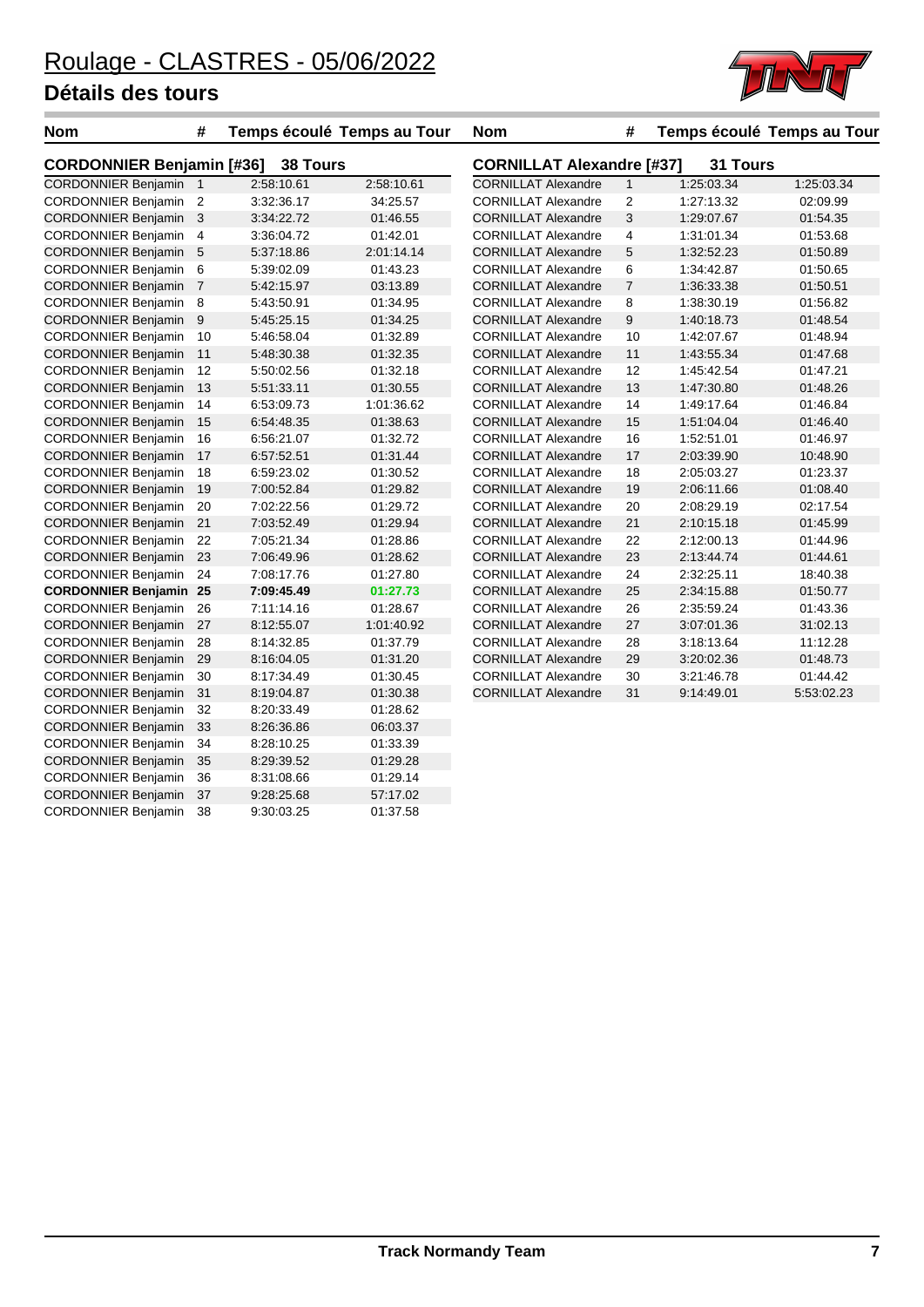

| <b>Nom</b>             | #                       | Temps écoulé Temps au Tour |            | <b>Nom</b>           | #                       | Temps écoulé Temps au Tour |            |
|------------------------|-------------------------|----------------------------|------------|----------------------|-------------------------|----------------------------|------------|
| DA SILVA Jonathan [#4] |                         | 54 Tours                   |            | DEHAYE Thomas [#103] |                         | 55 Tours                   |            |
| DA SILVA Jonathan      | $\mathbf{1}$            | 2:43:22.02                 | 2:43:22.02 | <b>DEHAYE Thomas</b> | $\mathbf{1}$            | 1:43:22.44                 | 1:43:22.44 |
| DA SILVA Jonathan      | $\overline{2}$          | 2:45:32.18                 | 02:10.17   | <b>DEHAYE Thomas</b> | $\overline{c}$          | 1:45:51.71                 | 02:29.28   |
| DA SILVA Jonathan      | 3                       | 2:47:25.38                 | 01:53.21   | <b>DEHAYE Thomas</b> | 3                       | 1:48:05.16                 | 02:13.46   |
| DA SILVA Jonathan      | $\overline{\mathbf{4}}$ | 2:49:08.51                 | 01:43.13   | <b>DEHAYE Thomas</b> | $\overline{\mathbf{4}}$ | 1:50:08.23                 | 02:03.07   |
| DA SILVA Jonathan      | 5                       | 2:50:50.39                 | 01:41.89   | <b>DEHAYE Thomas</b> | 5                       | 1:52:10.09                 | 02:01.86   |
| DA SILVA Jonathan      | $\,6$                   | 2:52:28.34                 | 01:37.95   | <b>DEHAYE Thomas</b> | 6                       | 1:54:11.05                 | 02:00.97   |
| DA SILVA Jonathan      | $\overline{7}$          | 2:56:26.66                 | 03:58.32   | <b>DEHAYE Thomas</b> | 7                       | 1:56:15.27                 | 02:04.23   |
| DA SILVA Jonathan      | 8                       | 2:58:05.69                 | 01:39.03   | <b>DEHAYE Thomas</b> | 8                       | 1:58:11.05                 | 01:55.78   |
| DA SILVA Jonathan      | 9                       | 2:59:38.48                 | 01:32.79   | <b>DEHAYE Thomas</b> | 9                       | 1:59:57.24                 | 01:46.20   |
| DA SILVA Jonathan      | 10                      | 3:01:09.16                 | 01:30.69   | <b>DEHAYE Thomas</b> | 10                      | 2:01:44.59                 | 01:47.35   |
| DA SILVA Jonathan      | 11                      | 3:29:40.62                 | 28:31.47   | <b>DEHAYE Thomas</b> | 11                      | 2:07:13.56                 | 05:28.98   |
| DA SILVA Jonathan      | 12                      | 3:31:29.21                 | 01:48.59   | <b>DEHAYE Thomas</b> | 12                      | 2:09:11.50                 | 01:57.94   |
| DA SILVA Jonathan      | 13                      | 3:33:04.89                 | 01:35.68   | <b>DEHAYE Thomas</b> | 13                      | 2:11:07.28                 | 01:55.79   |
| DA SILVA Jonathan      | 14                      | 3:34:38.78                 | 01:33.90   | <b>DEHAYE Thomas</b> | 14                      | 2:12:57.60                 | 01:50.33   |
| DA SILVA Jonathan      | 15                      | 3:36:09.37                 | 01:30.59   | DEHAYE Thomas        | 15                      | 2:14:45.70                 | 01:48.10   |
| DA SILVA Jonathan      | 16                      | 5:12:06.97                 | 1:35:57.61 | <b>DEHAYE Thomas</b> | 16                      | 2:16:34.80                 | 01:49.11   |
| DA SILVA Jonathan      | 17                      | 5:13:59.13                 | 01:52.16   | <b>DEHAYE Thomas</b> | 17                      | 2:26:32.79                 | 09:58.00   |
| DA SILVA Jonathan      | 18                      | 5:15:32.36                 | 01:33.24   | <b>DEHAYE Thomas</b> | 18                      | 2:28:33.01                 | 02:00.22   |
| DA SILVA Jonathan      | 19                      | 5:17:00.04                 | 01:27.68   | <b>DEHAYE Thomas</b> | 19                      | 2:30:23.65                 | 01:50.65   |
| DA SILVA Jonathan      | 20                      | 5:18:26.93                 | 01:26.89   | <b>DEHAYE Thomas</b> | 20                      | 2:32:13.77                 | 01:50.12   |
| DA SILVA Jonathan      | 21                      | 5:19:52.76                 | 01:25.83   | <b>DEHAYE Thomas</b> | 21                      | 2:34:04.06                 | 01:50.30   |
| DA SILVA Jonathan      | 22                      | 5:21:18.26                 | 01:25.51   | <b>DEHAYE Thomas</b> | 22                      | 2:35:55.95                 | 01:51.89   |
| DA SILVA Jonathan      | 23                      | 5:22:42.82                 | 01:24.57   | <b>DEHAYE Thomas</b> | 23                      | 2:37:53.43                 | 01:57.48   |
|                        |                         |                            |            |                      |                         |                            |            |
| DA SILVA Jonathan      | 24                      | 5:24:09.15                 | 01:26.33   | <b>DEHAYE Thomas</b> | 24                      | 2:39:45.39                 | 01:51.97   |
| DA SILVA Jonathan      | 25                      | 5:25:31.60                 | 01:22.46   | DEHAYE Thomas        | 25                      | 3:05:49.13                 | 26:03.74   |
| DA SILVA Jonathan      | 26                      | 5:26:54.64                 | 01:23.05   | <b>DEHAYE Thomas</b> | 26                      | 3:07:49.69                 | 02:00.57   |
| DA SILVA Jonathan      | 27                      | 6:34:05.06                 | 1:07:10.42 | <b>DEHAYE Thomas</b> | 27                      | 3:09:42.32                 | 01:52.63   |
| DA SILVA Jonathan      | 28                      | 6:35:44.44                 | 01:39.38   | <b>DEHAYE Thomas</b> | 28                      | 3:11:35.78                 | 01:53.46   |
| DA SILVA Jonathan      | 29                      | 6:37:11.18                 | 01:26.75   | <b>DEHAYE Thomas</b> | 29                      | 6:13:35.41                 | 3:01:59.64 |
| DA SILVA Jonathan      | 30                      | 6:38:33.24                 | 01:22.06   | <b>DEHAYE Thomas</b> | 30                      | 6:15:44.94                 | 02:09.54   |
| DA SILVA Jonathan      | 31                      | 6:39:55.62                 | 01:22.39   | <b>DEHAYE Thomas</b> | 31                      | 6:17:41.88                 | 01:56.95   |
| DA SILVA Jonathan      | 32                      | 6:41:17.37                 | 01:21.76   | <b>DEHAYE Thomas</b> | 32                      | 6:19:33.00                 | 01:51.12   |
| DA SILVA Jonathan      | 33                      | 6:42:38.96                 | 01:21.59   | <b>DEHAYE Thomas</b> | 33                      | 6:21:27.12                 | 01:54.12   |
| DA SILVA Jonathan      | 34                      | 6:44:02.75                 | 01:23.80   | <b>DEHAYE Thomas</b> | 34                      | 6:23:14.54                 | 01:47.42   |
| DA SILVA Jonathan      | 35                      | 6:45:25.46                 | 01:22.72   | <b>DEHAYE Thomas</b> | 35                      | 6:24:59.28                 | 01:44.75   |
| DA SILVA Jonathan      | 36                      | 7:51:45.01                 | 1:06:19.55 | <b>DEHAYE Thomas</b> | 36                      | 6:26:45.20                 | 01:45.92   |
| DA SILVA Jonathan      | 37                      | 7:53:24.15                 | 01:39.15   | <b>DEHAYE Thomas</b> | 37                      | 6:28:30.53                 | 01:45.33   |
| DA SILVA Jonathan      | 38                      | 7:54:50.49                 | 01:26.35   | <b>DEHAYE Thomas</b> | 38                      | 6:30:16.94                 | 01:46.41   |
| DA SILVA Jonathan      | 39                      | 7:56:13.39                 | 01:22.90   | DEHAYE Thomas        | 39                      | 7:32:45.36                 | 1:02:28.42 |
| DA SILVA Jonathan      | 40                      | 7:57:35.10                 | 01:21.71   | <b>DEHAYE Thomas</b> | 40                      | 7:34:32.86                 | 01:47.51   |
| DA SILVA Jonathan      | 41                      | 7:58:57.37                 | 01:22.27   | <b>DEHAYE Thomas</b> | 41                      | 7:36:17.12                 | 01:44.26   |
| DA SILVA Jonathan      | 42                      | 8:00:19.66                 | 01:22.30   | <b>DEHAYE Thomas</b> | 42                      | 7:37:58.30                 | 01:41.19   |
| DA SILVA Jonathan      | 43                      | 8:01:41.95                 | 01:22.29   | <b>DEHAYE Thomas</b> | 43                      | 7:39:38.99                 | 01:40.69   |
| DA SILVA Jonathan      | 44                      | 8:03:04.69                 | 01:22.74   | <b>DEHAYE Thomas</b> | 44                      | 7:41:19.68                 | 01:40.69   |
| DA SILVA Jonathan      | 45                      | 9:12:46.17                 | 1:09:41.49 | <b>DEHAYE Thomas</b> | 45                      | 7:42:59.22                 | 01:39.55   |
| DA SILVA Jonathan      | 46                      | 9:14:25.68                 | 01:39.52   | <b>DEHAYE Thomas</b> | 46                      | 7:44:41.81                 | 01:42.59   |
| DA SILVA Jonathan      | 47                      | 9:15:52.73                 | 01:27.05   | <b>DEHAYE Thomas</b> | 47                      | 7:46:20.51                 | 01:38.70   |
| DA SILVA Jonathan      | 48                      | 9:17:16.17                 | 01:23.44   | <b>DEHAYE Thomas</b> | 48                      | 8:52:50.22                 | 1:06:29.72 |
| DA SILVA Jonathan      | 49                      | 9:18:37.34                 | 01:21.17   | <b>DEHAYE Thomas</b> | 49                      | 8:54:41.67                 | 01:51.45   |
| DA SILVA Jonathan      | 50                      | 9:19:59.23                 | 01:21.90   | <b>DEHAYE Thomas</b> | 50                      | 8.56.23.86                 | 01:42.19   |
| DA SILVA Jonathan      | 51                      | 9:21:20.91                 | 01:21.68   | DEHAYE Thomas        | 51                      | 8:58:05.48                 | 01:41.63   |
|                        |                         |                            |            |                      |                         |                            |            |
| DA SILVA Jonathan      | 52                      | 9:22:44.49                 | 01:23.59   | DEHAYE Thomas        | 52                      | 8:59:49.81                 | 01:44.33   |
| DA SILVA Jonathan      | 53                      | 9:24:06.69                 | 01:22.20   | DEHAYE Thomas        | 53                      | 9:01:32.89                 | 01:43.09   |
| DA SILVA Jonathan      | 54                      | 9:25:30.04                 | 01:23.35   | <b>DEHAYE Thomas</b> | 54                      | 9:03:13.69                 | 01:40.81   |
|                        |                         |                            |            | DEHAYE Thomas        | 55                      | 9:04:52.48                 | 01:38.79   |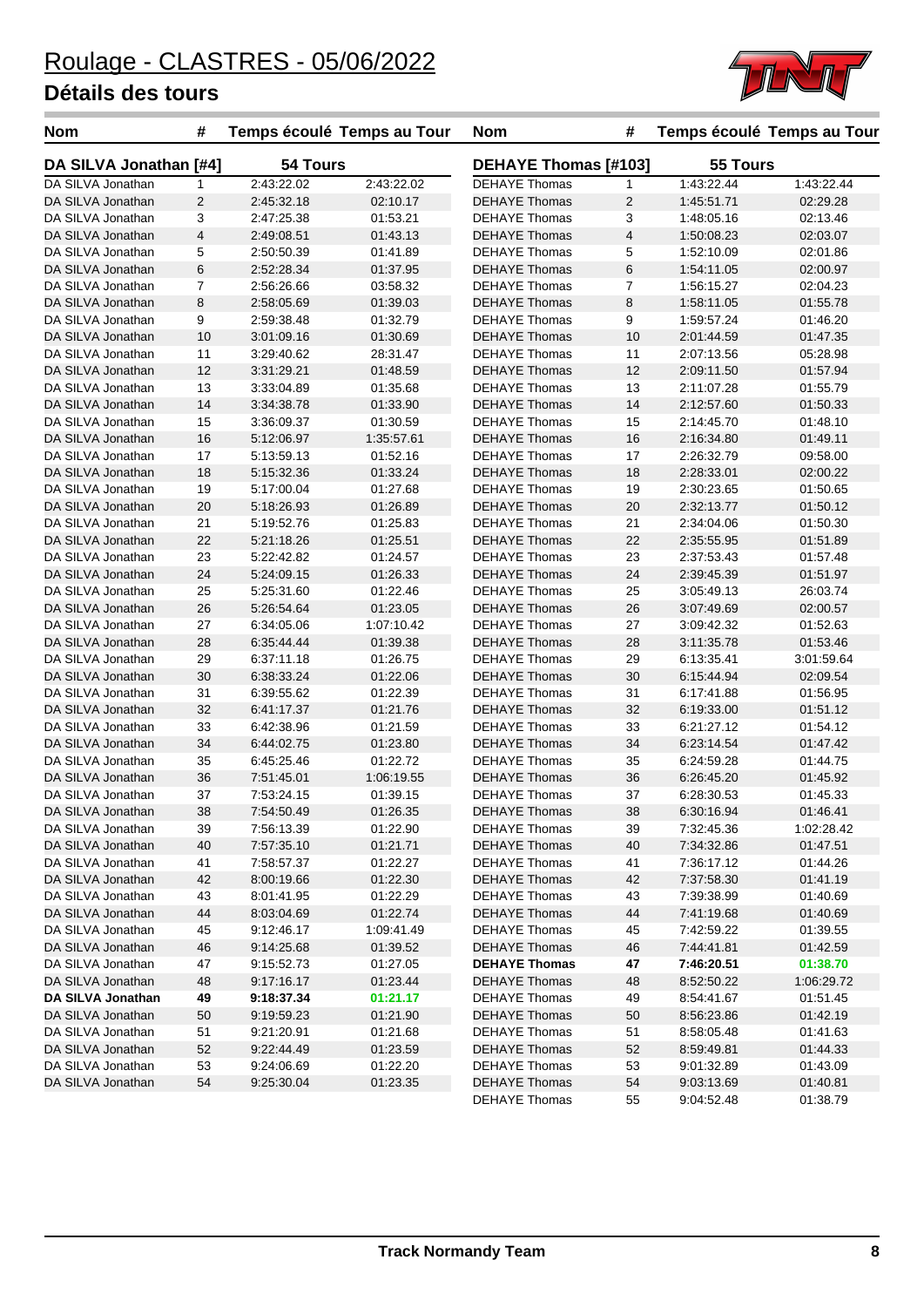

| <b>Nom</b>                    | #              | Temps écoulé Temps au Tour |            | <b>Nom</b>                       | #              | Temps écoulé Temps au Tour |            |
|-------------------------------|----------------|----------------------------|------------|----------------------------------|----------------|----------------------------|------------|
| <b>DELAMARE Sylvain [#71]</b> |                | 32 Tours                   |            | <b>DEPLANQUE Jean Noel [#98]</b> |                | <b>43 Tours</b>            |            |
| <b>DELAMARE Sylvain</b>       | $\mathbf{1}$   | 5:53:21.30                 | 5:53:21.30 | DEPLANQUE Jean Noel              | $\mathbf{1}$   | 1:43:16.79                 | 1:43:16.79 |
| <b>DELAMARE Sylvain</b>       | 2              | 5:55:18.39                 | 01:57.10   | DEPLANQUE Jean Noel              | 2              | 1:45:40.64                 | 02:23.86   |
| <b>DELAMARE Sylvain</b>       | 3              | 5:57:03.30                 | 01:44.91   | <b>DEPLANQUE Jean Noel</b>       | 3              | 1:47:51.10                 | 02:10.46   |
| <b>DELAMARE Sylvain</b>       | 4              | 5:58:42.89                 | 01:39.60   | DEPLANQUE Jean Noel              | 4              | 1:50:02.63                 | 02:11.54   |
| <b>DELAMARE Sylvain</b>       | 5              | 6:00:20.48                 | 01:37.59   | <b>DEPLANQUE Jean Noel</b>       | 5              | 1:52:07.95                 | 02:05.33   |
| <b>DELAMARE Sylvain</b>       | 6              | 6:01:57.14                 | 01:36.66   | DEPLANQUE Jean Noel              | 6              | 1:54:10.37                 | 02:02.42   |
| <b>DELAMARE Sylvain</b>       | $\overline{7}$ | 6:03:32.16                 | 01:35.02   | DEPLANQUE Jean Noel              | $\overline{7}$ | 1:56:14.54                 | 02:04.18   |
| <b>DELAMARE Sylvain</b>       | 8              | 6:05:06.99                 | 01:34.83   | DEPLANQUE Jean Noel              | 8              | 1:58:17.06                 | 02:02.52   |
| <b>DELAMARE Sylvain</b>       | 9              | 7:13:14.79                 | 1:08:07.80 | DEPLANQUE Jean Noel              | 9              | 2:00:15.45                 | 01:58.40   |
| <b>DELAMARE Sylvain</b>       | 10             | 7:15:18.59                 | 02:03.80   | DEPLANQUE Jean Noel              | 10             | 2:02:13.58                 | 01:58.13   |
| <b>DELAMARE Sylvain</b>       | 11             | 7:16:59.23                 | 01:40.65   | <b>DEPLANQUE Jean Noel</b>       | 11             | 2:25:01.97                 | 22:48.39   |
| <b>DELAMARE Sylvain</b>       | 12             | 7:18:31.37                 | 01:32.14   | DEPLANQUE Jean Noel              | 12             | 2:27:17.77                 | 02:15.80   |
| <b>DELAMARE Sylvain</b>       | 13             | 7:20:07.39                 | 01:36.03   | <b>DEPLANQUE Jean Noel</b>       | 13             | 2:29:20.51                 | 02:02.75   |
| <b>DELAMARE Sylvain</b>       | 14             | 7:21:46.02                 | 01:38.63   | DEPLANQUE Jean Noel              | 14             | 2:31:16.41                 | 01:55.90   |
| <b>DELAMARE Sylvain</b>       | 15             | 7:23:16.89                 | 01:30.87   | <b>DEPLANQUE Jean Noel</b>       | 15             | 2:33:10.84                 | 01:54.43   |
| <b>DELAMARE Sylvain</b>       | 16             | 7:24:47.15                 | 01:30.27   | DEPLANQUE Jean Noel              | 16             | 2:35:00.64                 | 01:49.81   |
| <b>DELAMARE Sylvain</b>       | 17             | 7:26:17.46                 | 01:30.31   | <b>DEPLANQUE Jean Noel</b>       | 17             | 2:36:48.97                 | 01:48.33   |
| <b>DELAMARE Sylvain</b>       | 18             | 8:33:00.27                 | 1:06:42.82 | DEPLANQUE Jean Noel              | 18             | 2:38:40.72                 | 01:51.76   |
| <b>DELAMARE Sylvain</b>       | 19             | 8:34:44.10                 | 01:43.83   | <b>DEPLANQUE Jean Noel</b>       | 19             | 2:40:27.74                 | 01:47.02   |
| <b>DELAMARE Sylvain</b>       | 20             | 8:36:19.26                 | 01:35.16   | DEPLANQUE Jean Noel              | 20             | 3:03:09.14                 | 22:41.40   |
| <b>DELAMARE Sylvain</b>       | 21             | 8:37:48.42                 | 01:29.16   | DEPLANQUE Jean Noel              | 21             | 3:05:16.81                 | 02:07.67   |
| <b>DELAMARE Sylvain</b>       | 22             | 8:39:19.15                 | 01:30.73   | DEPLANQUE Jean Noel              | 22             | 3:07:09.57                 | 01:52.77   |
| <b>DELAMARE Sylvain</b>       | 23             | 8:40:46.83                 | 01:27.69   | <b>DEPLANQUE Jean Noel</b>       | 23             | 3:08:58.86                 | 01:49.30   |
| <b>DELAMARE Sylvain</b>       | 24             | 8:42:13.55                 | 01:26.73   | <b>DEPLANQUE Jean Noel</b>       | 24             | 6:13:01.21                 | 3:04:02.36 |
| <b>DELAMARE Sylvain</b>       | 25             | 9:44:59.03                 | 1:02:45.48 | DEPLANQUE Jean Noel              | 25             | 6:14:56.11                 | 01:54.90   |
| <b>DELAMARE Sylvain</b>       | 26             | 9:46:33.60                 | 01:34.58   | DEPLANQUE Jean Noel              | 26             | 6:16:42.40                 | 01:46.29   |
| <b>DELAMARE Sylvain</b>       | 27             | 9:48:05.99                 | 01:32.39   | DEPLANQUE Jean Noel              | 27             | 6:18:24.87                 | 01:42.48   |
| <b>DELAMARE Sylvain</b>       | 28             | 9:49:38.15                 | 01:32.16   | DEPLANQUE Jean Noel              | 28             | 6:20:06.82                 | 01:41.96   |
| <b>DELAMARE Sylvain</b>       | 29             | 9:51:13.14                 | 01:35.00   | <b>DEPLANQUE Jean Noel</b>       | 29             | 6:21:46.93                 | 01:40.11   |
| <b>DELAMARE Sylvain</b>       | 30             | 9:52:42.32                 | 01:29.19   | DEPLANQUE Jean Noel              | 30             | 6.23.27.83                 | 01:40.91   |
| <b>DELAMARE Sylvain</b>       | 31             | 9:54:09.00                 | 01:26.68   | <b>DEPLANQUE Jean Noel</b>       | 31             | 6:25:06.69                 | 01:38.87   |
| <b>DELAMARE Sylvain</b>       | 32             | 9:55:35.13                 | 01:26.14   | DEPLANQUE Jean Noel              | 32             | 6:26:43.77                 | 01:37.08   |
|                               |                |                            |            | <b>DEPLANQUE Jean Noel</b>       | 33             | 6:28:18.65                 | 01:34.88   |
|                               |                |                            |            | DEPLANQUE Jean Noel              | 34             | 6:29:54.93                 | 01:36.29   |
|                               |                |                            |            | DEPLANQUE Jean Noel              | 35             | 7:32:48.54                 | 1:02:53.62 |

DEPLANQUE Jean Noel 36 7:34:46.65 01:58.11 DEPLANQUE Jean Noel 37 7:36:31.06 01:44.42 DEPLANQUE Jean Noel 38 7:38:11.49 01:40.44 DEPLANQUE Jean Noel 39 7:39:52.68 01:41.19 DEPLANQUE Jean Noel 40 7:41:32.43 01:39.76 DEPLANQUE Jean Noel 41 7:43:12.09 01:39.66 DEPLANQUE Jean Noel 42 7:44:50.64 01:38.56 DEPLANQUE Jean Noel 43 7:46:30.74 01:40.10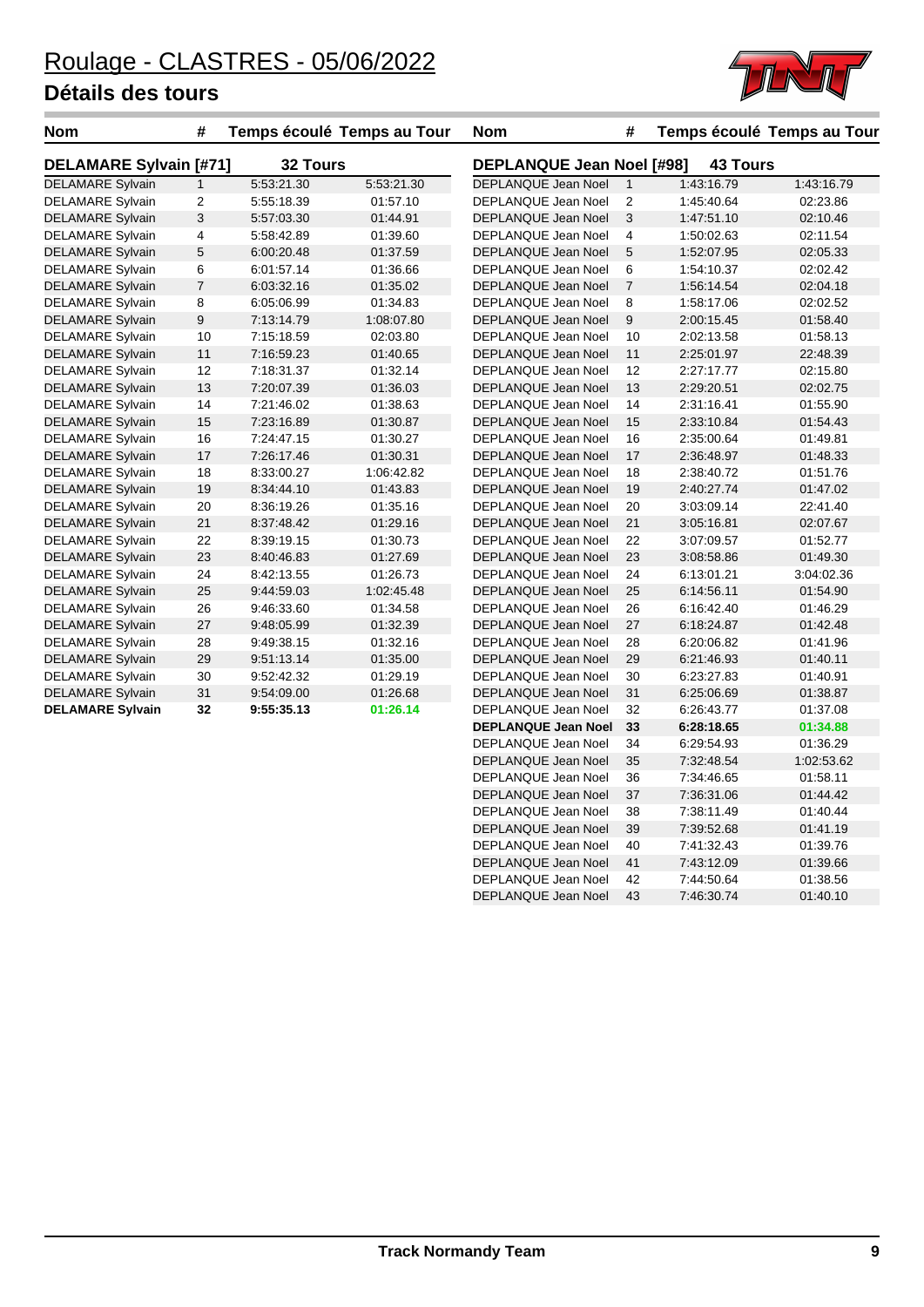

| Nom                            | #              | Temps écoulé Temps au Tour |            | <b>Nom</b>                  | #              |                 | Temps écoulé Temps au Tour |
|--------------------------------|----------------|----------------------------|------------|-----------------------------|----------------|-----------------|----------------------------|
| <b>DESCHAMPS Anthony [#73]</b> |                | 27 Tours                   |            | <b>DOREL Pierrick [#74]</b> |                | <b>34 Tours</b> |                            |
| <b>DESCHAMPS Anthony</b>       | $\mathbf{1}$   | 2:00:29.00                 | 2:00:29.00 | <b>DOREL Pierrick</b>       | $\mathbf{1}$   | 1:52:11.30      | 1:52:11.30                 |
| <b>DESCHAMPS Anthony</b>       | $\overline{2}$ | 2:02:13.75                 | 01:44.75   | <b>DOREL Pierrick</b>       | 2              | 1:54:12.94      | 02:01.65                   |
| <b>DESCHAMPS Anthony</b>       | 3              | 2:06:44.62                 | 04:30.87   | <b>DOREL Pierrick</b>       | 3              | 1:56:06.50      | 01:53.56                   |
| <b>DESCHAMPS Anthony</b>       | 4              | 2:08:31.40                 | 01:46.79   | <b>DOREL Pierrick</b>       | 4              | 1:57:52.51      | 01:46.01                   |
| <b>DESCHAMPS Anthony</b>       | 5              | 2:10:09.91                 | 01:38.51   | <b>DOREL Pierrick</b>       | 5              | 2:06:41.64      | 08:49.14                   |
| <b>DESCHAMPS Anthony</b>       | $\,6$          | 2:11:44.88                 | 01:34.97   | <b>DOREL Pierrick</b>       | 6              | 2:46:36.29      | 39:54.65                   |
| <b>DESCHAMPS Anthony</b>       | $\overline{7}$ | 2:47:32.70                 | 35:47.83   | <b>DOREL Pierrick</b>       | $\overline{7}$ | 2:48:31.97      | 01:55.69                   |
| <b>DESCHAMPS Anthony</b>       | 8              | 2:49:15.73                 | 01:43.04   | <b>DOREL Pierrick</b>       | 8              | 2:50:14.98      | 01:43.01                   |
| <b>DESCHAMPS Anthony</b>       | 9              | 2:50:53.54                 | 01:37.81   | <b>DOREL Pierrick</b>       | 9              | 2:51:55.22      | 01:40.25                   |
| <b>DESCHAMPS Anthony</b>       | 10             | 2:52:29.21                 | 01:35.68   | <b>DOREL Pierrick</b>       | 10             | 2:53:37.58      | 01:42.36                   |
| <b>DESCHAMPS Anthony</b>       | 11             | 2:56:50.47                 | 04:21.27   | <b>DOREL Pierrick</b>       | 11             | 2:56:59.50      | 03:21.92                   |
| <b>DESCHAMPS Anthony</b>       | 12             | 2:58:29.26                 | 01:38.80   | <b>DOREL Pierrick</b>       | 12             | 2:58:46.77      | 01:47.28                   |
| <b>DESCHAMPS Anthony</b>       | 13             | 3:00:02.36                 | 01:33.10   | <b>DOREL Pierrick</b>       | 13             | 3:00:30.39      | 01:43.62                   |
| <b>DESCHAMPS Anthony</b>       | 14             | 5:53:25.23                 | 2:53:22.88 | <b>DOREL Pierrick</b>       | 14             | 3:33:45.93      | 33:15.54                   |
| <b>DESCHAMPS Anthony</b>       | 15             | 5:55:14.10                 | 01:48.88   | <b>DOREL Pierrick</b>       | 15             | 3:35:32.36      | 01:46.44                   |
| <b>DESCHAMPS Anthony</b>       | 16             | 5:56:53.22                 | 01:39.12   | <b>DOREL Pierrick</b>       | 16             | 5:53:17.85      | 2:17:45.50                 |
| <b>DESCHAMPS Anthony</b>       | 17             | 5:58:28.33                 | 01:35.12   | <b>DOREL Pierrick</b>       | 17             | 5:57:42.42      | 04:24.57                   |
| <b>DESCHAMPS Anthony</b>       | 18             | 5:59:59.74                 | 01:31.41   | <b>DOREL Pierrick</b>       | 18             | 5:59:32.11      | 01:49.69                   |
| <b>DESCHAMPS Anthony</b>       | 19             | 6:01:33.33                 | 01:33.59   | <b>DOREL Pierrick</b>       | 19             | 6:01:11.70      | 01:39.59                   |
| <b>DESCHAMPS Anthony</b>       | 20             | 6:03:07.11                 | 01:33.78   | <b>DOREL Pierrick</b>       | 20             | 6:02:55.90      | 01:44.21                   |
| <b>DESCHAMPS Anthony</b>       | 21             | 6:04:39.33                 | 01:32.23   | <b>DOREL Pierrick</b>       | 21             | 6:04:34.30      | 01:38.40                   |
| <b>DESCHAMPS Anthony</b>       | 22             | 6:06:11.66                 | 01:32.33   | <b>DOREL Pierrick</b>       | 22             | 6:07:02.31      | 02:28.01                   |
| <b>DESCHAMPS Anthony</b>       | 23             | 6:53:45.98                 | 47:34.33   | <b>DOREL Pierrick</b>       | 23             | 6:08:46.04      | 01:43.74                   |
| <b>DESCHAMPS Anthony</b>       | 24             | 6:55:26.16                 | 01:40.18   | <b>DOREL Pierrick</b>       | 24             | 6:10:26.57      | 01:40.53                   |
| <b>DESCHAMPS Anthony</b>       | 25             | 6:56:58.81                 | 01:32.65   | <b>DOREL Pierrick</b>       | 25             | 7:13:18.94      | 1:02:52.37                 |
| <b>DESCHAMPS Anthony</b>       | 26             | 6:58:29.68                 | 01:30.87   | <b>DOREL Pierrick</b>       | 26             | 7:15:17.70      | 01:58.77                   |
| <b>DESCHAMPS Anthony</b>       | 27             | 6:59:59.78                 | 01:30.10   | <b>DOREL Pierrick</b>       | 27             | 7:17:03.92      | 01:46.23                   |
|                                |                |                            |            | <b>DOREL Pierrick</b>       | 28             | 7:18:52.98      | 01:49.06                   |
|                                |                |                            |            | <b>DOREL Pierrick</b>       | 29             | 7:20:30.41      | 01:37.44                   |
|                                |                |                            |            | <b>DOREL Pierrick</b>       | 30             | 7:22:08.61      | 01:38.21                   |
|                                |                |                            |            | <b>DOREL Pierrick</b>       | 31             | 7:23:46.63      | 01:38.02                   |
|                                |                |                            |            | <b>DOREL Pierrick</b>       | 32             | 7:26:22.24      | 02:35.61                   |

01:40.98<br>DOREL Pierrick 33 7:28:03.21 01:40.98<br>DOREL Pierrick 34 7:29:42.75 01:39.54

DOREL Pierrick 34 7:29:42.75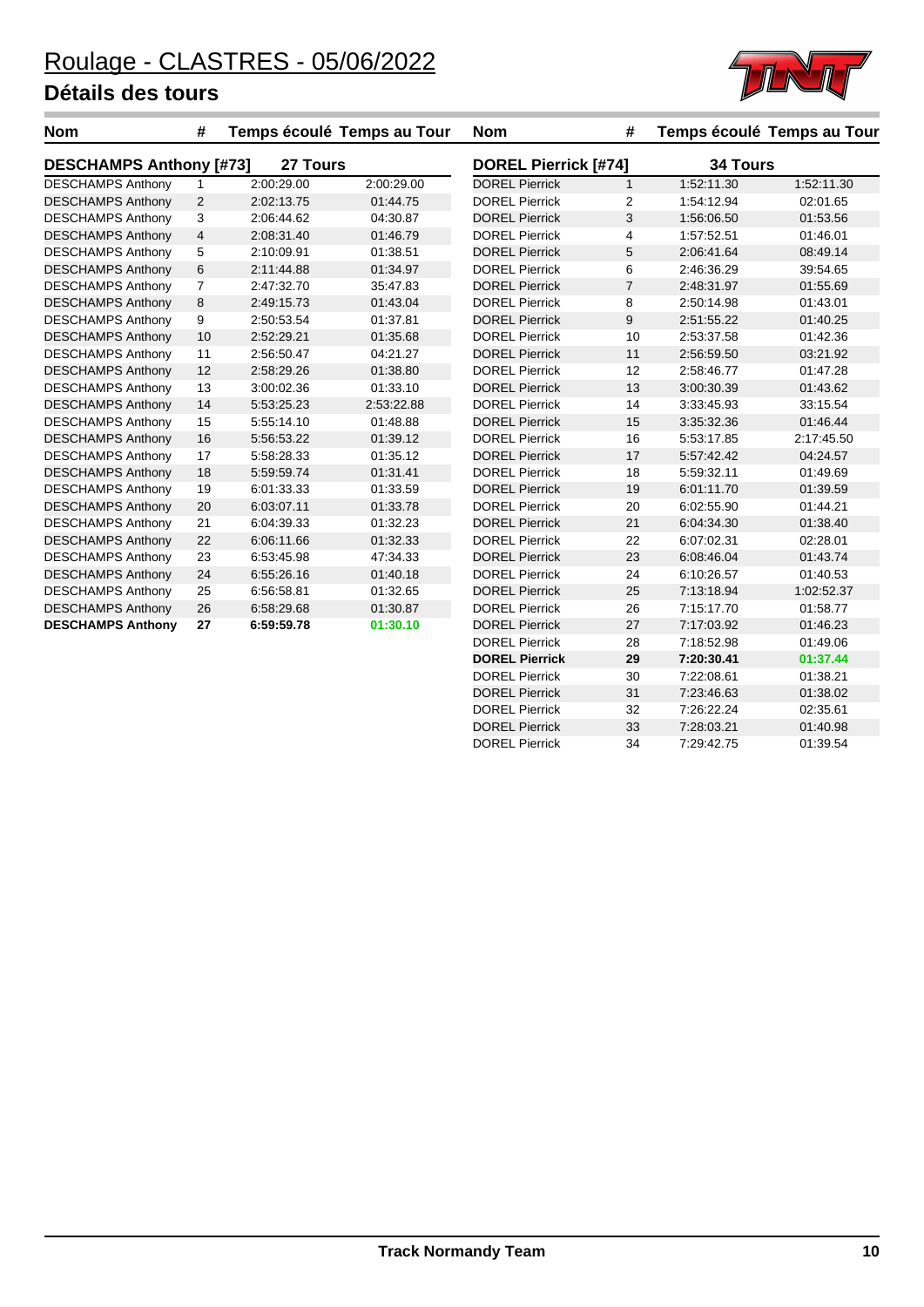

| <b>Nom</b>                 | #                | Temps écoulé Temps au Tour |            | <b>Nom</b>                                          | #                |            | Temps écoulé Temps au Tour |  |
|----------------------------|------------------|----------------------------|------------|-----------------------------------------------------|------------------|------------|----------------------------|--|
| <b>DOREL Thierry [#75]</b> |                  | 50 Tours                   |            | <b>DUMOUTIER Alexandre [#38]</b><br><b>34 Tours</b> |                  |            |                            |  |
| <b>DOREL Thierry</b>       | $\mathbf{1}$     | 1:22:45.69                 | 1:22:45.69 | <b>DUMOUTIER Alexandre</b>                          | $\mathbf{1}$     | 1:21:47.99 | 1:21:47.99                 |  |
| <b>DOREL Thierry</b>       | 2                | 1:25:16.42                 | 02:30.73   | <b>DUMOUTIER Alexandre</b>                          | 2                | 2:45:49.17 | 1:24:01.18                 |  |
| <b>DOREL Thierry</b>       | 3                | 1:27:21.85                 | 02:05.44   | <b>DUMOUTIER Alexandre</b>                          | $\mathbf{3}$     | 2:56:23.21 | 10:34.05                   |  |
| <b>DOREL Thierry</b>       | 4                | 1:29:19.02                 | 01:57.17   | <b>DUMOUTIER Alexandre</b>                          | $\overline{4}$   | 3:24:06.05 | 27:42.84                   |  |
| <b>DOREL Thierry</b>       | 5                | 1:31:12.62                 | 01:53.61   | <b>DUMOUTIER Alexandre</b>                          | 5                | 3:26:00.96 | 01:54.92                   |  |
| <b>DOREL Thierry</b>       | 6                | 1:33:03.76                 | 01:51.14   | <b>DUMOUTIER Alexandre</b>                          | 6                | 3:27:40.01 | 01:39.05                   |  |
| <b>DOREL Thierry</b>       | $\boldsymbol{7}$ | 1:34:55.90                 | 01:52.15   | <b>DUMOUTIER Alexandre</b>                          | $\overline{7}$   | 3:29:13.62 | 01:33.61                   |  |
| <b>DOREL Thierry</b>       | 8                | 1:52:19.48                 | 17:23.58   | <b>DUMOUTIER Alexandre</b>                          | 8                | 3:30:46.51 | 01:32.89                   |  |
| <b>DOREL Thierry</b>       | 9                | 1:54:25.72                 | 02:06.24   | <b>DUMOUTIER Alexandre</b>                          | $\boldsymbol{9}$ | 3:32:20.54 | 01:34.03                   |  |
| <b>DOREL Thierry</b>       | 10               | 1:56:16.58                 | 01:50.86   | <b>DUMOUTIER Alexandre</b>                          | 10               | 3:33:51.39 | 01:30.85                   |  |
| <b>DOREL Thierry</b>       | 11               | 1:58:08.03                 | 01:51.45   | <b>DUMOUTIER Alexandre</b>                          | 11               | 3:35:24.15 | 01:32.77                   |  |
| <b>DOREL Thierry</b>       | 12               | 1:59:50.12                 | 01:42.10   | <b>DUMOUTIER Alexandre</b>                          | 12               | 5:34:08.66 | 1:58:44.52                 |  |
| <b>DOREL Thierry</b>       | 13               | 2:01:31.58                 | 01:41.47   | <b>DUMOUTIER Alexandre</b>                          | 13               | 5:36:02.36 | 01:53.70                   |  |
| <b>DOREL Thierry</b>       | 14               | 2:06:39.81                 | 05:08.23   | <b>DUMOUTIER Alexandre</b>                          | 14               | 5:37:40.29 | 01:37.93                   |  |
| <b>DOREL Thierry</b>       | 15               | 2:08:30.74                 | 01:50.93   | <b>DUMOUTIER Alexandre</b>                          | 15               | 5:39:13.36 | 01:33.08                   |  |
| <b>DOREL Thierry</b>       | 16               | 2:10:14.06                 | 01:43.32   | <b>DUMOUTIER Alexandre</b>                          | 16               | 5:42:16.60 | 03:03.24                   |  |
| <b>DOREL Thierry</b>       | 17               | 2:11:52.28                 | 01:38.23   | <b>DUMOUTIER Alexandre</b>                          | 17               | 5:43:48.75 | 01:32.16                   |  |
| <b>DOREL Thierry</b>       | 18               | 2:45:25.85                 | 33:33.57   | <b>DUMOUTIER Alexandre</b>                          | 18               | 5:45:18.66 | 01:29.91                   |  |
| <b>DOREL Thierry</b>       | 19               | 2:47:18.28                 | 01:52.44   | <b>DUMOUTIER Alexandre</b>                          | 19               | 5:46:48.59 | 01:29.94                   |  |
| <b>DOREL Thierry</b>       | 20               | 2:48:56.91                 | 01:38.63   | <b>DUMOUTIER Alexandre</b>                          | 20               | 5:48:18.46 | 01:29.87                   |  |
| <b>DOREL Thierry</b>       | 21               | 2:50:34.15                 | 01:37.25   | <b>DUMOUTIER Alexandre</b>                          | 21               | 5:49:48.08 | 01:29.63                   |  |
| <b>DOREL Thierry</b>       | 22               | 2:52:11.23                 | 01:37.08   | <b>DUMOUTIER Alexandre</b>                          | 22               | 5:51:17.64 | 01:29.56                   |  |
| <b>DOREL Thierry</b>       | 23               | 2:57:01.65                 | 04:50.43   | <b>DUMOUTIER Alexandre</b>                          | 23               | 6:54:33.94 | 1:03:16.31                 |  |
| <b>DOREL Thierry</b>       | 24               | 2:58:47.64                 | 01:45.99   | <b>DUMOUTIER Alexandre</b>                          | 24               | 6:56:23.77 | 01:49.84                   |  |
| <b>DOREL Thierry</b>       | 25               | 3:00:24.40                 | 01:36.76   | <b>DUMOUTIER Alexandre</b>                          | 25               | 6:57:57.76 | 01:33.99                   |  |
| <b>DOREL Thierry</b>       | 26               | 3:32:39.46                 | 32:15.06   | <b>DUMOUTIER Alexandre</b>                          | 26               | 6:59:27.78 | 01:30.03                   |  |
| <b>DOREL Thierry</b>       | 27               | 3:34:38.50                 | 01:59.05   | <b>DUMOUTIER Alexandre</b>                          | 27               | 7:00:57.36 | 01:29.58                   |  |
| <b>DOREL Thierry</b>       | 28               | 3:36:18.22                 | 01:39.73   | <b>DUMOUTIER Alexandre</b>                          | 28               | 7:02:26.89 | 01:29.54                   |  |
| <b>DOREL Thierry</b>       | 29               | 5:53:16.73                 | 2:16:58.51 | <b>DUMOUTIER Alexandre</b>                          | 29               | 7:03:55.21 | 01:28.32                   |  |
| DOREL Thierry              | 30               | 5:55:11.05                 | 01:54.33   | <b>DUMOUTIER Alexandre</b>                          | 30               | 7:05:23.80 | 01:28.60                   |  |
| <b>DOREL Thierry</b>       | 31               | 5:56:52.82                 | 01:41.77   | <b>DUMOUTIER Alexandre</b>                          | 31               | 7:06:51.27 | 01:27.48                   |  |
| <b>DOREL Thierry</b>       | 32               | 5:58:32.34                 | 01:39.52   | <b>DUMOUTIER Alexandre</b>                          | 32               | 7:08:19.64 | 01:28.37                   |  |
| <b>DOREL Thierry</b>       | 33               | 6:00:12.91                 | 01:40.57   | <b>DUMOUTIER Alexandre</b>                          | 33               | 7:09:46.90 | 01:27.27                   |  |
| <b>DOREL Thierry</b>       | 34               | 6:01:50.25                 | 01:37.34   | <b>DUMOUTIER Alexandre</b>                          | 34               | 7:11:15.44 | 01:28.55                   |  |
| <b>DOREL Thierry</b>       | 35               | 6:03:27.73                 | 01:37.48   |                                                     |                  |            |                            |  |
| <b>DOREL Thierry</b>       | 36               | 6:05:05.42                 | 01:37.69   |                                                     |                  |            |                            |  |
| <b>DOREL Thierry</b>       | 37               | 6:06:42.57                 | 01:37.16   |                                                     |                  |            |                            |  |
| <b>DOREL Thierry</b>       | 38               | 6:08:20.66                 | 01:38.09   |                                                     |                  |            |                            |  |
| <b>DOREL Thierry</b>       | 39               | 6:09:59.94                 | 01:39.29   |                                                     |                  |            |                            |  |
| <b>DOREL Thierry</b>       | 40               | 7:13:18.09                 | 1:03:18.16 |                                                     |                  |            |                            |  |
| <b>DOREL Thierry</b>       | 41               | 7:15:14.25                 | 01:56.16   |                                                     |                  |            |                            |  |
| <b>DOREL Thierry</b>       | 42               | 7:16:53.70                 | 01:39.45   |                                                     |                  |            |                            |  |
| <b>DOREL Thierry</b>       | 43               | 7:18:30.45                 | 01:36.76   |                                                     |                  |            |                            |  |
| DOREL Thierry              | 44               | 7:20:06.76                 | 01:36.31   |                                                     |                  |            |                            |  |
| <b>DOREL Thierry</b>       | 45               | 7:21:46.98                 | 01:40.23   |                                                     |                  |            |                            |  |
| <b>DOREL Thierry</b>       | 46               | 7:23:24.37                 | 01:37.39   |                                                     |                  |            |                            |  |
| <b>DOREL Thierry</b>       | 47               | 7:25:00.39                 | 01:36.03   |                                                     |                  |            |                            |  |
| <b>DOREL Thierry</b>       | 48               | 7:26:37.68                 | 01:37.30   |                                                     |                  |            |                            |  |
| <b>DOREL Thierry</b>       | 49               | 7:28:13.85                 | 01:36.17   |                                                     |                  |            |                            |  |
| <b>DOREL Thierry</b>       | 50               | 7:29:48.14                 | 01:34.29   |                                                     |                  |            |                            |  |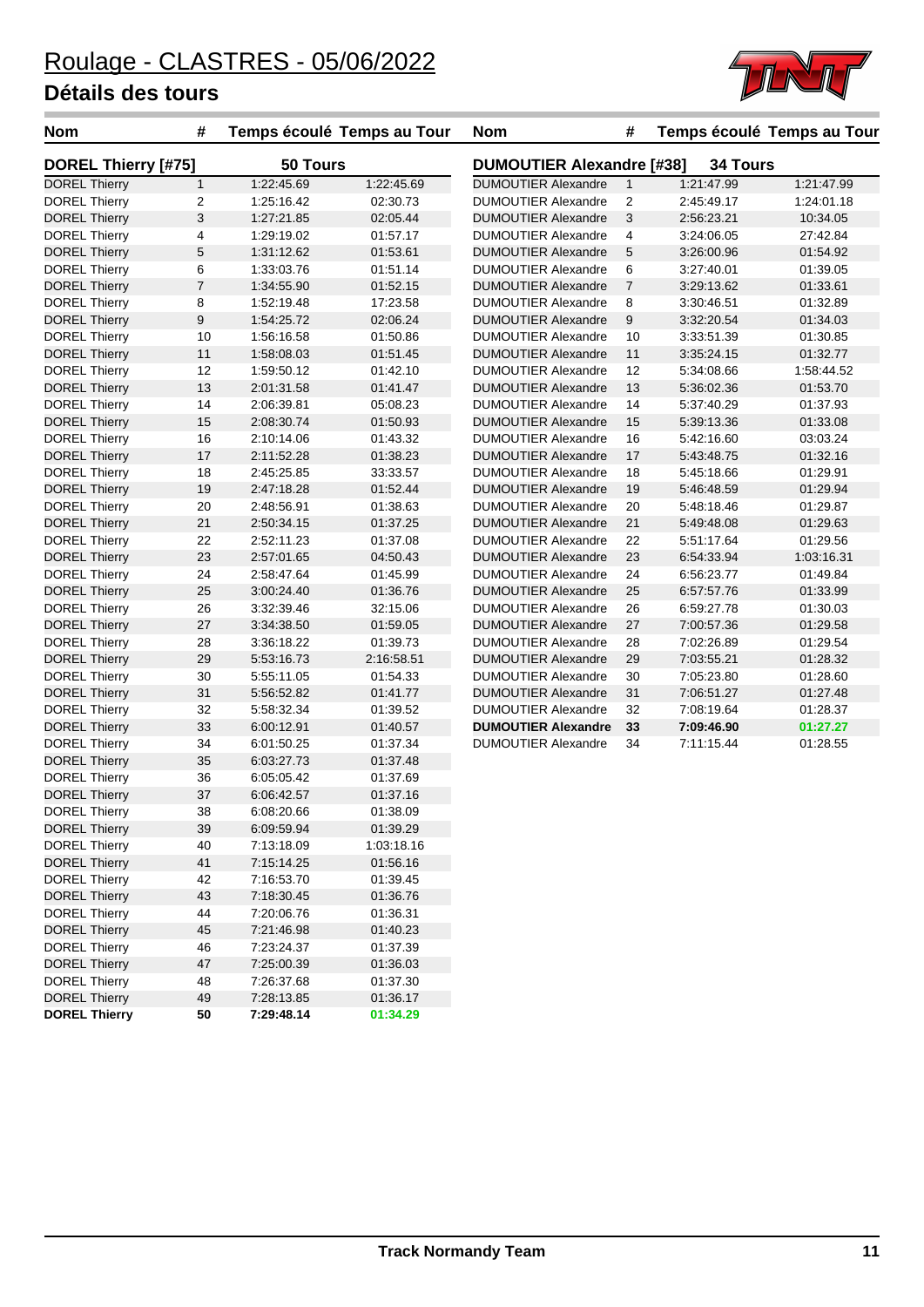

| <b>Nom</b>                                             | #              |                 | Temps écoulé Temps au Tour | <b>Nom</b>                    | #                       |                 | Temps écoulé Temps au Tour |  |
|--------------------------------------------------------|----------------|-----------------|----------------------------|-------------------------------|-------------------------|-----------------|----------------------------|--|
| <b>FLAVIGNY Alexandre [#78]</b>                        |                | <b>43 Tours</b> |                            | <b>FRIDERES Anthony [#39]</b> |                         | <b>49 Tours</b> |                            |  |
| <b>FLAVIGNY Alexandre</b>                              | $\mathbf{1}$   | 2:56:54.67      | 2:56:54.67                 | <b>FRIDERES Anthony</b>       | 1                       | 2:02:17.96      | 2:02:17.96                 |  |
| <b>FLAVIGNY Alexandre</b>                              | $\overline{2}$ | 2:58:50.29      | 01:55.62                   | <b>FRIDERES Anthony</b>       | $\overline{2}$          | 2:07:17.36      | 04:59.40                   |  |
| <b>FLAVIGNY Alexandre</b>                              | 3              | 3:00:32.53      | 01:42.24                   | <b>FRIDERES Anthony</b>       | 3                       | 2:46:48.96      | 39:31.61                   |  |
| <b>FLAVIGNY Alexandre</b>                              | 4              | 3:08:49.46      | 08:16.94                   | <b>FRIDERES Anthony</b>       | $\overline{\mathbf{4}}$ | 2:48:32.53      | 01:43.58                   |  |
| <b>FLAVIGNY Alexandre</b>                              | 5              | 5:56:02.55      | 2:47:13.09                 | <b>FRIDERES Anthony</b>       | 5                       | 2:56:49.38      | 08:16.85                   |  |
| <b>FLAVIGNY Alexandre</b>                              | 6              | 5:57:52.99      | 01:50.44                   | <b>FRIDERES Anthony</b>       | 6                       | 3:25:52.39      | 29:03.01                   |  |
| <b>FLAVIGNY Alexandre</b>                              | $\overline{7}$ | 5:59:32.46      | 01:39.48                   | <b>FRIDERES Anthony</b>       | $\overline{7}$          | 3:27:41.28      | 01:48.90                   |  |
| <b>FLAVIGNY Alexandre</b>                              | 8              | 6:01:12.19      | 01:39.73                   | <b>FRIDERES Anthony</b>       | 8                       | 5:33:57.79      | 2:06:16.51                 |  |
| <b>FLAVIGNY Alexandre</b>                              | 9              | 6:02:48.92      | 01:36.73                   | <b>FRIDERES Anthony</b>       | 9                       | 5:35:34.17      | 01:36.38                   |  |
| <b>FLAVIGNY Alexandre</b>                              | 10             | 6:04:23.02      | 01:34.11                   | <b>FRIDERES Anthony</b>       | 10                      | 5:42:59.75      | 07:25.59                   |  |
| <b>FLAVIGNY Alexandre</b>                              | 11             | 6:06:00.97      | 01:37.95                   | <b>FRIDERES Anthony</b>       | 11                      | 5:44:29.86      | 01:30.12                   |  |
| <b>FLAVIGNY Alexandre</b>                              | 12             | 6:07:34.67      | 01:33.71                   | <b>FRIDERES Anthony</b>       | 12                      | 5:45:58.36      | 01:28.50                   |  |
| <b>FLAVIGNY Alexandre</b>                              | 13             | 6:09:07.02      | 01:32.35                   | <b>FRIDERES Anthony</b>       | 13                      | 5:47:28.09      | 01:29.73                   |  |
| <b>FLAVIGNY Alexandre</b>                              | 14             | 6:17:04.52      | 07:57.51                   | <b>FRIDERES Anthony</b>       | 14                      | 5:48:57.25      | 01:29.16                   |  |
| <b>FLAVIGNY Alexandre</b>                              | 15             | 6:19:24.54      | 02:20.02                   | <b>FRIDERES Anthony</b>       | 15                      | 5:50:24.76      | 01:27.52                   |  |
| <b>FLAVIGNY Alexandre</b>                              | 16             | 6:21:36.96      | 02:12.43                   | <b>FRIDERES Anthony</b>       | 16                      | 6.53.43.05      | 1:03:18.30                 |  |
| <b>FLAVIGNY Alexandre</b>                              | 17             | 6:23:48.64      | 02:11.68                   | <b>FRIDERES Anthony</b>       | 17                      | 6:55:23.44      | 01:40.39                   |  |
| <b>FLAVIGNY Alexandre</b>                              | 18             | 6:25:55.60      | 02:06.97                   | <b>FRIDERES Anthony</b>       | 18                      | 6:56:51.45      | 01:28.02                   |  |
| <b>FLAVIGNY Alexandre</b>                              | 19             | 6:28:01.68      | 02:06.08                   | <b>FRIDERES Anthony</b>       | 19                      | 6:58:18.48      | 01:27.03                   |  |
| <b>FLAVIGNY Alexandre</b>                              | 20             | 7:15:42.17      | 47:40.50                   | <b>FRIDERES Anthony</b>       | 20                      | 6:59:46.37      | 01:27.90                   |  |
| <b>FLAVIGNY Alexandre</b>                              | 21             | 7:17:33.45      | 01:51.29                   | <b>FRIDERES Anthony</b>       | 21                      | 7:01:15.97      | 01:29.61                   |  |
| <b>FLAVIGNY Alexandre</b>                              | 22             | 7:19:10.60      | 01:37.16                   | <b>FRIDERES Anthony</b>       | 22                      | 7:02:43.75      | 01:27.78                   |  |
| <b>FLAVIGNY Alexandre</b>                              | 23             | 7:20:45.25      | 01:34.65                   | <b>FRIDERES Anthony</b>       | 23                      | 7:04:11.01      | 01:27.26                   |  |
| <b>FLAVIGNY Alexandre</b>                              | 24             | 7:22:22.82      | 01:37.58                   | <b>FRIDERES Anthony</b>       | 24                      | 7:05:38.08      | 01:27.08                   |  |
| <b>FLAVIGNY Alexandre</b>                              | 25             | 7:23:54.44      | 01:31.62                   | <b>FRIDERES Anthony</b>       | 25                      | 7:07:04.61      | 01:26.54                   |  |
| <b>FLAVIGNY Alexandre</b>                              | 26             | 7:25:26.53      | 01:32.09                   | <b>FRIDERES Anthony</b>       | 26                      | 7:08:31.40      | 01:26.79                   |  |
| <b>FLAVIGNY Alexandre</b>                              | 27             | 7:26:57.37      | 01:30.85                   | <b>FRIDERES Anthony</b>       | 27                      | 7:09:58.29      | 01:26.89                   |  |
| <b>FLAVIGNY Alexandre</b>                              | 28             | 7:28:29.98      | 01:32.61                   | <b>FRIDERES Anthony</b>       | 28                      | 7:11:24.33      | 01:26.05                   |  |
| <b>FLAVIGNY Alexandre</b>                              | 29             | 7:30:00.26      | 01:30.29                   | <b>FRIDERES Anthony</b>       | 29                      | 8:14:14.03      | 1:02:49.70                 |  |
| <b>FLAVIGNY Alexandre</b>                              | 30             | 8:34:51.02      | 1:04:50.76                 | <b>FRIDERES Anthony</b>       | 30                      | 8:15:51.13      | 01:37.11                   |  |
| <b>FLAVIGNY Alexandre</b>                              | 31             | 8:36:36.02      | 01:45.01                   | <b>FRIDERES Anthony</b>       | 31                      | 8:17:21.20      | 01:30.08                   |  |
| <b>FLAVIGNY Alexandre</b>                              | 32             | 8:38:11.62      | 01:35.61                   | <b>FRIDERES Anthony</b>       | 32                      | 8:18:53.88      | 01:32.68                   |  |
| <b>FLAVIGNY Alexandre</b>                              | 33             | 8:39:44.20      | 01:32.58                   | <b>FRIDERES Anthony</b>       | 33                      | 8:20:21.11      | 01:27.24                   |  |
| <b>FLAVIGNY Alexandre</b>                              | 34             | 8:41:20.44      | 01:36.24                   | <b>FRIDERES Anthony</b>       | 34                      | 8:21:48.28      | 01:27.17                   |  |
| <b>FLAVIGNY Alexandre</b>                              | 35             | 8:42:58.72      | 01:38.28                   | <b>FRIDERES Anthony</b>       | 35                      | 8:23:15.35      | 01:27.08                   |  |
| <b>FLAVIGNY Alexandre</b>                              | 36             | 8:44:30.55      | 01:31.83                   | <b>FRIDERES Anthony</b>       | 36                      | 8:24:41.74      | 01:26.40                   |  |
| <b>FLAVIGNY Alexandre</b>                              | 37             | 8:46:01.18      | 01:30.64                   | <b>FRIDERES Anthony</b>       | 37                      | 8:26:08.44      | 01:26.70                   |  |
| <b>FLAVIGNY Alexandre</b>                              | 38             | 8:47:31.86      | 01:30.69                   | <b>FRIDERES Anthony</b>       | 38                      | 8:27:35.16      | 01:26.72                   |  |
| <b>FLAVIGNY Alexandre</b>                              | 39             | 8:53:05.83      | 05:33.97                   | <b>FRIDERES Anthony</b>       | 39                      | 8:29:05.33      | 01:30.17                   |  |
| <b>FLAVIGNY Alexandre</b>                              | 40             | 8:55:25.73      | 02:19.91                   | <b>FRIDERES Anthony</b>       | 40                      | 8:30:33.34      | 01:28.01                   |  |
| <b>FLAVIGNY Alexandre</b>                              | 41             | 8:57:36.82      | 02:11.09                   | <b>FRIDERES Anthony</b>       | 41                      | 9:28:20.24      | 57:46.91                   |  |
|                                                        |                |                 |                            |                               |                         |                 |                            |  |
| <b>FLAVIGNY Alexandre</b><br><b>FLAVIGNY Alexandre</b> | 42<br>43       | 8:59:48.24      | 02:11.42                   | <b>FRIDERES Anthony</b>       | 42                      | 9:29:57.21      | 01:36.97                   |  |
|                                                        |                | 9:01:57.00      | 02:08.77                   | <b>FRIDERES Anthony</b>       | 43                      | 9:31:26.04      | 01:28.84                   |  |
|                                                        |                |                 |                            | <b>FRIDERES Anthony</b>       | 44                      | 9:32:54.02      | 01:27.99                   |  |
|                                                        |                |                 |                            | <b>FRIDERES Anthony</b>       | 45                      | 9:34:21.63      | 01:27.62                   |  |
|                                                        |                |                 |                            | <b>FRIDERES Anthony</b>       | 46                      | 9:35:48.33      | 01:26.70                   |  |

FRIDERES Anthony 47 9:37:15.07 01:26.75

**FRIDERES Anthony 49 9:40:07.76 01:25.14**

FRIDERES Anthony 48 9:38:42.63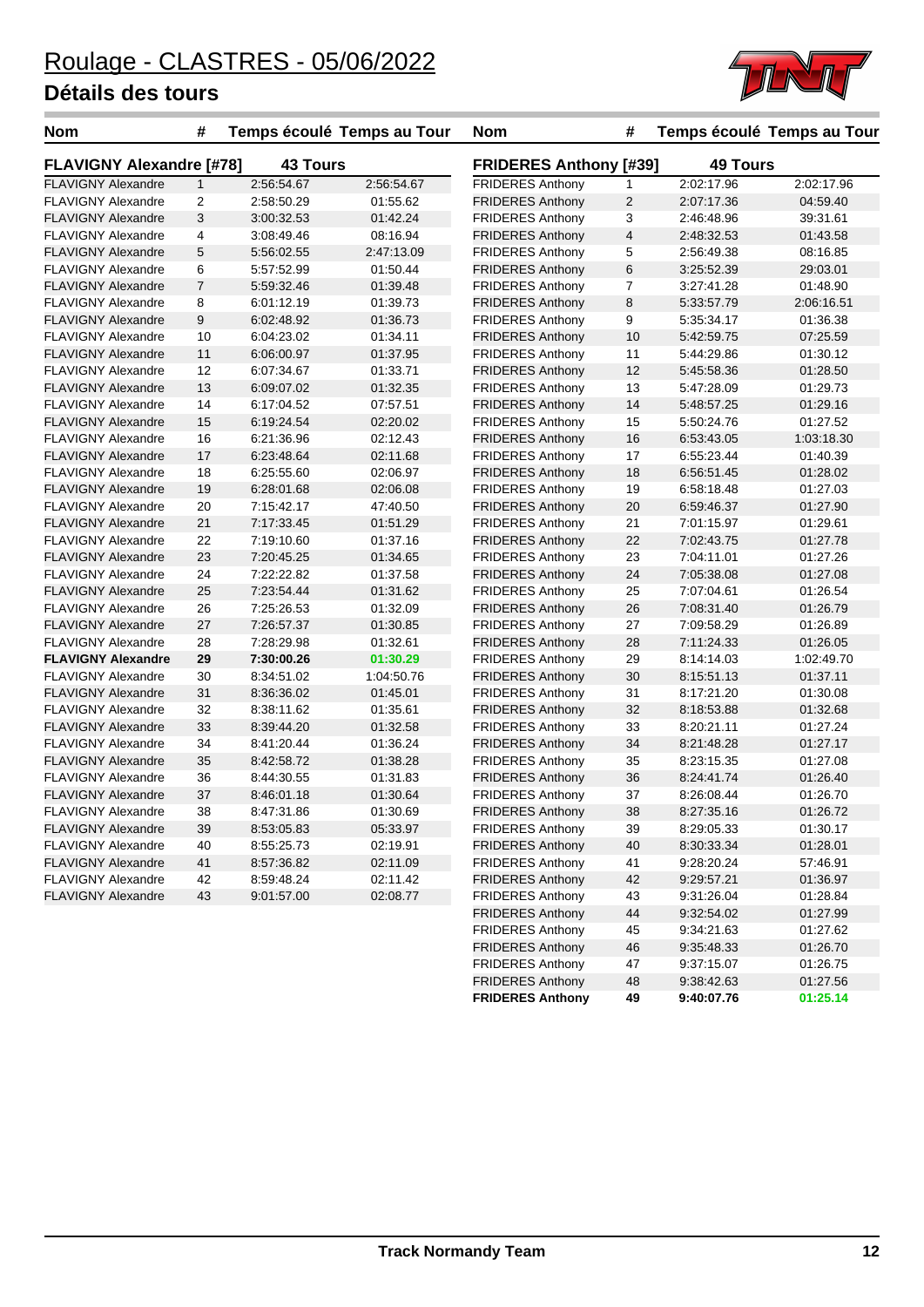

| <b>Nom</b>                   | #              |                 | Temps écoulé Temps au Tour | <b>Nom</b>               | #                              |            | Temps écoulé Temps au Tour |  |  |
|------------------------------|----------------|-----------------|----------------------------|--------------------------|--------------------------------|------------|----------------------------|--|--|
| <b>FRIDERES Damien [#40]</b> |                | <b>46 Tours</b> |                            |                          | <b>GEMINIEN Geoffrey [#41]</b> |            | 56 Tours                   |  |  |
| <b>FRIDERES Damien</b>       | $\mathbf{1}$   | 2:02:20.66      | 2:02:20.66                 | <b>GEMINIEN Geoffrey</b> | 1                              | 1:22:38.55 | 1:22:38.55                 |  |  |
| <b>FRIDERES Damien</b>       | 2              | 2:07:18.51      | 04:57.85                   | <b>GEMINIEN Geoffrey</b> | $\overline{2}$                 | 1:24:53.61 | 02:15.07                   |  |  |
| <b>FRIDERES Damien</b>       | 3              | 2:46:51.82      | 39:33.32                   | <b>GEMINIEN Geoffrey</b> | $\mathbf{3}$                   | 1:26:49.86 | 01:56.25                   |  |  |
| <b>FRIDERES Damien</b>       | 4              | 2:56:51.46      | 09:59.64                   | <b>GEMINIEN Geoffrey</b> | 4                              | 1:28:40.37 | 01:50.51                   |  |  |
| <b>FRIDERES Damien</b>       | 5              | 3:25:54.05      | 29:02.60                   | <b>GEMINIEN Geoffrey</b> | 5                              | 1:30:29.23 | 01:48.87                   |  |  |
| <b>FRIDERES Damien</b>       | 6              | 5:33:58.35      | 2:08:04.31                 | <b>GEMINIEN Geoffrey</b> | 6                              | 1:32:16.58 | 01:47.35                   |  |  |
| <b>FRIDERES Damien</b>       | $\overline{7}$ | 5:43:02.30      | 09:03.95                   | <b>GEMINIEN Geoffrey</b> | $\boldsymbol{7}$               | 1:33:59.91 | 01:43.34                   |  |  |
| <b>FRIDERES Damien</b>       | 8              | 5:44:32.47      | 01:30.17                   | <b>GEMINIEN Geoffrey</b> | 8                              | 1:35:39.66 | 01:39.75                   |  |  |
| <b>FRIDERES Damien</b>       | 9              | 5:46:00.83      | 01:28.37                   | <b>GEMINIEN Geoffrey</b> | $\boldsymbol{9}$               | 1:52:58.55 | 17:18.90                   |  |  |
| <b>FRIDERES Damien</b>       | 10             | 5:47:29.21      | 01:28.39                   | <b>GEMINIEN Geoffrey</b> | 10                             | 1:54:49.65 | 01:51.10                   |  |  |
| <b>FRIDERES Damien</b>       | 11             | 5:48:56.75      | 01:27.55                   | <b>GEMINIEN Geoffrey</b> | 11                             | 1:56:32.49 | 01:42.85                   |  |  |
| <b>FRIDERES Damien</b>       | 12             | 5:50:24.32      | 01:27.57                   | <b>GEMINIEN Geoffrey</b> | 12                             | 1:58:18.36 | 01:45.87                   |  |  |
| <b>FRIDERES Damien</b>       | 13             | 6:53:41.13      | 1:03:16.82                 | <b>GEMINIEN Geoffrey</b> | 13                             | 2:00:03.34 | 01:44.98                   |  |  |
| <b>FRIDERES Damien</b>       | 14             | 6:55:22.64      | 01:41.51                   | <b>GEMINIEN Geoffrey</b> | 14                             | 2:01:45.03 | 01:41.70                   |  |  |
| <b>FRIDERES Damien</b>       | 15             | 6:56:51.12      | 01:28.48                   | <b>GEMINIEN Geoffrey</b> | 15                             | 2:06:42.46 | 04:57.43                   |  |  |
| <b>FRIDERES Damien</b>       | 16             | 6:58:18.03      | 01:26.91                   | <b>GEMINIEN Geoffrey</b> | 16                             | 2:09:43.09 | 03:00.64                   |  |  |
| <b>FRIDERES Damien</b>       | 17             | 6:59:46.02      | 01:27.99                   | <b>GEMINIEN Geoffrey</b> | 17                             | 2:11:26.45 | 01:43.36                   |  |  |
| <b>FRIDERES Damien</b>       | 18             | 7:01:13.35      | 01:27.33                   | <b>GEMINIEN Geoffrey</b> | 18                             | 2:13:02.50 | 01:36.05                   |  |  |
| <b>FRIDERES Damien</b>       | 19             | 7:02:41.29      | 01:27.94                   | <b>GEMINIEN Geoffrey</b> | 19                             | 2:14:39.65 | 01:37.15                   |  |  |
| <b>FRIDERES Damien</b>       | 20             | 7:04:11.76      | 01:30.48                   | <b>GEMINIEN Geoffrey</b> | 20                             | 2:16:16.31 | 01:36.66                   |  |  |
| <b>FRIDERES Damien</b>       | 21             | 7:05:38.75      | 01:27.00                   | <b>GEMINIEN Geoffrey</b> | 21                             | 2:45:27.02 | 29:10.72                   |  |  |
| <b>FRIDERES Damien</b>       | 22             | 7:07:05.71      | 01:26.97                   | <b>GEMINIEN Geoffrey</b> | 22                             | 2:47:18.77 | 01:51.75                   |  |  |
| <b>FRIDERES Damien</b>       | 23             | 7:08:33.79      | 01:28.08                   | <b>GEMINIEN Geoffrey</b> | 23                             | 2:48:57.52 | 01:38.75                   |  |  |
| <b>FRIDERES Damien</b>       | 24             | 7:10:01.73      | 01:27.94                   | <b>GEMINIEN Geoffrey</b> | 24                             | 2:50:33.05 | 01:35.54                   |  |  |
| <b>FRIDERES Damien</b>       | 25             | 7:11:29.44      | 01:27.71                   | <b>GEMINIEN Geoffrey</b> | 25                             | 2:52:04.46 | 01:31.41                   |  |  |
| <b>FRIDERES Damien</b>       | 26             | 8:14:10.26      | 1:02:40.82                 | <b>GEMINIEN Geoffrey</b> | 26                             | 2:53:37.27 | 01:32.82                   |  |  |
| <b>FRIDERES Damien</b>       | 27             | 8:15:50.22      | 01:39.97                   | <b>GEMINIEN Geoffrey</b> | 27                             | 2:56:55.56 | 03:18.29                   |  |  |
| <b>FRIDERES Damien</b>       | 28             | 8:17:20.95      | 01:30.74                   | <b>GEMINIEN Geoffrey</b> | 28                             | 2:58:35.78 | 01:40.22                   |  |  |
| <b>FRIDERES Damien</b>       | 29             | 8:18:53.31      | 01:32.37                   | <b>GEMINIEN Geoffrey</b> | 29                             | 3:00:07.23 | 01:31.45                   |  |  |
| <b>FRIDERES Damien</b>       | 30             | 8:20:20.83      | 01:27.52                   | <b>GEMINIEN Geoffrey</b> | 30                             | 5:33:55.38 | 2:33:48.15                 |  |  |
| <b>FRIDERES Damien</b>       | 31             | 8:21:47.95      | 01:27.12                   | <b>GEMINIEN Geoffrey</b> | 31                             | 5:35:37.38 | 01:42.01                   |  |  |
| <b>FRIDERES Damien</b>       | 32             | 8:23:14.98      | 01:27.03                   | <b>GEMINIEN Geoffrey</b> | 32                             | 5:37:10.45 | 01:33.07                   |  |  |
| <b>FRIDERES Damien</b>       | 33             | 8:24:41.42      | 01:26.45                   | <b>GEMINIEN Geoffrey</b> | 33                             | 5:38:42.75 | 01:32.30                   |  |  |
| <b>FRIDERES Damien</b>       | 34             | 8:26:09.00      | 01:27.59                   | <b>GEMINIEN Geoffrey</b> | 34                             | 5:40:13.59 | 01:30.85                   |  |  |
| <b>FRIDERES Damien</b>       | 35             | 8:27:35.79      | 01:26.80                   | <b>GEMINIEN Geoffrey</b> | 35                             | 6:53:15.40 | 1:13:01.81                 |  |  |
| <b>FRIDERES Damien</b>       | 36             | 8:29:06.22      | 01:30.43                   | <b>GEMINIEN Geoffrey</b> | 36                             | 6:55:06.71 | 01:51.31                   |  |  |
| <b>FRIDERES Damien</b>       | 37             | 8:30:33.85      | 01:27.64                   | <b>GEMINIEN Geoffrey</b> | 37                             | 6:56:45.10 | 01:38.39                   |  |  |
| <b>FRIDERES Damien</b>       | 38             | 9:28:19.09      | 57:45.25                   | <b>GEMINIEN Geoffrey</b> | 38                             | 6:58:17.82 | 01:32.73                   |  |  |
| <b>FRIDERES Damien</b>       | 39             | 9:29:56.57      | 01:37.48                   | <b>GEMINIEN Geoffrey</b> | 39                             | 6:59:49.20 | 01:31.39                   |  |  |
| <b>FRIDERES Damien</b>       | 40             | 9:31:25.66      | 01:29.09                   | <b>GEMINIEN Geoffrey</b> | 40                             | 7:01:20.14 | 01:30.94                   |  |  |
| <b>FRIDERES Damien</b>       | 41             | 9:32:53.46      | 01:27.80                   | <b>GEMINIEN Geoffrey</b> | 41                             | 7:02:50.29 | 01:30.15                   |  |  |
| <b>FRIDERES Damien</b>       | 42             | 9:34:21.16      | 01:27.71                   | <b>GEMINIEN Geoffrey</b> | 42                             | 7:04:19.33 | 01:29.05                   |  |  |
| <b>FRIDERES Damien</b>       | 43             | 9:35:48.03      | 01:26.87                   | <b>GEMINIEN Geoffrey</b> | 43                             | 7:05:52.84 | 01:33.52                   |  |  |
| <b>FRIDERES Damien</b>       |                | 9:37:15.63      | 01:27.61                   | <b>GEMINIEN Geoffrey</b> | 44                             | 7:07:21.04 | 01:28.20                   |  |  |
| <b>FRIDERES Damien</b>       | 44<br>45       |                 | 01:27.52                   | <b>GEMINIEN Geoffrey</b> | 45                             |            |                            |  |  |
|                              |                | 9:38:43.15      |                            | <b>GEMINIEN Geoffrey</b> |                                | 7:08:50.08 | 01:29.04                   |  |  |
| <b>FRIDERES Damien</b>       | 46             | 9:40:10.01      | 01:26.87                   | <b>GEMINIEN Geoffrey</b> | 46                             | 8:14:52.54 | 1:06:02.46                 |  |  |
|                              |                |                 |                            |                          | 47                             | 8:16:29.36 | 01:36.83                   |  |  |
|                              |                |                 |                            | <b>GEMINIEN Geoffrey</b> | 48                             | 8:17:58.61 | 01:29.26                   |  |  |
|                              |                |                 |                            | <b>GEMINIEN Geoffrey</b> | 49                             | 8:19:31.38 | 01:32.77                   |  |  |

GEMINIEN Geoffrey 50 8:20:59.83 01:28.46 GEMINIEN Geoffrey 51 8:22:29.11 01:29.28 GEMINIEN Geoffrey 52 8:23:57.26 01:28.15 GEMINIEN Geoffrey 53 8:25:24.49 01:27.24 **GEMINIEN Geoffrey 54 8:26:51.24 01:26.75**

GEMINIEN Geoffrey 56 8:29:46.06 01:27.66

GEMINIEN Geoffrey 55 8:28:18.40 01:27.17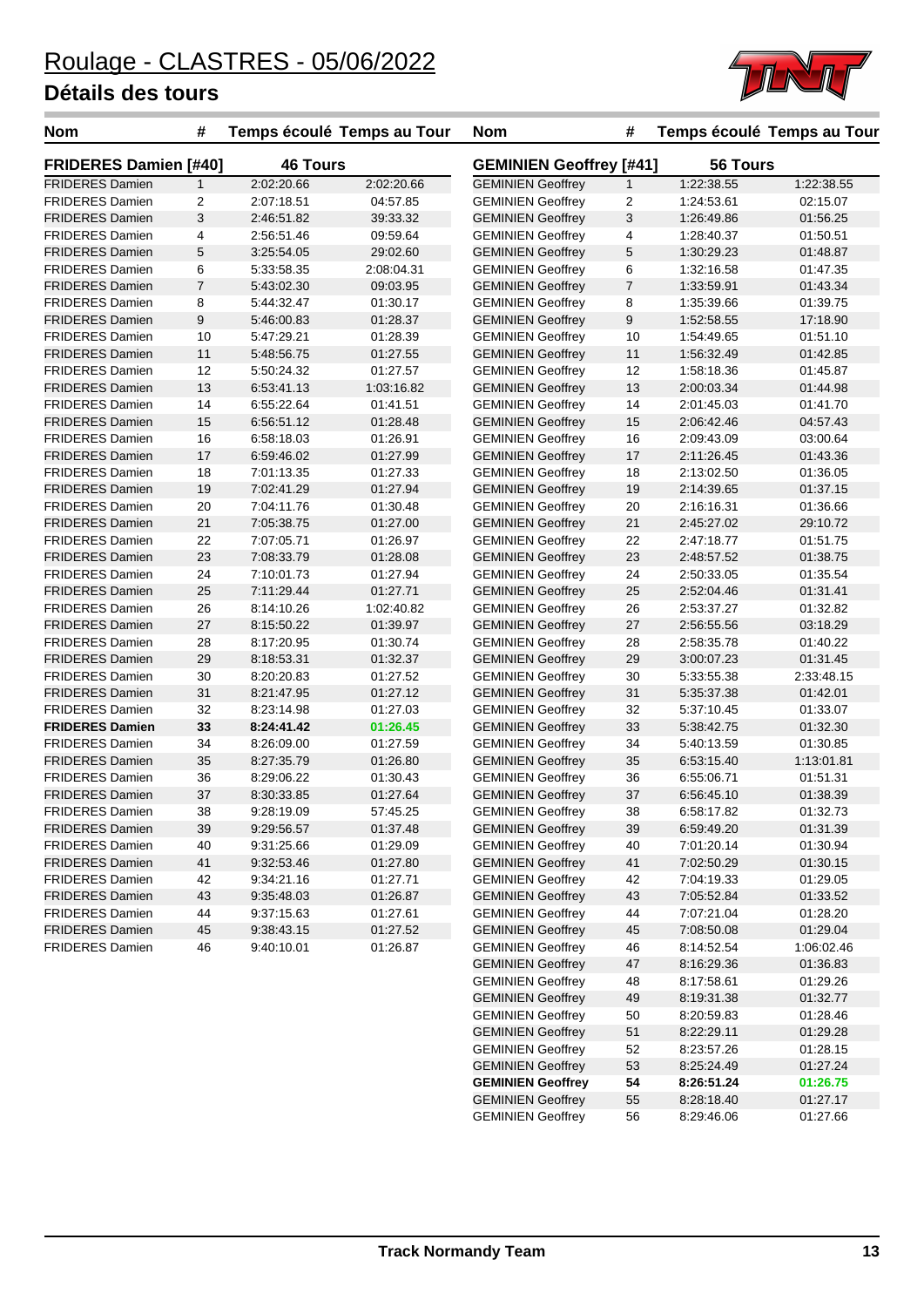

| <b>Nom</b>                | #              |            | Temps écoulé Temps au Tour | <b>Nom</b>                    | #                |                 | Temps écoulé Temps au Tour |
|---------------------------|----------------|------------|----------------------------|-------------------------------|------------------|-----------------|----------------------------|
| <b>GUETTA Michel [#6]</b> |                | 54 Tours   |                            | <b>HOCHET Dominique [#79]</b> |                  | <b>12 Tours</b> |                            |
| <b>GUETTA Michel</b>      | $\mathbf{1}$   | 1:59:23.75 | 1:59:23.75                 | <b>HOCHET Dominique</b>       | $\mathbf{1}$     | 7:13:15.73      | 7:13:15.73                 |
| <b>GUETTA Michel</b>      | 2              | 2:08:24.62 | 09:00.88                   | <b>HOCHET Dominique</b>       | $\overline{c}$   | 7:15:10.83      | 01:55.11                   |
| <b>GUETTA Michel</b>      | 3              | 2:10:12.16 | 01:47.54                   | <b>HOCHET Dominique</b>       | 3                | 7:16:46.91      | 01:36.08                   |
| <b>GUETTA Michel</b>      | 4              | 2:11:46.91 | 01:34.76                   | <b>HOCHET Dominique</b>       | 4                | 7:18:19.82      | 01:32.91                   |
| <b>GUETTA Michel</b>      | 5              | 2:13:24.18 | 01:37.27                   | <b>HOCHET Dominique</b>       | $\sqrt{5}$       | 7:19:53.94      | 01:34.13                   |
| <b>GUETTA Michel</b>      | 6              | 2:16:29.76 | 03:05.58                   | <b>HOCHET Dominique</b>       | 6                | 7:21:26.52      | 01:32.58                   |
| <b>GUETTA Michel</b>      | $\overline{7}$ | 2:45:20.06 | 28:50.31                   | <b>HOCHET Dominique</b>       | 7                | 7:22:58.23      | 01:31.72                   |
| <b>GUETTA Michel</b>      | 8              | 2:46:54.59 | 01:34.53                   | <b>HOCHET Dominique</b>       | 8                | 7:24:29.08      | 01:30.85                   |
| <b>GUETTA Michel</b>      | 9              | 2:48:23.04 | 01:28.46                   | <b>HOCHET Dominique</b>       | $\pmb{9}$        | 7:25:59.34      | 01:30.27                   |
| <b>GUETTA Michel</b>      | 10             | 2:49:51.00 | 01:27.97                   | <b>HOCHET Dominique</b>       | 10               | 7:27:31.14      | 01:31.81                   |
| <b>GUETTA Michel</b>      | 11             | 2:51:20.00 | 01:29.00                   | <b>HOCHET Dominique</b>       | 11               | 7:29:02.18      | 01:31.04                   |
| <b>GUETTA Michel</b>      | 12             | 2:52:46.46 | 01:26.47                   | <b>HOCHET Dominique</b>       | 12               | 7:30:33.61      | 01:31.44                   |
| <b>GUETTA Michel</b>      | 13             | 2:57:52.54 | 05:06.08                   |                               |                  |                 |                            |
| <b>GUETTA Michel</b>      | 14             | 2:59:18.86 | 01:26.33                   | JUDE Alain [#80]              |                  | <b>37 Tours</b> |                            |
| <b>GUETTA Michel</b>      | 15             | 3:30:11.98 | 30:53.13                   | <b>JUDE Alain</b>             | $\mathbf{1}$     | 2:49:20.37      | 2:49:20.37                 |
| <b>GUETTA Michel</b>      | 16             | 3:31:48.50 | 01:36.52                   | <b>JUDE Alain</b>             | 2                | 2:51:30.05      | 02:09.69                   |
| <b>GUETTA Michel</b>      | 17             | 3:33:17.33 | 01:28.83                   | <b>JUDE Alain</b>             | $\sqrt{3}$       | 2:53:21.31      | 01:51.27                   |
| <b>GUETTA Michel</b>      | 18             | 3:34:45.79 | 01:28.46                   | <b>JUDE Alain</b>             | $\overline{4}$   | 3:04:53.70      | 11:32.39                   |
| <b>GUETTA Michel</b>      | 19             | 3:36:11.22 | 01:25.44                   | <b>JUDE Alain</b>             | 5                | 3:08:45.10      | 03:51.41                   |
| <b>GUETTA Michel</b>      | 20             | 5:22:08.25 | 1:45:57.04                 | <b>JUDE Alain</b>             | 6                | 5:54:18.77      | 2:45:33.67                 |
| <b>GUETTA Michel</b>      | 21             | 5:23:47.35 | 01:39.10                   | <b>JUDE Alain</b>             | $\overline{7}$   | 5:56:13.71      | 01:54.94                   |
| <b>GUETTA Michel</b>      | 22             | 5:25:13.25 | 01:25.90                   | <b>JUDE Alain</b>             | 8                | 5:57:48.96      | 01:35.26                   |
| <b>GUETTA Michel</b>      | 23             | 5:26:38.84 | 01:25.60                   | <b>JUDE Alain</b>             | $\boldsymbol{9}$ | 5:59:22.90      | 01:33.94                   |
| <b>GUETTA Michel</b>      | 24             | 5:28:04.37 | 01:25.53                   | <b>JUDE Alain</b>             | 10               | 6:00:58.78      | 01:35.89                   |
| <b>GUETTA Michel</b>      | 25             | 5:29:30.39 | 01:26.02                   | <b>JUDE Alain</b>             | 11               | 6:02:34.03      | 01:35.26                   |
| <b>GUETTA Michel</b>      | 26             | 5:30:55.79 | 01:25.41                   | <b>JUDE Alain</b>             | 12               | 6:04:03.92      | 01:29.89                   |
| <b>GUETTA Michel</b>      | 27             | 6:34:08.72 | 1:03:12.93                 | <b>JUDE Alain</b>             | 13               | 6:05:32.44      | 01:28.53                   |
| <b>GUETTA Michel</b>      | 28             | 6:35:43.62 | 01:34.91                   | <b>JUDE Alain</b>             | 14               | 6:07:06.17      | 01:33.73                   |
| <b>GUETTA Michel</b>      | 29             | 6:37:07.34 | 01:23.72                   | <b>JUDE Alain</b>             | 15               | 6:08:37.58      | 01:31.41                   |
| <b>GUETTA Michel</b>      | 30             | 6:38:29.51 | 01:22.18                   | <b>JUDE Alain</b>             | 16               | 6:10:12.79      | 01:35.21                   |
| <b>GUETTA Michel</b>      | 31             | 6:39:52.95 | 01:23.44                   | <b>JUDE Alain</b>             | 17               | 7:13:48.45      | 1:03:35.67                 |
| <b>GUETTA Michel</b>      | 32             | 6:41:14.61 | 01:21.66                   | <b>JUDE Alain</b>             | 18               | 7:15:33.83      | 01:45.38                   |
| <b>GUETTA Michel</b>      | 33             | 6:42:35.42 | 01:20.82                   | <b>JUDE Alain</b>             | 19               | 7:17:16.53      | 01:42.71                   |
| <b>GUETTA Michel</b>      | 34             | 6:43:58.02 | 01:22.60                   | <b>JUDE Alain</b>             | 20               | 7:18:48.20      | 01:31.67                   |
| <b>GUETTA Michel</b>      | 35             | 6:45:19.82 | 01:21.80                   | <b>JUDE Alain</b>             | 21               | 7:20:19.98      | 01:31.79                   |
| <b>GUETTA Michel</b>      | 36             | 6:46:41.59 | 01:21.78                   | <b>JUDE Alain</b>             | 22               | 7:21:50.54      | 01:30.57                   |
| <b>GUETTA Michel</b>      | 37             | 6:48:06.25 | 01:24.66                   | <b>JUDE Alain</b>             | 23               | 7:23:20.71      | 01:30.17                   |
| <b>GUETTA Michel</b>      | 38             | 6:49:27.89 | 01:21.64                   | <b>JUDE Alain</b>             | 24               | 7:24:49.35      | 01:28.65                   |
| <b>GUETTA Michel</b>      | 39             | 6:50:49.29 | 01:21.40                   | <b>JUDE Alain</b>             | 25               | 7:26:17.88      | 01:28.53                   |
| <b>GUETTA Michel</b>      | 40             | 7:51:53.51 | 1:01:04.23                 | <b>JUDE Alain</b>             | 26               | 7:27:48.00      | 01:30.12                   |
| <b>GUETTA Michel</b>      | 41             | 7:53:21.73 | 01:28.22                   | <b>JUDE Alain</b>             | 27               | 7:29:16.78      | 01:28.79                   |
| <b>GUETTA Michel</b>      | 42             | 7:54:43.23 | 01:21.50                   | <b>JUDE Alain</b>             | 28               | 7:30:45.28      | 01:28.51                   |
| <b>GUETTA Michel</b>      | 43             | 7:56:04.46 | 01:21.24                   | JUDE Alain                    | 29               | 8:33:03.53      | 1:02:18.25                 |
| <b>GUETTA Michel</b>      | 44             | 7:57:25.28 | 01:20.82                   | <b>JUDE Alain</b>             | 30               | 8:34:46.94      | 01:43.41                   |
| <b>GUETTA Michel</b>      | 45             | 7:58:46.63 | 01:21.36                   | <b>JUDE Alain</b>             | 31               | 8:36:21.04      | 01:34.11                   |
| <b>GUETTA Michel</b>      | 46             | 8:00:07.82 | 01:21.19                   | JUDE Alain                    | 32               | 8:37:51.19      | 01:30.15                   |
| <b>GUETTA Michel</b>      | 47             | 8:01:28.45 | 01:20.63                   | JUDE Alain                    | 33               | 8:39:20.27      | 01:29.09                   |
| <b>GUETTA Michel</b>      | 48             | 8:02:49.03 | 01:20.58                   | JUDE Alain                    | 34               | 8:40:48.96      | 01:28.69                   |
| <b>GUETTA Michel</b>      | 49             | 8:04:09.16 | 01:20.14                   | <b>JUDE Alain</b>             | 35               | 8:42:17.72      | 01:28.76                   |
| <b>GUETTA Michel</b>      | 50             | 8:05:29.18 | 01:20.02                   | <b>JUDE Alain</b>             | 36               | 8:43:47.35      | 01:29.63                   |
| <b>GUETTA Michel</b>      | 51             | 8:06:49.39 | 01:20.21                   | <b>JUDE Alain</b>             | 37               | 8:45:18.90      | 01:31.55                   |
| <b>GUETTA Michel</b>      | 52             | 8:08:09.59 | 01:20.21                   |                               |                  |                 |                            |
| <b>GUETTA Michel</b>      | 53             | 8:09:30.08 | 01:20.49                   |                               |                  |                 |                            |
| <b>GUETTA Michel</b>      | 54             | 8:10:50.77 | 01:20.70                   |                               |                  |                 |                            |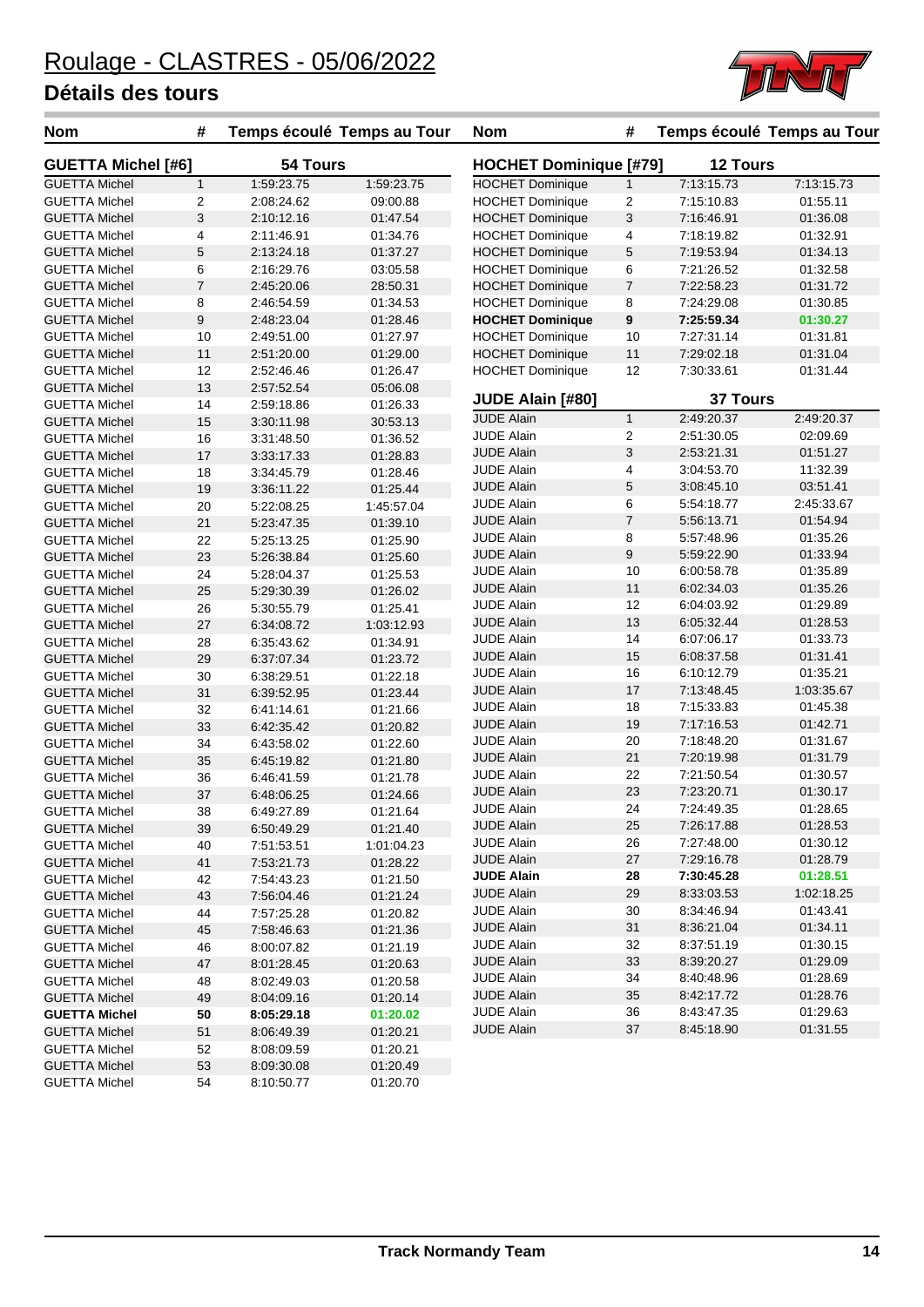

| <b>Nom</b>                    | #              | Temps écoulé Temps au Tour |            | Nom                     | #              | Temps écoulé Temps au Tour |            |
|-------------------------------|----------------|----------------------------|------------|-------------------------|----------------|----------------------------|------------|
| <b>LECLERCQ Olivier [#42]</b> |                | 33 Tours                   |            | LEGENDRE Cyril [#106]   |                | <b>15 Tours</b>            |            |
| <b>LECLERCQ Olivier</b>       | 1              | 5:41:20.46                 | 5:41:20.46 | <b>LEGENDRE Cyril</b>   | 1              | 2:26:28.78                 | 2:26:28.78 |
| <b>LECLERCQ Olivier</b>       | 2              | 5:42:58.62                 | 01:38.16   | <b>LEGENDRE Cyril</b>   | 2              | 2:28:49.76                 | 02:20.98   |
| LECLERCQ Olivier              | 3              | 5:44:32.36                 | 01:33.75   | <b>LEGENDRE Cyril</b>   | 3              | 2:31:04.30                 | 02:14.54   |
| <b>LECLERCQ Olivier</b>       | $\overline{4}$ | 5:46:04.16                 | 01:31.80   | <b>LEGENDRE Cyril</b>   | $\overline{4}$ | 2:33:15.15                 | 02:10.86   |
| <b>LECLERCQ Olivier</b>       | 5              | 5:47:34.81                 | 01:30.66   | <b>LEGENDRE Cyril</b>   | 5              | 3:08:02.23                 | 34:47.09   |
| <b>LECLERCQ Olivier</b>       | $\,6$          | 5:49:08.64                 | 01:33.83   | <b>LEGENDRE Cyril</b>   | 6              | 3:10:21.20                 | 02:18.97   |
| <b>LECLERCQ Olivier</b>       | $\overline{7}$ | 5:50:37.65                 | 01:29.02   | <b>LEGENDRE Cyril</b>   | 7              | 3:12:28.84                 | 02:07.65   |
| <b>LECLERCQ Olivier</b>       | 8              | 6:53:16.24                 | 1:02:38.59 | <b>LEGENDRE Cyril</b>   | 8              | 3:18:15.18                 | 05:46.35   |
| <b>LECLERCQ Olivier</b>       | 9              | 6:54:54.52                 | 01:38.28   | <b>LEGENDRE Cyril</b>   | 9              | 3:20:25.94                 | 02:10.77   |
| <b>LECLERCQ Olivier</b>       | 10             | 6:56:22.76                 | 01:28.24   | <b>LEGENDRE Cyril</b>   | 10             | 6:13:05.88                 | 2:52:39.94 |
| <b>LECLERCQ Olivier</b>       | 11             | 6:57:51.73                 | 01:28.98   | <b>LEGENDRE Cyril</b>   | 11             | 6:15:13.38                 | 02:07.51   |
| <b>LECLERCQ Olivier</b>       | 12             | 6:59:18.17                 | 01:26.44   | <b>LEGENDRE Cyril</b>   | 12             | 6:17:13.76                 | 02:00.38   |
| <b>LECLERCQ Olivier</b>       | 13             | 7:00:45.01                 | 01:26.84   | <b>LEGENDRE Cyril</b>   | 13             | 6:19:25.22                 | 02:11.47   |
| <b>LECLERCQ Olivier</b>       | 14             | 7:02:10.96                 | 01:25.95   | <b>LEGENDRE Cyril</b>   | 14             | 6:21:31.13                 | 02:05.91   |
| <b>LECLERCQ Olivier</b>       | 15             | 7:03:36.55                 | 01:25.60   | <b>LEGENDRE Cyril</b>   | 15             | 6:23:32.84                 | 02:01.72   |
| <b>LECLERCQ Olivier</b>       | 16             | 7:05:08.62                 | 01:32.07   | LEGENDRE Mathieu [#107] |                | 28 Tours                   |            |
| <b>LECLERCQ Olivier</b>       | 17             | 7:07:14.36                 | 02:05.75   | <b>LEGENDRE Mathieu</b> | $\mathbf{1}$   | 2:27:34.90                 | 2:27:34.90 |
| <b>LECLERCQ Olivier</b>       | 18             | 7:08:42.84                 | 01:28.48   | <b>LEGENDRE Mathieu</b> | 2              | 2:29:37.65                 | 02:02.75   |
| <b>LECLERCQ Olivier</b>       | 19             | 7:10:12.26                 | 01:29.42   | <b>LEGENDRE Mathieu</b> | 3              | 2:31:20.51                 | 01:42.87   |
| <b>LECLERCQ Olivier</b>       | $20\,$         | 8:14:18.67                 | 1:04:06.42 | <b>LEGENDRE Mathieu</b> | 4              | 2:33:06.43                 | 01:45.92   |
| <b>LECLERCQ Olivier</b>       | 21             | 8:15:50.90                 | 01:32.23   | <b>LEGENDRE Mathieu</b> | 5              | 2:34:45.81                 | 01:39.38   |
| <b>LECLERCQ Olivier</b>       | 22             | 8:17:20.48                 | 01:29.58   | <b>LEGENDRE Mathieu</b> | 6              | 2:36:25.39                 | 01:39.59   |
| <b>LECLERCQ Olivier</b>       | 23             | 8:18:51.35                 | 01:30.87   | <b>LEGENDRE Mathieu</b> | $\overline{7}$ | 2:38:58.75                 | 02:33.36   |
| <b>LECLERCQ Olivier</b>       | 24             | 8:20:18.18                 | 01:26.84   | <b>LEGENDRE Mathieu</b> | 8              | 2:40:43.49                 | 01:44.75   |
| <b>LECLERCQ Olivier</b>       | 25             | 8:21:42.84                 | 01:24.66   | <b>LEGENDRE Mathieu</b> | 9              | 3:08:53.07                 | 28:09.58   |
| <b>LECLERCQ Olivier</b>       | 26             | 8:23:08.34                 | 01:25.51   | <b>LEGENDRE Mathieu</b> | 10             | 3:10:40.11                 | 01:47.05   |
| <b>LECLERCQ Olivier</b>       | 27             | 9:28:45.72                 | 1:05:37.38 | <b>LEGENDRE Mathieu</b> | 11             | 5:54:31.99                 | 2:43:51.88 |
| <b>LECLERCQ Olivier</b>       | 28             | 9:30:16.31                 | 01:30.59   | <b>LEGENDRE Mathieu</b> | 12             | 5:56:15.18                 | 01:43.20   |
| <b>LECLERCQ Olivier</b>       | 29             | 9:31:44.39                 | 01:28.08   | <b>LEGENDRE Mathieu</b> | 13             | 5:57:51.42                 | 01:36.24   |
| <b>LECLERCQ Olivier</b>       | 30             | 9:33:10.69                 | 01:26.31   | <b>LEGENDRE Mathieu</b> | 14             | 5:59:25.83                 | 01:34.41   |
| <b>LECLERCQ Olivier</b>       | 31             | 9:34:36.75                 | 01:26.06   | <b>LEGENDRE Mathieu</b> | 15             | 6:00:58.24                 | 01:32.42   |
| <b>LECLERCQ Olivier</b>       | 32             | 9:36:02.32                 | 01:25.58   | <b>LEGENDRE Mathieu</b> | 16             | 6:02:31.20                 | 01:32.96   |
| <b>LECLERCQ Olivier</b>       | 33             | 9:37:27.78                 | 01:25.46   | <b>LEGENDRE Mathieu</b> | 17             | 6:04:05.26                 | 01:34.06   |
| LECORDONNIER Julien [#105]    |                | 27 Tours                   |            | <b>LEGENDRE Mathieu</b> | 18             | 6:05:35.23                 | 01:29.98   |
| LECORDONNIER Julien           | $\mathbf{1}$   | 3:04:42.87                 | 3:04:42.87 | <b>LEGENDRE Mathieu</b> | 19             | 6:07:07.04                 | 01:31.81   |
| LECORDONNIER Julien           | 2              | 6:13:33.51                 | 3:08:50.64 | <b>LEGENDRE Mathieu</b> | 20             | 6:08:40.70                 | 01:33.66   |
| LECORDONNIER Julien           | 3              | 6.15.31.97                 | 01:58.46   | <b>LEGENDRE Mathieu</b> | 21             | 7:13:50.74                 | 1:05:10.05 |
| LECORDONNIER Julien           | 4              | 6:17:16.76                 | 01:44.80   | <b>LEGENDRE Mathieu</b> | 22             | 7:15:38.07                 | 01:47.33   |
| <b>LECORDONNIER Julien</b>    | 5              | 6:19:16.31                 | 01:59.56   | <b>LEGENDRE Mathieu</b> | 23             | 7:17:13.67                 | 01:35.61   |
| LECORDONNIER Julien           | 6              | 6:20:58.31                 | 01:42.00   | <b>LEGENDRE Mathieu</b> | 24             | 7:18:49.27                 | 01:35.61   |
| <b>LECORDONNIER Julien</b>    | $\overline{7}$ | 6:22:43.15                 | 01:44.84   | <b>LEGENDRE Mathieu</b> | 25             | 7:20:23.94                 | 01:34.67   |
| LECORDONNIER Julien           | 8              | 6:24:26.74                 | 01:43.59   | <b>LEGENDRE Mathieu</b> | 26             | 7:21:56.41                 | 01:32.47   |
| LECORDONNIER Julien           | 9              | 7:32:57.94                 | 1:08:31.21 | <b>LEGENDRE Mathieu</b> | 27             | 7:24:20.97                 | 02:24.57   |
| LECORDONNIER Julien           | 10             | 7:34:53.00                 | 01:55.06   | <b>LEGENDRE Mathieu</b> | 28             | 7:25:56.83                 | 01:35.87   |
| LECORDONNIER Julien           | 11             | 7:36:39.57                 | 01:46.58   |                         |                |                            |            |
| <b>LECORDONNIER Julien</b>    | 12             | 7:38:21.69                 | 01:42.12   |                         |                |                            |            |
| <b>LECORDONNIER Julien</b>    | 13             | 7:40:03.32                 | 01:41.63   |                         |                |                            |            |
| <b>LECORDONNIER Julien</b>    | 14             | 7:41:46.47                 | 01:43.16   |                         |                |                            |            |
| <b>LECORDONNIER Julien</b>    | 15             | 7:43:25.16                 | 01:38.70   |                         |                |                            |            |
| LECORDONNIER Julien           | 16             | 8:53:00.56                 | 1:09:35.40 |                         |                |                            |            |
| <b>LECORDONNIER Julien</b>    | 17             | 8:54:49.61                 | 01:49.06   |                         |                |                            |            |
| LECORDONNIER Julien           | 18             | 8:56:32.51                 | 01:42.90   |                         |                |                            |            |
| LECORDONNIER Julien           | 19             | 8.58.11.37                 | 01:38.86   |                         |                |                            |            |
| LECORDONNIER Julien           | 20             | 8:59:50.58                 | 01:39.22   |                         |                |                            |            |
| LECORDONNIER Julien           | 21             | 9:01:44.21                 | 01:53.63   |                         |                |                            |            |
| LECORDONNIER Julien           | 22             | 9:03:22.69                 | 01:38.49   |                         |                |                            |            |
| <b>LECORDONNIER Julien</b>    | 23             | 9:58:25.01                 | 55:02.32   |                         |                |                            |            |
| LECORDONNIER Julien           | 24             | 10:00:15.14                | 01:50.14   |                         |                |                            |            |
| LECORDONNIER Julien           | 25             | 10:01:59.98                | 01:44.84   |                         |                |                            |            |
| LECORDONNIER Julien           | 26             | 10:03:38.89                | 01:38.91   |                         |                |                            |            |
| LECORDONNIER Julien 27        |                | 10:05:17.17                | 01:38.28   |                         |                |                            |            |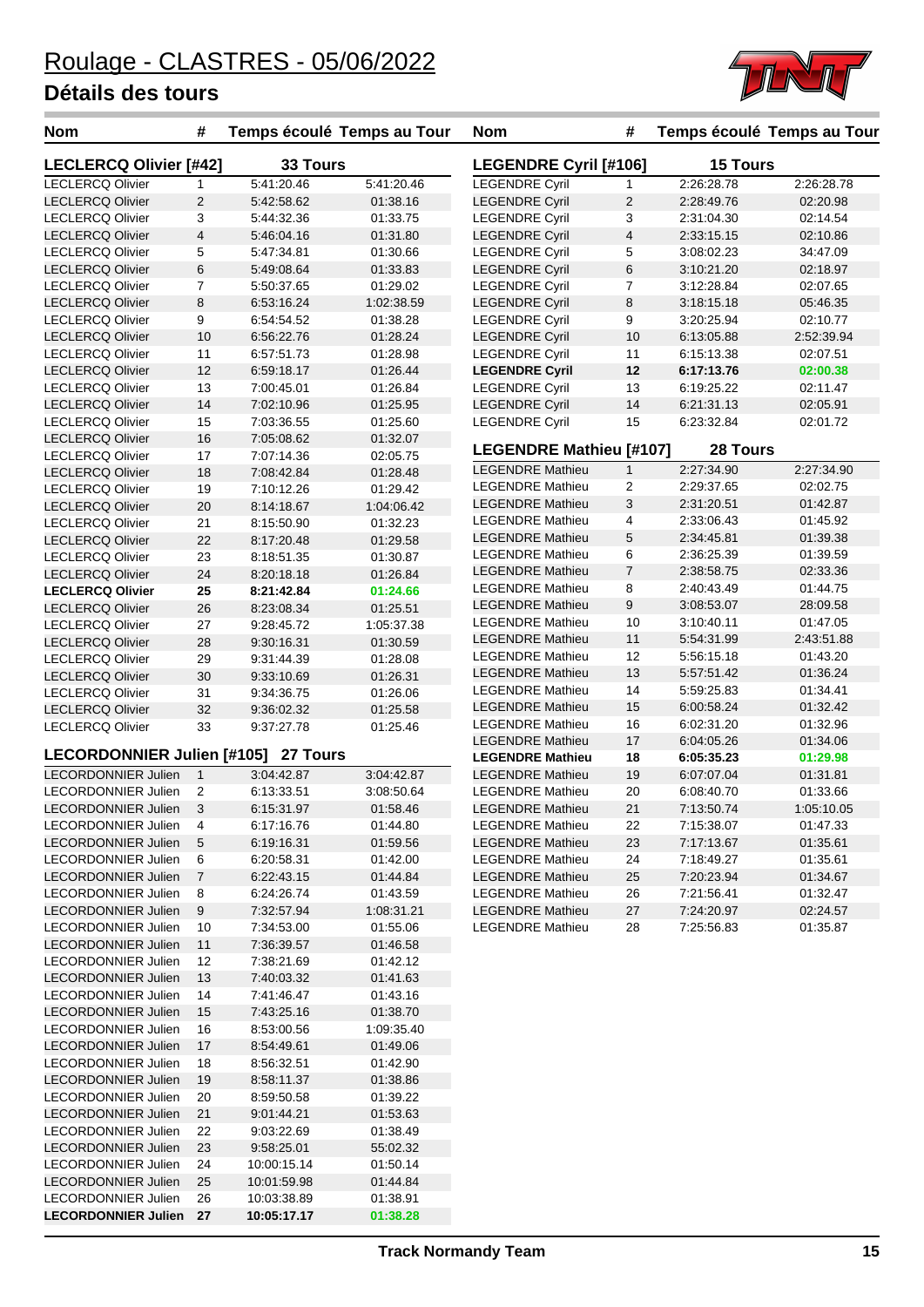

| <b>Nom</b>                  | #              |                 | Temps écoulé Temps au Tour | <b>Nom</b>                      | #                       |                 | Temps écoulé Temps au Tour |
|-----------------------------|----------------|-----------------|----------------------------|---------------------------------|-------------------------|-----------------|----------------------------|
| <b>LEGRAND Elodie [#82]</b> |                | <b>35 Tours</b> |                            | <b>LELIEVRE Alexandre [#43]</b> |                         | <b>69 Tours</b> |                            |
| <b>LEGRAND Elodie</b>       | $\mathbf{1}$   | 6:01:07.22      | 6:01:07.22                 | <b>LELIEVRE Alexandre</b>       | $\mathbf{1}$            | 1:25:07.82      | 1:25:07.82                 |
| <b>LEGRAND Elodie</b>       | 2              | 6:03:05.32      | 01:58.11                   | <b>LELIEVRE Alexandre</b>       | 2                       | 1:27:01.46      | 01:53.65                   |
| <b>LEGRAND Elodie</b>       | 3              | 6:04:47.35      | 01:42.03                   | <b>LELIEVRE Alexandre</b>       | 3                       | 1:28:41.35      | 01:39.89                   |
| <b>LEGRAND Elodie</b>       | 4              | 6:06:29.30      | 01:41.96                   | <b>LELIEVRE Alexandre</b>       | $\overline{\mathbf{4}}$ | 1:30:19.58      | 01:38.23                   |
| <b>LEGRAND Elodie</b>       | 5              | 6:08:09.60      | 01:40.30                   | <b>LELIEVRE Alexandre</b>       | 5                       | 1:31:58.37      | 01:38.79                   |
| <b>LEGRAND Elodie</b>       | 6              | 6:09:45.60      | 01:36.01                   | <b>LELIEVRE Alexandre</b>       | 6                       | 1:33:36.92      | 01:38.56                   |
| <b>LEGRAND Elodie</b>       | $\overline{7}$ | 6:11:20.22      | 01:34.62                   | <b>LELIEVRE Alexandre</b>       | 7                       | 1:35:17.21      | 01:40.29                   |
| <b>LEGRAND Elodie</b>       | 8              | 7:15:39.83      | 1:04:19.61                 | <b>LELIEVRE Alexandre</b>       | 8                       | 2:07:21.90      | 32:04.70                   |
| <b>LEGRAND Elodie</b>       | 9              | 7:17:27.34      | 01:47.51                   | <b>LELIEVRE Alexandre</b>       | 9                       | 2:09:23.12      | 02:01.22                   |
| <b>LEGRAND Elodie</b>       | 10             | 7:19:06.31      | 01:38.98                   | <b>LELIEVRE Alexandre</b>       | 10                      | 2:11:00.91      | 01:37.79                   |
| <b>LEGRAND Elodie</b>       | 11             | 7:20:44.61      | 01:38.30                   | <b>LELIEVRE Alexandre</b>       | 11                      | 2:12:34.23      | 01:33.33                   |
| <b>LEGRAND Elodie</b>       | 12             | 7:22:23.43      | 01:38.82                   | <b>LELIEVRE Alexandre</b>       | 12                      | 2:14:06.65      | 01:32.42                   |
| <b>LEGRAND Elodie</b>       | 13             | 8:12:58.00      | 50:34.57                   | <b>LELIEVRE Alexandre</b>       | 13                      | 2:15:40.35      | 01:33.71                   |
| <b>LEGRAND Elodie</b>       | 14             | 8:14:34.79      | 01:36.80                   | <b>LELIEVRE Alexandre</b>       | 14                      | 2:46:32.72      | 30:52.37                   |
| <b>LEGRAND Elodie</b>       | 15             | 8:16:02.38      | 01:27.59                   | <b>LELIEVRE Alexandre</b>       | 15                      | 2:48:15.29      | 01:42.57                   |
| <b>LEGRAND Elodie</b>       | 16             | 8:17:27.04      | 01:24.66                   | <b>LELIEVRE Alexandre</b>       | 16                      | 2:49:47.67      | 01:32.39                   |
| <b>LEGRAND Elodie</b>       | 17             | 8:18:55.82      | 01:28.79                   | <b>LELIEVRE Alexandre</b>       | 17                      | 2:51:24.24      | 01:36.57                   |
| <b>LEGRAND Elodie</b>       | 18             | 8:20:20.11      | 01:24.29                   | <b>LELIEVRE Alexandre</b>       | 18                      | 2:52:54.31      | 01:30.08                   |
| <b>LEGRAND Elodie</b>       | 19             | 8:21:44.67      | 01:24.57                   | <b>LELIEVRE Alexandre</b>       | 19                      | 2:56:21.57      | 03:27.27                   |
| <b>LEGRAND Elodie</b>       | 20             | 8:23:06.87      | 01:22.20                   | <b>LELIEVRE Alexandre</b>       | 20                      | 2:57:55.28      | 01:33.71                   |
| <b>LEGRAND Elodie</b>       | 21             | 8:24:29.60      | 01:22.74                   | <b>LELIEVRE Alexandre</b>       | 21                      | 2:59:24.93      | 01:29.66                   |
| <b>LEGRAND Elodie</b>       | 22             | 8:25:53.65      | 01:24.05                   | <b>LELIEVRE Alexandre</b>       | 22                      | 3:00:54.02      | 01:29.09                   |
| <b>LEGRAND Elodie</b>       | 23             | 8:37:54.04      | 12:00.40                   | <b>LELIEVRE Alexandre</b>       | 23                      | 3:25:43.38      | 24:49.37                   |
| <b>LEGRAND Elodie</b>       | 24             | 8:39:41.02      | 01:46.98                   | <b>LELIEVRE Alexandre</b>       | 24                      | 3:27:24.38      | 01:41.00                   |
| <b>LEGRAND Elodie</b>       | 25             | 8:41:19.83      | 01:38.82                   | <b>LELIEVRE Alexandre</b>       | 25                      | 3:28:56.21      | 01:31.84                   |
| <b>LEGRAND Elodie</b>       | 26             | 8:42:59.35      | 01:39.52                   | <b>LELIEVRE Alexandre</b>       | 26                      | 3:30:28.46      | 01:32.26                   |
| <b>LEGRAND Elodie</b>       | 27             | 8:44:35.75      | 01:36.40                   | <b>LELIEVRE Alexandre</b>       | 27                      | 3:31:59.26      | 01:30.80                   |
| <b>LEGRAND Elodie</b>       | 28             | 8:46:13.09      | 01:37.34                   | <b>LELIEVRE Alexandre</b>       | 28                      | 3:33:29.14      | 01:29.89                   |
| <b>LEGRAND Elodie</b>       | 29             | 8:47:45.31      | 01:32.23                   | <b>LELIEVRE Alexandre</b>       | 29                      | 5:34:16.37      | 2:00:47.23                 |
| <b>LEGRAND Elodie</b>       | 30             | 9:43:57.70      | 56:12.39                   | <b>LELIEVRE Alexandre</b>       | 30                      | 5:36:00.93      | 01:44.56                   |
| <b>LEGRAND Elodie</b>       | 31             | 9:45:42.48      | 01:44.79                   | <b>LELIEVRE Alexandre</b>       | 31                      | 5:37:33.98      | 01:33.05                   |
| <b>LEGRAND Elodie</b>       | 32             | 9:47:16.35      | 01:33.87                   | <b>LELIEVRE Alexandre</b>       | 32                      | 5:39:04.36      | 01:30.38                   |
| <b>LEGRAND Elodie</b>       | 33             | 9:48:46.42      | 01:30.08                   | <b>LELIEVRE Alexandre</b>       | 33                      | 5:42:03.68      | 02:59.33                   |
| <b>LEGRAND Elodie</b>       | 34             | 9:50:17.13      | 01:30.71                   | <b>LELIEVRE Alexandre</b>       | 34                      | 5:43:34.41      | 01:30.73                   |
| <b>LEGRAND Elodie</b>       | 35             | 9:51:50.36      | 01:33.24                   | <b>LELIEVRE Alexandre</b>       | 35                      | 5:45:05.35      | 01:30.94                   |
|                             |                |                 |                            | <b>LELIEVRE Alexandre</b>       | 36                      | 5:46:37.16      | 01:31.81                   |
|                             |                |                 |                            | <b>LELIEVRE Alexandre</b>       | 37                      | 5:48:08.10      | 01:30.94                   |
|                             |                |                 |                            | <b>LELIEVRE Alexandre</b>       | 38                      | 5:49:37.84      | 01:29.75                   |
|                             |                |                 |                            | <b>LELIEVRE Alexandre</b>       | 39                      | 5:51:08.21      | 01:30.38                   |
|                             |                |                 |                            | <b>LELIEVRE Alexandre</b>       | 40                      | 6:53:54.77      | 1:02:46.56                 |
|                             |                |                 |                            | <b>LELIEVRE Alexandre</b>       | 41                      | 6:55:30.31      | 01:35.54                   |
|                             |                |                 |                            | <b>LELIEVRE Alexandre</b>       | 42                      | 6:56:58.27      | 01:27.97                   |
|                             |                |                 |                            | <b>LELIEVRE Alexandre</b>       | 43                      | 6:58:24.99      | 01:26.73                   |
|                             |                |                 |                            | <b>LELIEVRE Alexandre</b>       | 44                      | 6:59:54.34      | 01:29.35                   |
|                             |                |                 |                            | LELIEVRE Alexandre              | 45                      | 7:01:21.53      | 01:27.20                   |
|                             |                |                 |                            | <b>LELIEVRE Alexandre</b>       | 46                      | 7:02:49.61      | 01:28.08                   |
|                             |                |                 |                            | <b>LELIEVRE Alexandre</b>       | 47                      | 7:04:17.24      | 01:27.64                   |
|                             |                |                 |                            | <b>LELIEVRE Alexandre</b>       | 48                      | 7:05:43.31      | 01:26.07                   |
|                             |                |                 |                            | <b>LELIEVRE Alexandre</b>       | 49                      | 7:07:11.20      | 01:27.90                   |
|                             |                |                 |                            | <b>LELIEVRE Alexandre</b>       | 50                      | 7:08:41.34      | 01:30.14                   |
|                             |                |                 |                            | <b>LELIEVRE Alexandre</b>       | 51                      | 7:10:11.88      | 01:30.55                   |
|                             |                |                 |                            | <b>LELIEVRE Alexandre</b>       | 52                      | 8:14:16.82      | 1:04:04.94                 |
|                             |                |                 |                            | <b>LELIEVRE Alexandre</b>       | 53                      | 8:15:52.28      | 01:35.47                   |

LELIEVRE Alexandre 54 8:17:20.83 01:28.55 LELIEVRE Alexandre 55 8:18:50.10 01:29.28 LELIEVRE Alexandre 56 8:20:19.75 01:29.66 LELIEVRE Alexandre 57 8:21:46.94 01:27.19 LELIEVRE Alexandre 58 8:23:13.97 01:27.03 LELIEVRE Alexandre 59 8:24:41.18 01:27.22 LELIEVRE Alexandre 60 8:26:07.81 01:26.63 LELIEVRE Alexandre 61 9:28:29.64 1:02:21.84 LELIEVRE Alexandre 62 9:30:05.08 01:35.44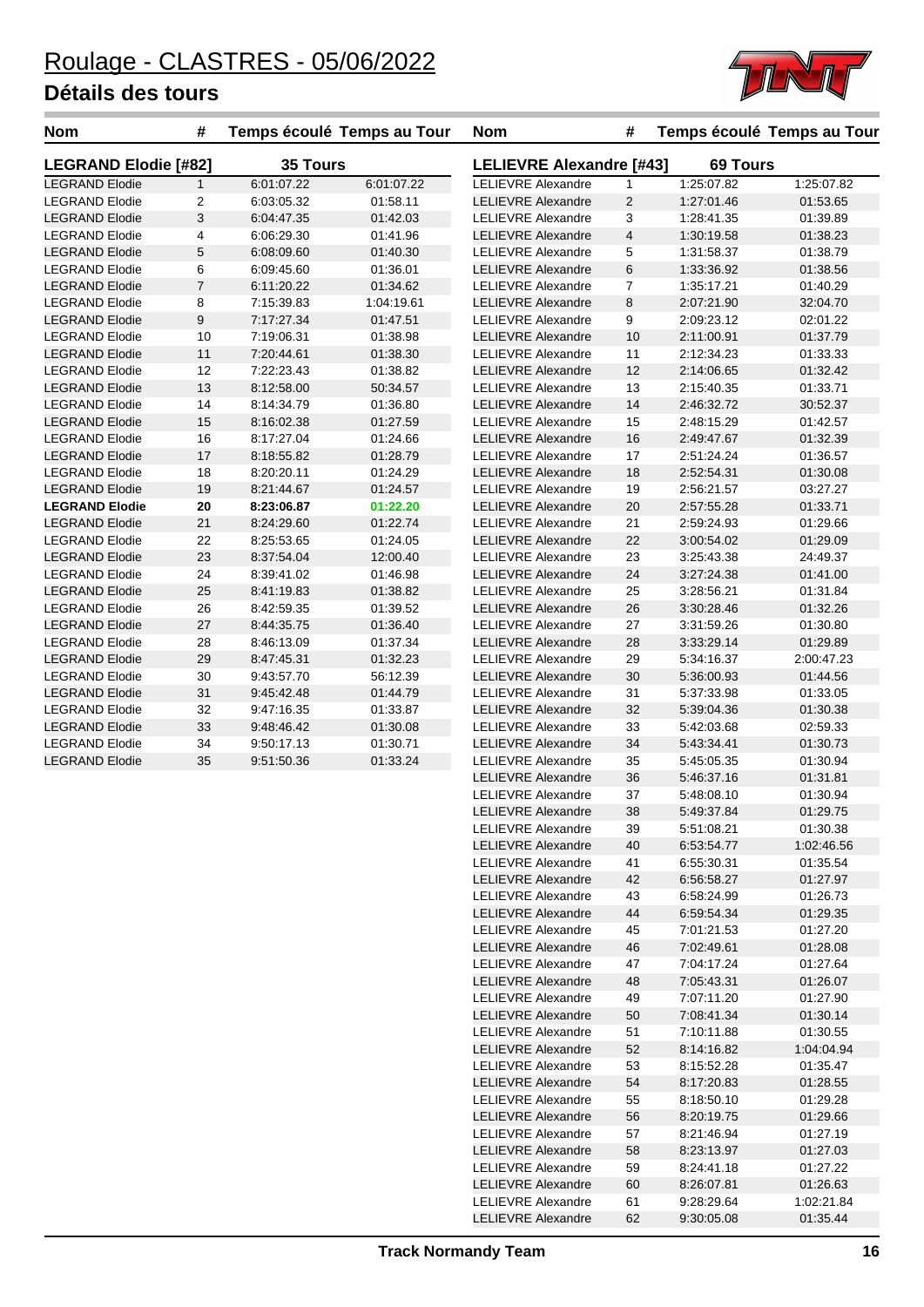

| <b>Nom</b>                   | #              | Temps écoulé Temps au Tour |            | <b>Nom</b>                                   | #              | Temps écoulé Temps au Tour |                      |
|------------------------------|----------------|----------------------------|------------|----------------------------------------------|----------------|----------------------------|----------------------|
| LELIEVRE Alexandre           | 63             | 9:31:35.53                 | 01:30.45   |                                              |                | 21 Tours                   |                      |
| <b>LELIEVRE Alexandre</b>    | 64             | 9:33:01.85                 | 01:26.33   | LEPROVOST David [#83]                        |                |                            |                      |
| <b>LELIEVRE Alexandre</b>    | 65             | 9:34:27.61                 | 01:25.76   | LEPROVOST David                              | $\mathbf{1}$   | 2:43:32.55                 | 2:43:32.55           |
| <b>LELIEVRE Alexandre</b>    | 66             | 9:35:52.81                 | 01:25.20   | <b>LEPROVOST David</b>                       | 2              | 2:45:36.33                 | 02:03.78             |
| <b>LELIEVRE Alexandre</b>    | 67             | 9:37:17.44                 | 01:24.64   | <b>LEPROVOST David</b><br>LEPROVOST David    | 3              | 2:47:28.55                 | 01:52.23<br>01:41.00 |
| <b>LELIEVRE Alexandre</b>    | 68             | 9:38:42.40                 | 01:24.97   | LEPROVOST David                              | 4<br>5         | 2:49:09.54<br>2:50:49.29   | 01:39.76             |
| <b>LELIEVRE Alexandre</b>    | 69             | 9:40:06.19                 | 01:23.80   | <b>LEPROVOST David</b>                       | 6              | 2:52:25.23                 | 01:35.94             |
| <b>LEMAIRE Noemie [#108]</b> |                | <b>44 Tours</b>            |            | <b>LEPROVOST David</b>                       | $\overline{7}$ | 2:57:03.15                 | 04:37.93             |
| <b>LEMAIRE Noemie</b>        | $\mathbf{1}$   | 2:56:54.76                 | 2:56:54.76 | <b>LEPROVOST David</b>                       | 8              | 2:58:45.27                 | 01:42.12             |
| <b>LEMAIRE Noemie</b>        | 2              | 2:58:50.26                 | 01:55.51   | <b>LEPROVOST David</b>                       | 9              | 3:00:17.64                 | 01:32.37             |
| <b>LEMAIRE Noemie</b>        | 3              | 3:00:32.53                 | 01:42.27   | <b>LEPROVOST David</b>                       | 10             | 3:30:30.67                 | 30:13.03             |
| <b>LEMAIRE Noemie</b>        | 4              | 3:08:49.55                 | 08:17.03   | <b>LEPROVOST David</b>                       | 11             | 3:32:17.82                 | 01:47.16             |
| <b>LEMAIRE Noemie</b>        | 5              | 3:11:02.76                 | 02:13.21   | <b>LEPROVOST David</b>                       | 12             | 3:33:52.30                 | 01:34.48             |
| <b>LEMAIRE Noemie</b>        | 6              | 5:56:02.60                 | 2:44:59.84 | <b>LEPROVOST David</b>                       | 13             | 3:35:28.28                 | 01:35.98             |
| <b>LEMAIRE Noemie</b>        | $\overline{7}$ | 5:57:52.99                 | 01:50.40   | <b>LEPROVOST David</b>                       | 14             | 7:13:13.99                 | 3:37:45.72           |
| <b>LEMAIRE Noemie</b>        | 8              | 5:59:32.48                 | 01:39.50   | <b>LEPROVOST David</b>                       | 15             | 7:15:18.07                 | 02:04.09             |
| <b>LEMAIRE Noemie</b>        | 9              | 6:01:12.21                 | 01:39.73   | <b>LEPROVOST David</b>                       | 16             | 7:17:05.40                 | 01:47.33             |
| <b>LEMAIRE Noemie</b>        | 10             | 6:02:48.94                 | 01:36.73   | <b>LEPROVOST David</b>                       | 17             | 7:18:48.59                 | 01:43.20             |
| <b>LEMAIRE Noemie</b>        | 11             | 6:04:23.02                 | 01:34.09   | <b>LEPROVOST David</b>                       | 18             | 7:20:27.79                 | 01:39.20             |
| <b>LEMAIRE Noemie</b>        | 12             | 6:06:00.99                 | 01:37.98   | <b>LEPROVOST David</b>                       | 19             | 7:22:06.18                 | 01:38.40             |
| <b>LEMAIRE Noemie</b>        | 13             | 6:07:34.65                 | 01:33.66   | <b>LEPROVOST David</b>                       | 20             | 7:23:44.69                 | 01:38.52             |
| <b>LEMAIRE Noemie</b>        | 14             | 6:09:07.07                 | 01:32.42   | <b>LEPROVOST David</b>                       | 21             | 7:25:23.29                 | 01:38.61             |
| <b>LEMAIRE Noemie</b>        | 15             | 6:17:04.54                 | 07:57.48   |                                              |                |                            |                      |
| <b>LEMAIRE Noemie</b>        | 16             | 6:19:24.42                 | 02:19.88   | <b>NORE François [#84]</b>                   |                | <b>39 Tours</b>            |                      |
| <b>LEMAIRE Noemie</b>        | 17             | 6:21:36.90                 | 02:12.48   | <b>NORE François</b>                         | $\mathbf{1}$   | 2:43:51.79                 | 2:43:51.79           |
| <b>LEMAIRE Noemie</b>        | 18             | 6:23:48.62                 | 02:11.73   | <b>NORE François</b>                         | $\overline{c}$ | 2:45:46.92                 | 01:55.13             |
| <b>LEMAIRE Noemie</b>        | 19             | 6:25:55.58                 | 02:06.97   | <b>NORE François</b>                         | 3              | 2:47:30.47                 | 01:43.55             |
| <b>LEMAIRE Noemie</b>        | 20             | 6:28:01.65                 | 02:06.08   | <b>NORE François</b>                         | 4              | 2:49:14.44                 | 01:43.98             |
| <b>LEMAIRE Noemie</b>        | 21             | 7:15:42.15                 | 47:40.50   | <b>NORE François</b>                         | 5              | 3:29:51.15                 | 40:36.71             |
| <b>LEMAIRE Noemie</b>        | 22             | 7:17:33.43                 | 01:51.29   | <b>NORE François</b>                         | 6              | 3:31:37.20                 | 01:46.06             |
| <b>LEMAIRE Noemie</b>        | 23             | 7:19:10.60                 | 01:37.18   | <b>NORE François</b>                         | 7              | 3:33:13.65                 | 01:36.45             |
| <b>LEMAIRE Noemie</b>        | 24             | 7:20:45.25                 | 01:34.65   | <b>NORE François</b>                         | 8              | 3:34:51.71                 | 01:38.07             |
| <b>LEMAIRE Noemie</b>        | 25             | 7:22:22.84                 | 01:37.60   | <b>NORE François</b>                         | 9              | 3:36:28.19                 | 01:36.48             |
| <b>LEMAIRE Noemie</b>        | 26             | 7:23:54.44                 | 01:31.60   | <b>NORE François</b>                         | 10             | 5:53:22.75                 | 2:16:54.57           |
| <b>LEMAIRE Noemie</b>        | 27             | 7:25:26.55                 | 01:32.11   | <b>NORE Francois</b>                         | 11             | 5:55:12.06                 | 01:49.32             |
| <b>LEMAIRE Noemie</b>        | 28             | 7:26:57.35                 | 01:30.81   | <b>NORE François</b>                         | 12             | 5:56:50.11                 | 01:38.05             |
| <b>LEMAIRE Noemie</b>        | 29             | 7:28:30.00                 | 01:32.65   | <b>NORE François</b>                         | 13             | 5:58:24.44                 | 01:34.34             |
| <b>LEMAIRE Noemie</b>        | 30             | 7:30:00.24                 | 01:30.24   | <b>NORE François</b>                         | 14             | 5:59:58.43                 | 01:33.99             |
| <b>LEMAIRE Noemie</b>        | 31             | 8:34:50.99                 | 1:04:50.76 | <b>NORE François</b>                         | 15             | 6:01:32.25                 | 01:33.83             |
| <b>LEMAIRE Noemie</b>        | 32             | 8:36:36.04                 | 01:45.05   | <b>NORE François</b>                         | 16             | 6:03:06.75                 | 01:34.50             |
| <b>LEMAIRE Noemie</b>        | 33             | 8:38:11.60                 | 01:35.56   | <b>NORE François</b>                         | 17             | 7:13:46.03                 | 1:10:39.29           |
| <b>LEMAIRE Noemie</b>        | 34             | 8:39:44.18                 | 01:32.58   | <b>NORE François</b>                         | 18             | 7:15:25.76                 | 01:39.73             |
| <b>LEMAIRE Noemie</b>        | 35             | 8:41:20.46                 | 01:36.29   | <b>NORE François</b>                         | 19             | 7:17:04.23                 | 01:38.47             |
| <b>LEMAIRE Noemie</b>        | 36             | 8:42:58.76                 | 01:38.30   | <b>NORE François</b>                         | 20             | 7:18:41.66                 | 01:37.44             |
| <b>LEMAIRE Noemie</b>        | 37             | 8:44:30.52                 | 01:31.77   | <b>NORE François</b>                         | 21             | 7:20:16.89                 | 01:35.23             |
| <b>LEMAIRE Noemie</b>        | 38             | 8:46:01.20                 | 01:30.68   | <b>NORE François</b>                         | 22             | 7:21:53.97                 | 01:37.09             |
| <b>LEMAIRE Noemie</b>        | 39             | 8:47:31.86                 | 01:30.66   | <b>NORE François</b>                         | 23             | 7:23:29.10                 | 01:35.14             |
| <b>LEMAIRE Noemie</b>        | 40             | 8:53:05.85                 | 05:33.99   | <b>NORE François</b>                         | 24             | 7:25:04.00                 | 01:34.90             |
| <b>LEMAIRE Noemie</b>        | 41             | 8:55:25.75                 | 02:19.91   | <b>NORE François</b>                         | 25             | 7:26:38.03                 | 01:34.04             |
| <b>LEMAIRE Noemie</b>        | 42             | 8:57:36.75                 | 02:11.00   | <b>NORE François</b>                         | 26             | 8:33:50.59                 | 1:07:12.56           |
| <b>LEMAIRE Noemie</b>        | 43             | 8:59:48.26                 | 02:11.52   | <b>NORE François</b>                         | 27             | 8:35:35.38                 | 01:44.80             |
| <b>LEMAIRE Noemie</b>        | 44             | 9:01:57.03                 | 02:08.77   | <b>NORE François</b>                         | 28             | 8:37:11.78                 | 01:36.40             |
|                              |                |                            |            | <b>NORE François</b><br><b>NORE François</b> | 29<br>30       | 8:38:47.27                 | 01:35.49<br>01:34.90 |
|                              |                |                            |            | <b>NORE François</b>                         |                | 8:40:22.17                 |                      |
|                              |                |                            |            | <b>NORE François</b>                         | 31<br>32       | 8:41:59.70<br>8:44:55.06   | 01:37.53<br>02:55.37 |
|                              |                |                            |            | <b>NORE François</b>                         | 33             | 8:46:31.04                 | 01:35.98             |
|                              |                |                            |            | <b>NORE François</b>                         | 34             | 8:48:04.63                 | 01:33.59             |
|                              |                |                            |            | <b>NORE François</b>                         | 35             | 9:42:49.25                 | 54:44.63             |
|                              |                |                            |            | <b>NORE François</b>                         | 36             | 9:44:30.22                 | 01:40.97             |
|                              |                |                            |            |                                              |                |                            |                      |

NORE François 36

NORE François 37 9:46:04.89 01:34.67 NORE François 38 9:47:39.95 01:35.07 NORE François 39 9:49:15.70 01:35.75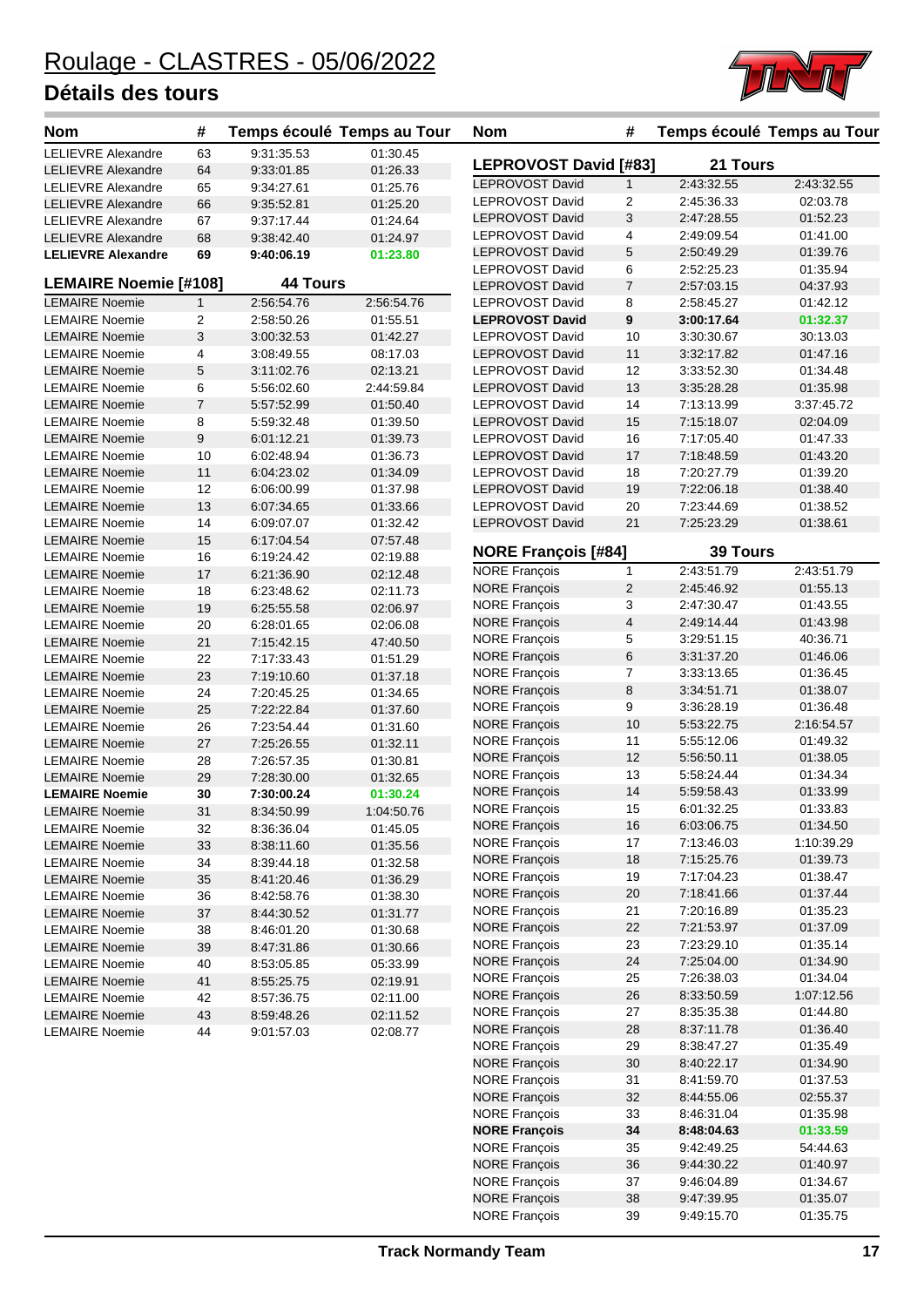

| <b>45 Tours</b><br><b>PETRIMAUX Ludovic [#109]</b><br><b>57 Tours</b><br>PATE Gaetan [#86]<br>PETRIMAUX Ludovic<br><b>PATE Gaetan</b><br>$\mathbf{1}$<br>2:43:24.47<br>2:43:24.47<br>$\mathbf{1}$<br>1:44:01.81<br>1:44:01.81<br>$\overline{c}$<br>$\overline{2}$<br><b>PATE Gaetan</b><br>2:45:33.47<br>02:09.01<br>PETRIMAUX Ludovic<br>1:46:22.50<br>02:20.70<br>$\sqrt{3}$<br>3<br><b>PATE Gaetan</b><br>2:47:28.22<br>01:54.76<br>PETRIMAUX Ludovic<br>1:48:33.10<br>02:10.60<br>$\overline{4}$<br>PATE Gaetan<br>4<br>2:49:13.83<br>01:45.62<br>PETRIMAUX Ludovic<br>1:50:37.51<br>02:04.41<br>5<br><b>PATE Gaetan</b><br>01:42.52<br>PETRIMAUX Ludovic<br>5<br>2:50:56.35<br>1:52:41.51<br>02:04.01<br>6<br>6<br><b>PATE Gaetan</b><br>01:39.71<br>PETRIMAUX Ludovic<br>1:54:44.77<br>02:03.26<br>2:52:36.05<br>$\overline{7}$<br>7<br><b>PATE Gaetan</b><br>3:26:51.15<br>34:15.10<br>PETRIMAUX Ludovic<br>02:01.79<br>1:56:46.56<br>8<br>8<br><b>PATE Gaetan</b><br>01:55.27<br>PETRIMAUX Ludovic<br>1:58:50.66<br>02:04.11<br>3:28:46.41<br>9<br><b>PATE Gaetan</b><br>01:40.51<br>PETRIMAUX Ludovic<br>9<br>2:00:52.14<br>02:01.48<br>3:30:26.92<br><b>PATE Gaetan</b><br>10<br>3:32:02.40<br>01:35.49<br>PETRIMAUX Ludovic<br>10<br>2:02:53.54<br>02:01.41<br>11<br><b>PATE Gaetan</b><br>01:34.44<br>PETRIMAUX Ludovic<br>11<br>2:24:35.32<br>21:41.78<br>3:33:36.83<br>12<br>PATE Gaetan<br>12<br>01:36.85<br>PETRIMAUX Ludovic<br>2:26:51.78<br>02:16.46<br>3:35:13.68<br>13<br>13<br><b>PATE Gaetan</b><br>5:53:20.78<br>2:18:07.11<br>02:02.19<br>PETRIMAUX Ludovic<br>2:28:53.96<br>14<br><b>PATE Gaetan</b><br>14<br>01:50.68<br>PETRIMAUX Ludovic<br>2:30:54.80<br>02:00.85<br>5:55:11.45<br><b>PATE Gaetan</b><br>15<br>01:37.93<br>PETRIMAUX Ludovic<br>15<br>2:32:52.81<br>01:58.01<br>5:56:49.38<br>16<br><b>PATE Gaetan</b><br>16<br>01:31.62<br>PETRIMAUX Ludovic<br>5:58:21.00<br>2:34:48.24<br>01:55.44<br>17<br><b>PATE Gaetan</b><br>5:59:51.54<br>01:30.55<br>PETRIMAUX Ludovic<br>17<br>2:36:43.51<br>01:55.27<br>18<br>PATE Gaetan<br>18<br>6:01:22.06<br>01:30.52<br>PETRIMAUX Ludovic<br>2:38:42.76<br>01:59.26<br>19<br>01:34.27<br>19<br><b>PATE Gaetan</b><br>6:02:56.32<br>PETRIMAUX Ludovic<br>01:54.36<br>2:40:37.12<br>20<br><b>PATE Gaetan</b><br>20<br>01:35.00<br>PETRIMAUX Ludovic<br>22:30.76<br>6:04:31.32<br>3:03:07.87<br><b>PATE Gaetan</b><br>21<br>01:32.02<br>PETRIMAUX Ludovic<br>21<br>02:05.05<br>6:06:03.34<br>3:05:12.92<br>22<br><b>PATE Gaetan</b><br>22<br>01:30.45<br>PETRIMAUX Ludovic<br>3:07:08.30<br>01:55.39<br>6:07:33.78<br>23<br>23<br><b>PATE Gaetan</b><br>6:09:02.59<br>01:28.81<br>PETRIMAUX Ludovic<br>03:54.92<br>3:11:03.22<br>24<br>24<br><b>PATE Gaetan</b><br>7:13:21.19<br>1:04:18.61<br>PETRIMAUX Ludovic<br>3:13:07.44<br>02:04.23<br>25<br><b>PATE Gaetan</b><br>01:54.38<br>PETRIMAUX Ludovic<br>25<br>6:13:29.45<br>3:00:22.02<br>7:15:15.57<br>26<br><b>PATE Gaetan</b><br>26<br>01:35.30<br>PETRIMAUX Ludovic<br>6:15:38.50<br>02:09.06<br>7:16:50.87<br><b>PATE Gaetan</b><br>27<br>02:23.38<br>27<br>7:19:14.24<br>PETRIMAUX Ludovic<br>6:17:39.70<br>02:01.20<br>28<br><b>PATE Gaetan</b><br>28<br>01:32.09<br>PETRIMAUX Ludovic<br>01:58.67<br>7:20:46.32<br>6:19:38.37<br>29<br>29<br><b>PATE Gaetan</b><br>7:22:18.30<br>01:31.98<br>PETRIMAUX Ludovic<br>01:59.30<br>6:21:37.67<br>30<br><b>PATE Gaetan</b><br>30<br>01:29.02<br>PETRIMAUX Ludovic<br>6:23:35.80<br>01:58.13<br>7:23:47.31<br>31<br><b>PATE Gaetan</b><br>7:25:19.52<br>01:32.21<br>PETRIMAUX Ludovic<br>31<br>6:25:31.84<br>01:56.04<br>32<br>PATE Gaetan<br>32<br>7:26:48.65<br>01:29.14<br>PETRIMAUX Ludovic<br>6:27:27.95<br>01:56.12<br><b>PATE Gaetan</b><br>33<br>01:27.25<br>PETRIMAUX Ludovic<br>33<br>7:28:15.90<br>6:29:23.99<br>01:56.05<br>34<br><b>PATE Gaetan</b><br>34<br>01:27.98<br>PETRIMAUX Ludovic<br>6:31:21.23<br>01:57.24<br>7:29:43.87<br>35<br><b>PATE Gaetan</b><br>7:31:12.14<br>01:28.27<br>PETRIMAUX Ludovic<br>35<br>7:33:09.17<br>1:01:47.94<br>36<br>PATE Gaetan<br>36<br>1:01:50.31<br>PETRIMAUX Ludovic<br>7:35:17.70<br>02:08.54<br>8:33:02.45<br>37<br><b>PATE Gaetan</b><br>01:42.41<br>PETRIMAUX Ludovic<br>37<br>7:37:14.59<br>01:56.89<br>8:34:44.85<br>38<br>38<br>PATE Gaetan<br>8:36:20.46<br>01:35.61<br>PETRIMAUX Ludovic<br>7:39:08.94<br>01:54.36<br>01:31.93<br>PETRIMAUX Ludovic<br><b>PATE Gaetan</b><br>39<br>8:37:52.38<br>39<br>7:41:02.90<br>01:53.96<br>PATE Gaetan<br>PETRIMAUX Ludovic<br>40<br>01:52.86<br>40<br>8:39:22.55<br>01:30.17<br>7:42:55.75<br><b>PATE Gaetan</b><br>41<br>01:28.25<br>8:40:50.79<br>PETRIMAUX Ludovic<br>41<br>7:44:49.05<br>01:53.30<br>PATE Gaetan<br>01:28.23<br>PETRIMAUX Ludovic<br>42<br>1:08:05.51<br>42<br>8:42:19.01<br>8.52.54.56<br><b>PATE Gaetan</b><br>43<br>01:29.25<br>PETRIMAUX Ludovic<br>8:43:48.26<br>43<br>8:55:02.95<br>02:08.40<br>PATE Gaetan<br>44<br>44<br>8:45:17.06<br>01:28.80<br>PETRIMAUX Ludovic<br>8.56.58.69<br>01:55.74<br><b>PATE Gaetan</b><br>45<br>01:26.41<br>8:46:43.46<br>PETRIMAUX Ludovic<br>45<br>8.58.53.74<br>01:55.06<br>PETRIMAUX Ludovic<br>01:53.68<br>46<br>9:00:47.42<br><b>PETRIMAUX Ludovic</b><br>47<br>9:02:38.75<br>01:51.34<br>PETRIMAUX Ludovic<br>48<br>9:04:30.85<br>01:52.11 | <b>Nom</b> | # | Temps écoulé Temps au Tour |  | <b>Nom</b>        | #  |            | Temps écoulé Temps au Tour |
|---------------------------------------------------------------------------------------------------------------------------------------------------------------------------------------------------------------------------------------------------------------------------------------------------------------------------------------------------------------------------------------------------------------------------------------------------------------------------------------------------------------------------------------------------------------------------------------------------------------------------------------------------------------------------------------------------------------------------------------------------------------------------------------------------------------------------------------------------------------------------------------------------------------------------------------------------------------------------------------------------------------------------------------------------------------------------------------------------------------------------------------------------------------------------------------------------------------------------------------------------------------------------------------------------------------------------------------------------------------------------------------------------------------------------------------------------------------------------------------------------------------------------------------------------------------------------------------------------------------------------------------------------------------------------------------------------------------------------------------------------------------------------------------------------------------------------------------------------------------------------------------------------------------------------------------------------------------------------------------------------------------------------------------------------------------------------------------------------------------------------------------------------------------------------------------------------------------------------------------------------------------------------------------------------------------------------------------------------------------------------------------------------------------------------------------------------------------------------------------------------------------------------------------------------------------------------------------------------------------------------------------------------------------------------------------------------------------------------------------------------------------------------------------------------------------------------------------------------------------------------------------------------------------------------------------------------------------------------------------------------------------------------------------------------------------------------------------------------------------------------------------------------------------------------------------------------------------------------------------------------------------------------------------------------------------------------------------------------------------------------------------------------------------------------------------------------------------------------------------------------------------------------------------------------------------------------------------------------------------------------------------------------------------------------------------------------------------------------------------------------------------------------------------------------------------------------------------------------------------------------------------------------------------------------------------------------------------------------------------------------------------------------------------------------------------------------------------------------------------------------------------------------------------------------------------------------------------------------------------------------------------------------------------------------------------------------------------------------------------------------------------------------------------------------------------------------------------------------------------------------------------------------------------------------------------------------------------------------------------------------------------------------------------------------------------------------------------------------------------------------------------------------------------------------------------------------------------------------------------------------------------------------------------------------------------------------------------------------------------------------------------------------------------------------------------------------------------------------------------------------------------------------------------------------------------------------------------------------------------------------------------------------------------------------|------------|---|----------------------------|--|-------------------|----|------------|----------------------------|
|                                                                                                                                                                                                                                                                                                                                                                                                                                                                                                                                                                                                                                                                                                                                                                                                                                                                                                                                                                                                                                                                                                                                                                                                                                                                                                                                                                                                                                                                                                                                                                                                                                                                                                                                                                                                                                                                                                                                                                                                                                                                                                                                                                                                                                                                                                                                                                                                                                                                                                                                                                                                                                                                                                                                                                                                                                                                                                                                                                                                                                                                                                                                                                                                                                                                                                                                                                                                                                                                                                                                                                                                                                                                                                                                                                                                                                                                                                                                                                                                                                                                                                                                                                                                                                                                                                                                                                                                                                                                                                                                                                                                                                                                                                                                                                                                                                                                                                                                                                                                                                                                                                                                                                                                                                                                                                   |            |   |                            |  |                   |    |            |                            |
|                                                                                                                                                                                                                                                                                                                                                                                                                                                                                                                                                                                                                                                                                                                                                                                                                                                                                                                                                                                                                                                                                                                                                                                                                                                                                                                                                                                                                                                                                                                                                                                                                                                                                                                                                                                                                                                                                                                                                                                                                                                                                                                                                                                                                                                                                                                                                                                                                                                                                                                                                                                                                                                                                                                                                                                                                                                                                                                                                                                                                                                                                                                                                                                                                                                                                                                                                                                                                                                                                                                                                                                                                                                                                                                                                                                                                                                                                                                                                                                                                                                                                                                                                                                                                                                                                                                                                                                                                                                                                                                                                                                                                                                                                                                                                                                                                                                                                                                                                                                                                                                                                                                                                                                                                                                                                                   |            |   |                            |  |                   |    |            |                            |
|                                                                                                                                                                                                                                                                                                                                                                                                                                                                                                                                                                                                                                                                                                                                                                                                                                                                                                                                                                                                                                                                                                                                                                                                                                                                                                                                                                                                                                                                                                                                                                                                                                                                                                                                                                                                                                                                                                                                                                                                                                                                                                                                                                                                                                                                                                                                                                                                                                                                                                                                                                                                                                                                                                                                                                                                                                                                                                                                                                                                                                                                                                                                                                                                                                                                                                                                                                                                                                                                                                                                                                                                                                                                                                                                                                                                                                                                                                                                                                                                                                                                                                                                                                                                                                                                                                                                                                                                                                                                                                                                                                                                                                                                                                                                                                                                                                                                                                                                                                                                                                                                                                                                                                                                                                                                                                   |            |   |                            |  |                   |    |            |                            |
|                                                                                                                                                                                                                                                                                                                                                                                                                                                                                                                                                                                                                                                                                                                                                                                                                                                                                                                                                                                                                                                                                                                                                                                                                                                                                                                                                                                                                                                                                                                                                                                                                                                                                                                                                                                                                                                                                                                                                                                                                                                                                                                                                                                                                                                                                                                                                                                                                                                                                                                                                                                                                                                                                                                                                                                                                                                                                                                                                                                                                                                                                                                                                                                                                                                                                                                                                                                                                                                                                                                                                                                                                                                                                                                                                                                                                                                                                                                                                                                                                                                                                                                                                                                                                                                                                                                                                                                                                                                                                                                                                                                                                                                                                                                                                                                                                                                                                                                                                                                                                                                                                                                                                                                                                                                                                                   |            |   |                            |  |                   |    |            |                            |
|                                                                                                                                                                                                                                                                                                                                                                                                                                                                                                                                                                                                                                                                                                                                                                                                                                                                                                                                                                                                                                                                                                                                                                                                                                                                                                                                                                                                                                                                                                                                                                                                                                                                                                                                                                                                                                                                                                                                                                                                                                                                                                                                                                                                                                                                                                                                                                                                                                                                                                                                                                                                                                                                                                                                                                                                                                                                                                                                                                                                                                                                                                                                                                                                                                                                                                                                                                                                                                                                                                                                                                                                                                                                                                                                                                                                                                                                                                                                                                                                                                                                                                                                                                                                                                                                                                                                                                                                                                                                                                                                                                                                                                                                                                                                                                                                                                                                                                                                                                                                                                                                                                                                                                                                                                                                                                   |            |   |                            |  |                   |    |            |                            |
|                                                                                                                                                                                                                                                                                                                                                                                                                                                                                                                                                                                                                                                                                                                                                                                                                                                                                                                                                                                                                                                                                                                                                                                                                                                                                                                                                                                                                                                                                                                                                                                                                                                                                                                                                                                                                                                                                                                                                                                                                                                                                                                                                                                                                                                                                                                                                                                                                                                                                                                                                                                                                                                                                                                                                                                                                                                                                                                                                                                                                                                                                                                                                                                                                                                                                                                                                                                                                                                                                                                                                                                                                                                                                                                                                                                                                                                                                                                                                                                                                                                                                                                                                                                                                                                                                                                                                                                                                                                                                                                                                                                                                                                                                                                                                                                                                                                                                                                                                                                                                                                                                                                                                                                                                                                                                                   |            |   |                            |  |                   |    |            |                            |
|                                                                                                                                                                                                                                                                                                                                                                                                                                                                                                                                                                                                                                                                                                                                                                                                                                                                                                                                                                                                                                                                                                                                                                                                                                                                                                                                                                                                                                                                                                                                                                                                                                                                                                                                                                                                                                                                                                                                                                                                                                                                                                                                                                                                                                                                                                                                                                                                                                                                                                                                                                                                                                                                                                                                                                                                                                                                                                                                                                                                                                                                                                                                                                                                                                                                                                                                                                                                                                                                                                                                                                                                                                                                                                                                                                                                                                                                                                                                                                                                                                                                                                                                                                                                                                                                                                                                                                                                                                                                                                                                                                                                                                                                                                                                                                                                                                                                                                                                                                                                                                                                                                                                                                                                                                                                                                   |            |   |                            |  |                   |    |            |                            |
|                                                                                                                                                                                                                                                                                                                                                                                                                                                                                                                                                                                                                                                                                                                                                                                                                                                                                                                                                                                                                                                                                                                                                                                                                                                                                                                                                                                                                                                                                                                                                                                                                                                                                                                                                                                                                                                                                                                                                                                                                                                                                                                                                                                                                                                                                                                                                                                                                                                                                                                                                                                                                                                                                                                                                                                                                                                                                                                                                                                                                                                                                                                                                                                                                                                                                                                                                                                                                                                                                                                                                                                                                                                                                                                                                                                                                                                                                                                                                                                                                                                                                                                                                                                                                                                                                                                                                                                                                                                                                                                                                                                                                                                                                                                                                                                                                                                                                                                                                                                                                                                                                                                                                                                                                                                                                                   |            |   |                            |  |                   |    |            |                            |
|                                                                                                                                                                                                                                                                                                                                                                                                                                                                                                                                                                                                                                                                                                                                                                                                                                                                                                                                                                                                                                                                                                                                                                                                                                                                                                                                                                                                                                                                                                                                                                                                                                                                                                                                                                                                                                                                                                                                                                                                                                                                                                                                                                                                                                                                                                                                                                                                                                                                                                                                                                                                                                                                                                                                                                                                                                                                                                                                                                                                                                                                                                                                                                                                                                                                                                                                                                                                                                                                                                                                                                                                                                                                                                                                                                                                                                                                                                                                                                                                                                                                                                                                                                                                                                                                                                                                                                                                                                                                                                                                                                                                                                                                                                                                                                                                                                                                                                                                                                                                                                                                                                                                                                                                                                                                                                   |            |   |                            |  |                   |    |            |                            |
|                                                                                                                                                                                                                                                                                                                                                                                                                                                                                                                                                                                                                                                                                                                                                                                                                                                                                                                                                                                                                                                                                                                                                                                                                                                                                                                                                                                                                                                                                                                                                                                                                                                                                                                                                                                                                                                                                                                                                                                                                                                                                                                                                                                                                                                                                                                                                                                                                                                                                                                                                                                                                                                                                                                                                                                                                                                                                                                                                                                                                                                                                                                                                                                                                                                                                                                                                                                                                                                                                                                                                                                                                                                                                                                                                                                                                                                                                                                                                                                                                                                                                                                                                                                                                                                                                                                                                                                                                                                                                                                                                                                                                                                                                                                                                                                                                                                                                                                                                                                                                                                                                                                                                                                                                                                                                                   |            |   |                            |  |                   |    |            |                            |
|                                                                                                                                                                                                                                                                                                                                                                                                                                                                                                                                                                                                                                                                                                                                                                                                                                                                                                                                                                                                                                                                                                                                                                                                                                                                                                                                                                                                                                                                                                                                                                                                                                                                                                                                                                                                                                                                                                                                                                                                                                                                                                                                                                                                                                                                                                                                                                                                                                                                                                                                                                                                                                                                                                                                                                                                                                                                                                                                                                                                                                                                                                                                                                                                                                                                                                                                                                                                                                                                                                                                                                                                                                                                                                                                                                                                                                                                                                                                                                                                                                                                                                                                                                                                                                                                                                                                                                                                                                                                                                                                                                                                                                                                                                                                                                                                                                                                                                                                                                                                                                                                                                                                                                                                                                                                                                   |            |   |                            |  |                   |    |            |                            |
|                                                                                                                                                                                                                                                                                                                                                                                                                                                                                                                                                                                                                                                                                                                                                                                                                                                                                                                                                                                                                                                                                                                                                                                                                                                                                                                                                                                                                                                                                                                                                                                                                                                                                                                                                                                                                                                                                                                                                                                                                                                                                                                                                                                                                                                                                                                                                                                                                                                                                                                                                                                                                                                                                                                                                                                                                                                                                                                                                                                                                                                                                                                                                                                                                                                                                                                                                                                                                                                                                                                                                                                                                                                                                                                                                                                                                                                                                                                                                                                                                                                                                                                                                                                                                                                                                                                                                                                                                                                                                                                                                                                                                                                                                                                                                                                                                                                                                                                                                                                                                                                                                                                                                                                                                                                                                                   |            |   |                            |  |                   |    |            |                            |
|                                                                                                                                                                                                                                                                                                                                                                                                                                                                                                                                                                                                                                                                                                                                                                                                                                                                                                                                                                                                                                                                                                                                                                                                                                                                                                                                                                                                                                                                                                                                                                                                                                                                                                                                                                                                                                                                                                                                                                                                                                                                                                                                                                                                                                                                                                                                                                                                                                                                                                                                                                                                                                                                                                                                                                                                                                                                                                                                                                                                                                                                                                                                                                                                                                                                                                                                                                                                                                                                                                                                                                                                                                                                                                                                                                                                                                                                                                                                                                                                                                                                                                                                                                                                                                                                                                                                                                                                                                                                                                                                                                                                                                                                                                                                                                                                                                                                                                                                                                                                                                                                                                                                                                                                                                                                                                   |            |   |                            |  |                   |    |            |                            |
|                                                                                                                                                                                                                                                                                                                                                                                                                                                                                                                                                                                                                                                                                                                                                                                                                                                                                                                                                                                                                                                                                                                                                                                                                                                                                                                                                                                                                                                                                                                                                                                                                                                                                                                                                                                                                                                                                                                                                                                                                                                                                                                                                                                                                                                                                                                                                                                                                                                                                                                                                                                                                                                                                                                                                                                                                                                                                                                                                                                                                                                                                                                                                                                                                                                                                                                                                                                                                                                                                                                                                                                                                                                                                                                                                                                                                                                                                                                                                                                                                                                                                                                                                                                                                                                                                                                                                                                                                                                                                                                                                                                                                                                                                                                                                                                                                                                                                                                                                                                                                                                                                                                                                                                                                                                                                                   |            |   |                            |  |                   |    |            |                            |
|                                                                                                                                                                                                                                                                                                                                                                                                                                                                                                                                                                                                                                                                                                                                                                                                                                                                                                                                                                                                                                                                                                                                                                                                                                                                                                                                                                                                                                                                                                                                                                                                                                                                                                                                                                                                                                                                                                                                                                                                                                                                                                                                                                                                                                                                                                                                                                                                                                                                                                                                                                                                                                                                                                                                                                                                                                                                                                                                                                                                                                                                                                                                                                                                                                                                                                                                                                                                                                                                                                                                                                                                                                                                                                                                                                                                                                                                                                                                                                                                                                                                                                                                                                                                                                                                                                                                                                                                                                                                                                                                                                                                                                                                                                                                                                                                                                                                                                                                                                                                                                                                                                                                                                                                                                                                                                   |            |   |                            |  |                   |    |            |                            |
|                                                                                                                                                                                                                                                                                                                                                                                                                                                                                                                                                                                                                                                                                                                                                                                                                                                                                                                                                                                                                                                                                                                                                                                                                                                                                                                                                                                                                                                                                                                                                                                                                                                                                                                                                                                                                                                                                                                                                                                                                                                                                                                                                                                                                                                                                                                                                                                                                                                                                                                                                                                                                                                                                                                                                                                                                                                                                                                                                                                                                                                                                                                                                                                                                                                                                                                                                                                                                                                                                                                                                                                                                                                                                                                                                                                                                                                                                                                                                                                                                                                                                                                                                                                                                                                                                                                                                                                                                                                                                                                                                                                                                                                                                                                                                                                                                                                                                                                                                                                                                                                                                                                                                                                                                                                                                                   |            |   |                            |  |                   |    |            |                            |
|                                                                                                                                                                                                                                                                                                                                                                                                                                                                                                                                                                                                                                                                                                                                                                                                                                                                                                                                                                                                                                                                                                                                                                                                                                                                                                                                                                                                                                                                                                                                                                                                                                                                                                                                                                                                                                                                                                                                                                                                                                                                                                                                                                                                                                                                                                                                                                                                                                                                                                                                                                                                                                                                                                                                                                                                                                                                                                                                                                                                                                                                                                                                                                                                                                                                                                                                                                                                                                                                                                                                                                                                                                                                                                                                                                                                                                                                                                                                                                                                                                                                                                                                                                                                                                                                                                                                                                                                                                                                                                                                                                                                                                                                                                                                                                                                                                                                                                                                                                                                                                                                                                                                                                                                                                                                                                   |            |   |                            |  |                   |    |            |                            |
|                                                                                                                                                                                                                                                                                                                                                                                                                                                                                                                                                                                                                                                                                                                                                                                                                                                                                                                                                                                                                                                                                                                                                                                                                                                                                                                                                                                                                                                                                                                                                                                                                                                                                                                                                                                                                                                                                                                                                                                                                                                                                                                                                                                                                                                                                                                                                                                                                                                                                                                                                                                                                                                                                                                                                                                                                                                                                                                                                                                                                                                                                                                                                                                                                                                                                                                                                                                                                                                                                                                                                                                                                                                                                                                                                                                                                                                                                                                                                                                                                                                                                                                                                                                                                                                                                                                                                                                                                                                                                                                                                                                                                                                                                                                                                                                                                                                                                                                                                                                                                                                                                                                                                                                                                                                                                                   |            |   |                            |  |                   |    |            |                            |
|                                                                                                                                                                                                                                                                                                                                                                                                                                                                                                                                                                                                                                                                                                                                                                                                                                                                                                                                                                                                                                                                                                                                                                                                                                                                                                                                                                                                                                                                                                                                                                                                                                                                                                                                                                                                                                                                                                                                                                                                                                                                                                                                                                                                                                                                                                                                                                                                                                                                                                                                                                                                                                                                                                                                                                                                                                                                                                                                                                                                                                                                                                                                                                                                                                                                                                                                                                                                                                                                                                                                                                                                                                                                                                                                                                                                                                                                                                                                                                                                                                                                                                                                                                                                                                                                                                                                                                                                                                                                                                                                                                                                                                                                                                                                                                                                                                                                                                                                                                                                                                                                                                                                                                                                                                                                                                   |            |   |                            |  |                   |    |            |                            |
|                                                                                                                                                                                                                                                                                                                                                                                                                                                                                                                                                                                                                                                                                                                                                                                                                                                                                                                                                                                                                                                                                                                                                                                                                                                                                                                                                                                                                                                                                                                                                                                                                                                                                                                                                                                                                                                                                                                                                                                                                                                                                                                                                                                                                                                                                                                                                                                                                                                                                                                                                                                                                                                                                                                                                                                                                                                                                                                                                                                                                                                                                                                                                                                                                                                                                                                                                                                                                                                                                                                                                                                                                                                                                                                                                                                                                                                                                                                                                                                                                                                                                                                                                                                                                                                                                                                                                                                                                                                                                                                                                                                                                                                                                                                                                                                                                                                                                                                                                                                                                                                                                                                                                                                                                                                                                                   |            |   |                            |  |                   |    |            |                            |
|                                                                                                                                                                                                                                                                                                                                                                                                                                                                                                                                                                                                                                                                                                                                                                                                                                                                                                                                                                                                                                                                                                                                                                                                                                                                                                                                                                                                                                                                                                                                                                                                                                                                                                                                                                                                                                                                                                                                                                                                                                                                                                                                                                                                                                                                                                                                                                                                                                                                                                                                                                                                                                                                                                                                                                                                                                                                                                                                                                                                                                                                                                                                                                                                                                                                                                                                                                                                                                                                                                                                                                                                                                                                                                                                                                                                                                                                                                                                                                                                                                                                                                                                                                                                                                                                                                                                                                                                                                                                                                                                                                                                                                                                                                                                                                                                                                                                                                                                                                                                                                                                                                                                                                                                                                                                                                   |            |   |                            |  |                   |    |            |                            |
|                                                                                                                                                                                                                                                                                                                                                                                                                                                                                                                                                                                                                                                                                                                                                                                                                                                                                                                                                                                                                                                                                                                                                                                                                                                                                                                                                                                                                                                                                                                                                                                                                                                                                                                                                                                                                                                                                                                                                                                                                                                                                                                                                                                                                                                                                                                                                                                                                                                                                                                                                                                                                                                                                                                                                                                                                                                                                                                                                                                                                                                                                                                                                                                                                                                                                                                                                                                                                                                                                                                                                                                                                                                                                                                                                                                                                                                                                                                                                                                                                                                                                                                                                                                                                                                                                                                                                                                                                                                                                                                                                                                                                                                                                                                                                                                                                                                                                                                                                                                                                                                                                                                                                                                                                                                                                                   |            |   |                            |  |                   |    |            |                            |
|                                                                                                                                                                                                                                                                                                                                                                                                                                                                                                                                                                                                                                                                                                                                                                                                                                                                                                                                                                                                                                                                                                                                                                                                                                                                                                                                                                                                                                                                                                                                                                                                                                                                                                                                                                                                                                                                                                                                                                                                                                                                                                                                                                                                                                                                                                                                                                                                                                                                                                                                                                                                                                                                                                                                                                                                                                                                                                                                                                                                                                                                                                                                                                                                                                                                                                                                                                                                                                                                                                                                                                                                                                                                                                                                                                                                                                                                                                                                                                                                                                                                                                                                                                                                                                                                                                                                                                                                                                                                                                                                                                                                                                                                                                                                                                                                                                                                                                                                                                                                                                                                                                                                                                                                                                                                                                   |            |   |                            |  |                   |    |            |                            |
|                                                                                                                                                                                                                                                                                                                                                                                                                                                                                                                                                                                                                                                                                                                                                                                                                                                                                                                                                                                                                                                                                                                                                                                                                                                                                                                                                                                                                                                                                                                                                                                                                                                                                                                                                                                                                                                                                                                                                                                                                                                                                                                                                                                                                                                                                                                                                                                                                                                                                                                                                                                                                                                                                                                                                                                                                                                                                                                                                                                                                                                                                                                                                                                                                                                                                                                                                                                                                                                                                                                                                                                                                                                                                                                                                                                                                                                                                                                                                                                                                                                                                                                                                                                                                                                                                                                                                                                                                                                                                                                                                                                                                                                                                                                                                                                                                                                                                                                                                                                                                                                                                                                                                                                                                                                                                                   |            |   |                            |  |                   |    |            |                            |
|                                                                                                                                                                                                                                                                                                                                                                                                                                                                                                                                                                                                                                                                                                                                                                                                                                                                                                                                                                                                                                                                                                                                                                                                                                                                                                                                                                                                                                                                                                                                                                                                                                                                                                                                                                                                                                                                                                                                                                                                                                                                                                                                                                                                                                                                                                                                                                                                                                                                                                                                                                                                                                                                                                                                                                                                                                                                                                                                                                                                                                                                                                                                                                                                                                                                                                                                                                                                                                                                                                                                                                                                                                                                                                                                                                                                                                                                                                                                                                                                                                                                                                                                                                                                                                                                                                                                                                                                                                                                                                                                                                                                                                                                                                                                                                                                                                                                                                                                                                                                                                                                                                                                                                                                                                                                                                   |            |   |                            |  |                   |    |            |                            |
|                                                                                                                                                                                                                                                                                                                                                                                                                                                                                                                                                                                                                                                                                                                                                                                                                                                                                                                                                                                                                                                                                                                                                                                                                                                                                                                                                                                                                                                                                                                                                                                                                                                                                                                                                                                                                                                                                                                                                                                                                                                                                                                                                                                                                                                                                                                                                                                                                                                                                                                                                                                                                                                                                                                                                                                                                                                                                                                                                                                                                                                                                                                                                                                                                                                                                                                                                                                                                                                                                                                                                                                                                                                                                                                                                                                                                                                                                                                                                                                                                                                                                                                                                                                                                                                                                                                                                                                                                                                                                                                                                                                                                                                                                                                                                                                                                                                                                                                                                                                                                                                                                                                                                                                                                                                                                                   |            |   |                            |  |                   |    |            |                            |
|                                                                                                                                                                                                                                                                                                                                                                                                                                                                                                                                                                                                                                                                                                                                                                                                                                                                                                                                                                                                                                                                                                                                                                                                                                                                                                                                                                                                                                                                                                                                                                                                                                                                                                                                                                                                                                                                                                                                                                                                                                                                                                                                                                                                                                                                                                                                                                                                                                                                                                                                                                                                                                                                                                                                                                                                                                                                                                                                                                                                                                                                                                                                                                                                                                                                                                                                                                                                                                                                                                                                                                                                                                                                                                                                                                                                                                                                                                                                                                                                                                                                                                                                                                                                                                                                                                                                                                                                                                                                                                                                                                                                                                                                                                                                                                                                                                                                                                                                                                                                                                                                                                                                                                                                                                                                                                   |            |   |                            |  |                   |    |            |                            |
|                                                                                                                                                                                                                                                                                                                                                                                                                                                                                                                                                                                                                                                                                                                                                                                                                                                                                                                                                                                                                                                                                                                                                                                                                                                                                                                                                                                                                                                                                                                                                                                                                                                                                                                                                                                                                                                                                                                                                                                                                                                                                                                                                                                                                                                                                                                                                                                                                                                                                                                                                                                                                                                                                                                                                                                                                                                                                                                                                                                                                                                                                                                                                                                                                                                                                                                                                                                                                                                                                                                                                                                                                                                                                                                                                                                                                                                                                                                                                                                                                                                                                                                                                                                                                                                                                                                                                                                                                                                                                                                                                                                                                                                                                                                                                                                                                                                                                                                                                                                                                                                                                                                                                                                                                                                                                                   |            |   |                            |  |                   |    |            |                            |
|                                                                                                                                                                                                                                                                                                                                                                                                                                                                                                                                                                                                                                                                                                                                                                                                                                                                                                                                                                                                                                                                                                                                                                                                                                                                                                                                                                                                                                                                                                                                                                                                                                                                                                                                                                                                                                                                                                                                                                                                                                                                                                                                                                                                                                                                                                                                                                                                                                                                                                                                                                                                                                                                                                                                                                                                                                                                                                                                                                                                                                                                                                                                                                                                                                                                                                                                                                                                                                                                                                                                                                                                                                                                                                                                                                                                                                                                                                                                                                                                                                                                                                                                                                                                                                                                                                                                                                                                                                                                                                                                                                                                                                                                                                                                                                                                                                                                                                                                                                                                                                                                                                                                                                                                                                                                                                   |            |   |                            |  |                   |    |            |                            |
|                                                                                                                                                                                                                                                                                                                                                                                                                                                                                                                                                                                                                                                                                                                                                                                                                                                                                                                                                                                                                                                                                                                                                                                                                                                                                                                                                                                                                                                                                                                                                                                                                                                                                                                                                                                                                                                                                                                                                                                                                                                                                                                                                                                                                                                                                                                                                                                                                                                                                                                                                                                                                                                                                                                                                                                                                                                                                                                                                                                                                                                                                                                                                                                                                                                                                                                                                                                                                                                                                                                                                                                                                                                                                                                                                                                                                                                                                                                                                                                                                                                                                                                                                                                                                                                                                                                                                                                                                                                                                                                                                                                                                                                                                                                                                                                                                                                                                                                                                                                                                                                                                                                                                                                                                                                                                                   |            |   |                            |  |                   |    |            |                            |
|                                                                                                                                                                                                                                                                                                                                                                                                                                                                                                                                                                                                                                                                                                                                                                                                                                                                                                                                                                                                                                                                                                                                                                                                                                                                                                                                                                                                                                                                                                                                                                                                                                                                                                                                                                                                                                                                                                                                                                                                                                                                                                                                                                                                                                                                                                                                                                                                                                                                                                                                                                                                                                                                                                                                                                                                                                                                                                                                                                                                                                                                                                                                                                                                                                                                                                                                                                                                                                                                                                                                                                                                                                                                                                                                                                                                                                                                                                                                                                                                                                                                                                                                                                                                                                                                                                                                                                                                                                                                                                                                                                                                                                                                                                                                                                                                                                                                                                                                                                                                                                                                                                                                                                                                                                                                                                   |            |   |                            |  |                   |    |            |                            |
|                                                                                                                                                                                                                                                                                                                                                                                                                                                                                                                                                                                                                                                                                                                                                                                                                                                                                                                                                                                                                                                                                                                                                                                                                                                                                                                                                                                                                                                                                                                                                                                                                                                                                                                                                                                                                                                                                                                                                                                                                                                                                                                                                                                                                                                                                                                                                                                                                                                                                                                                                                                                                                                                                                                                                                                                                                                                                                                                                                                                                                                                                                                                                                                                                                                                                                                                                                                                                                                                                                                                                                                                                                                                                                                                                                                                                                                                                                                                                                                                                                                                                                                                                                                                                                                                                                                                                                                                                                                                                                                                                                                                                                                                                                                                                                                                                                                                                                                                                                                                                                                                                                                                                                                                                                                                                                   |            |   |                            |  |                   |    |            |                            |
|                                                                                                                                                                                                                                                                                                                                                                                                                                                                                                                                                                                                                                                                                                                                                                                                                                                                                                                                                                                                                                                                                                                                                                                                                                                                                                                                                                                                                                                                                                                                                                                                                                                                                                                                                                                                                                                                                                                                                                                                                                                                                                                                                                                                                                                                                                                                                                                                                                                                                                                                                                                                                                                                                                                                                                                                                                                                                                                                                                                                                                                                                                                                                                                                                                                                                                                                                                                                                                                                                                                                                                                                                                                                                                                                                                                                                                                                                                                                                                                                                                                                                                                                                                                                                                                                                                                                                                                                                                                                                                                                                                                                                                                                                                                                                                                                                                                                                                                                                                                                                                                                                                                                                                                                                                                                                                   |            |   |                            |  |                   |    |            |                            |
|                                                                                                                                                                                                                                                                                                                                                                                                                                                                                                                                                                                                                                                                                                                                                                                                                                                                                                                                                                                                                                                                                                                                                                                                                                                                                                                                                                                                                                                                                                                                                                                                                                                                                                                                                                                                                                                                                                                                                                                                                                                                                                                                                                                                                                                                                                                                                                                                                                                                                                                                                                                                                                                                                                                                                                                                                                                                                                                                                                                                                                                                                                                                                                                                                                                                                                                                                                                                                                                                                                                                                                                                                                                                                                                                                                                                                                                                                                                                                                                                                                                                                                                                                                                                                                                                                                                                                                                                                                                                                                                                                                                                                                                                                                                                                                                                                                                                                                                                                                                                                                                                                                                                                                                                                                                                                                   |            |   |                            |  |                   |    |            |                            |
|                                                                                                                                                                                                                                                                                                                                                                                                                                                                                                                                                                                                                                                                                                                                                                                                                                                                                                                                                                                                                                                                                                                                                                                                                                                                                                                                                                                                                                                                                                                                                                                                                                                                                                                                                                                                                                                                                                                                                                                                                                                                                                                                                                                                                                                                                                                                                                                                                                                                                                                                                                                                                                                                                                                                                                                                                                                                                                                                                                                                                                                                                                                                                                                                                                                                                                                                                                                                                                                                                                                                                                                                                                                                                                                                                                                                                                                                                                                                                                                                                                                                                                                                                                                                                                                                                                                                                                                                                                                                                                                                                                                                                                                                                                                                                                                                                                                                                                                                                                                                                                                                                                                                                                                                                                                                                                   |            |   |                            |  |                   |    |            |                            |
|                                                                                                                                                                                                                                                                                                                                                                                                                                                                                                                                                                                                                                                                                                                                                                                                                                                                                                                                                                                                                                                                                                                                                                                                                                                                                                                                                                                                                                                                                                                                                                                                                                                                                                                                                                                                                                                                                                                                                                                                                                                                                                                                                                                                                                                                                                                                                                                                                                                                                                                                                                                                                                                                                                                                                                                                                                                                                                                                                                                                                                                                                                                                                                                                                                                                                                                                                                                                                                                                                                                                                                                                                                                                                                                                                                                                                                                                                                                                                                                                                                                                                                                                                                                                                                                                                                                                                                                                                                                                                                                                                                                                                                                                                                                                                                                                                                                                                                                                                                                                                                                                                                                                                                                                                                                                                                   |            |   |                            |  |                   |    |            |                            |
|                                                                                                                                                                                                                                                                                                                                                                                                                                                                                                                                                                                                                                                                                                                                                                                                                                                                                                                                                                                                                                                                                                                                                                                                                                                                                                                                                                                                                                                                                                                                                                                                                                                                                                                                                                                                                                                                                                                                                                                                                                                                                                                                                                                                                                                                                                                                                                                                                                                                                                                                                                                                                                                                                                                                                                                                                                                                                                                                                                                                                                                                                                                                                                                                                                                                                                                                                                                                                                                                                                                                                                                                                                                                                                                                                                                                                                                                                                                                                                                                                                                                                                                                                                                                                                                                                                                                                                                                                                                                                                                                                                                                                                                                                                                                                                                                                                                                                                                                                                                                                                                                                                                                                                                                                                                                                                   |            |   |                            |  |                   |    |            |                            |
|                                                                                                                                                                                                                                                                                                                                                                                                                                                                                                                                                                                                                                                                                                                                                                                                                                                                                                                                                                                                                                                                                                                                                                                                                                                                                                                                                                                                                                                                                                                                                                                                                                                                                                                                                                                                                                                                                                                                                                                                                                                                                                                                                                                                                                                                                                                                                                                                                                                                                                                                                                                                                                                                                                                                                                                                                                                                                                                                                                                                                                                                                                                                                                                                                                                                                                                                                                                                                                                                                                                                                                                                                                                                                                                                                                                                                                                                                                                                                                                                                                                                                                                                                                                                                                                                                                                                                                                                                                                                                                                                                                                                                                                                                                                                                                                                                                                                                                                                                                                                                                                                                                                                                                                                                                                                                                   |            |   |                            |  |                   |    |            |                            |
|                                                                                                                                                                                                                                                                                                                                                                                                                                                                                                                                                                                                                                                                                                                                                                                                                                                                                                                                                                                                                                                                                                                                                                                                                                                                                                                                                                                                                                                                                                                                                                                                                                                                                                                                                                                                                                                                                                                                                                                                                                                                                                                                                                                                                                                                                                                                                                                                                                                                                                                                                                                                                                                                                                                                                                                                                                                                                                                                                                                                                                                                                                                                                                                                                                                                                                                                                                                                                                                                                                                                                                                                                                                                                                                                                                                                                                                                                                                                                                                                                                                                                                                                                                                                                                                                                                                                                                                                                                                                                                                                                                                                                                                                                                                                                                                                                                                                                                                                                                                                                                                                                                                                                                                                                                                                                                   |            |   |                            |  |                   |    |            |                            |
|                                                                                                                                                                                                                                                                                                                                                                                                                                                                                                                                                                                                                                                                                                                                                                                                                                                                                                                                                                                                                                                                                                                                                                                                                                                                                                                                                                                                                                                                                                                                                                                                                                                                                                                                                                                                                                                                                                                                                                                                                                                                                                                                                                                                                                                                                                                                                                                                                                                                                                                                                                                                                                                                                                                                                                                                                                                                                                                                                                                                                                                                                                                                                                                                                                                                                                                                                                                                                                                                                                                                                                                                                                                                                                                                                                                                                                                                                                                                                                                                                                                                                                                                                                                                                                                                                                                                                                                                                                                                                                                                                                                                                                                                                                                                                                                                                                                                                                                                                                                                                                                                                                                                                                                                                                                                                                   |            |   |                            |  |                   |    |            |                            |
|                                                                                                                                                                                                                                                                                                                                                                                                                                                                                                                                                                                                                                                                                                                                                                                                                                                                                                                                                                                                                                                                                                                                                                                                                                                                                                                                                                                                                                                                                                                                                                                                                                                                                                                                                                                                                                                                                                                                                                                                                                                                                                                                                                                                                                                                                                                                                                                                                                                                                                                                                                                                                                                                                                                                                                                                                                                                                                                                                                                                                                                                                                                                                                                                                                                                                                                                                                                                                                                                                                                                                                                                                                                                                                                                                                                                                                                                                                                                                                                                                                                                                                                                                                                                                                                                                                                                                                                                                                                                                                                                                                                                                                                                                                                                                                                                                                                                                                                                                                                                                                                                                                                                                                                                                                                                                                   |            |   |                            |  |                   |    |            |                            |
|                                                                                                                                                                                                                                                                                                                                                                                                                                                                                                                                                                                                                                                                                                                                                                                                                                                                                                                                                                                                                                                                                                                                                                                                                                                                                                                                                                                                                                                                                                                                                                                                                                                                                                                                                                                                                                                                                                                                                                                                                                                                                                                                                                                                                                                                                                                                                                                                                                                                                                                                                                                                                                                                                                                                                                                                                                                                                                                                                                                                                                                                                                                                                                                                                                                                                                                                                                                                                                                                                                                                                                                                                                                                                                                                                                                                                                                                                                                                                                                                                                                                                                                                                                                                                                                                                                                                                                                                                                                                                                                                                                                                                                                                                                                                                                                                                                                                                                                                                                                                                                                                                                                                                                                                                                                                                                   |            |   |                            |  |                   |    |            |                            |
|                                                                                                                                                                                                                                                                                                                                                                                                                                                                                                                                                                                                                                                                                                                                                                                                                                                                                                                                                                                                                                                                                                                                                                                                                                                                                                                                                                                                                                                                                                                                                                                                                                                                                                                                                                                                                                                                                                                                                                                                                                                                                                                                                                                                                                                                                                                                                                                                                                                                                                                                                                                                                                                                                                                                                                                                                                                                                                                                                                                                                                                                                                                                                                                                                                                                                                                                                                                                                                                                                                                                                                                                                                                                                                                                                                                                                                                                                                                                                                                                                                                                                                                                                                                                                                                                                                                                                                                                                                                                                                                                                                                                                                                                                                                                                                                                                                                                                                                                                                                                                                                                                                                                                                                                                                                                                                   |            |   |                            |  |                   |    |            |                            |
|                                                                                                                                                                                                                                                                                                                                                                                                                                                                                                                                                                                                                                                                                                                                                                                                                                                                                                                                                                                                                                                                                                                                                                                                                                                                                                                                                                                                                                                                                                                                                                                                                                                                                                                                                                                                                                                                                                                                                                                                                                                                                                                                                                                                                                                                                                                                                                                                                                                                                                                                                                                                                                                                                                                                                                                                                                                                                                                                                                                                                                                                                                                                                                                                                                                                                                                                                                                                                                                                                                                                                                                                                                                                                                                                                                                                                                                                                                                                                                                                                                                                                                                                                                                                                                                                                                                                                                                                                                                                                                                                                                                                                                                                                                                                                                                                                                                                                                                                                                                                                                                                                                                                                                                                                                                                                                   |            |   |                            |  |                   |    |            |                            |
|                                                                                                                                                                                                                                                                                                                                                                                                                                                                                                                                                                                                                                                                                                                                                                                                                                                                                                                                                                                                                                                                                                                                                                                                                                                                                                                                                                                                                                                                                                                                                                                                                                                                                                                                                                                                                                                                                                                                                                                                                                                                                                                                                                                                                                                                                                                                                                                                                                                                                                                                                                                                                                                                                                                                                                                                                                                                                                                                                                                                                                                                                                                                                                                                                                                                                                                                                                                                                                                                                                                                                                                                                                                                                                                                                                                                                                                                                                                                                                                                                                                                                                                                                                                                                                                                                                                                                                                                                                                                                                                                                                                                                                                                                                                                                                                                                                                                                                                                                                                                                                                                                                                                                                                                                                                                                                   |            |   |                            |  |                   |    |            |                            |
|                                                                                                                                                                                                                                                                                                                                                                                                                                                                                                                                                                                                                                                                                                                                                                                                                                                                                                                                                                                                                                                                                                                                                                                                                                                                                                                                                                                                                                                                                                                                                                                                                                                                                                                                                                                                                                                                                                                                                                                                                                                                                                                                                                                                                                                                                                                                                                                                                                                                                                                                                                                                                                                                                                                                                                                                                                                                                                                                                                                                                                                                                                                                                                                                                                                                                                                                                                                                                                                                                                                                                                                                                                                                                                                                                                                                                                                                                                                                                                                                                                                                                                                                                                                                                                                                                                                                                                                                                                                                                                                                                                                                                                                                                                                                                                                                                                                                                                                                                                                                                                                                                                                                                                                                                                                                                                   |            |   |                            |  |                   |    |            |                            |
|                                                                                                                                                                                                                                                                                                                                                                                                                                                                                                                                                                                                                                                                                                                                                                                                                                                                                                                                                                                                                                                                                                                                                                                                                                                                                                                                                                                                                                                                                                                                                                                                                                                                                                                                                                                                                                                                                                                                                                                                                                                                                                                                                                                                                                                                                                                                                                                                                                                                                                                                                                                                                                                                                                                                                                                                                                                                                                                                                                                                                                                                                                                                                                                                                                                                                                                                                                                                                                                                                                                                                                                                                                                                                                                                                                                                                                                                                                                                                                                                                                                                                                                                                                                                                                                                                                                                                                                                                                                                                                                                                                                                                                                                                                                                                                                                                                                                                                                                                                                                                                                                                                                                                                                                                                                                                                   |            |   |                            |  |                   |    |            |                            |
|                                                                                                                                                                                                                                                                                                                                                                                                                                                                                                                                                                                                                                                                                                                                                                                                                                                                                                                                                                                                                                                                                                                                                                                                                                                                                                                                                                                                                                                                                                                                                                                                                                                                                                                                                                                                                                                                                                                                                                                                                                                                                                                                                                                                                                                                                                                                                                                                                                                                                                                                                                                                                                                                                                                                                                                                                                                                                                                                                                                                                                                                                                                                                                                                                                                                                                                                                                                                                                                                                                                                                                                                                                                                                                                                                                                                                                                                                                                                                                                                                                                                                                                                                                                                                                                                                                                                                                                                                                                                                                                                                                                                                                                                                                                                                                                                                                                                                                                                                                                                                                                                                                                                                                                                                                                                                                   |            |   |                            |  |                   |    |            |                            |
|                                                                                                                                                                                                                                                                                                                                                                                                                                                                                                                                                                                                                                                                                                                                                                                                                                                                                                                                                                                                                                                                                                                                                                                                                                                                                                                                                                                                                                                                                                                                                                                                                                                                                                                                                                                                                                                                                                                                                                                                                                                                                                                                                                                                                                                                                                                                                                                                                                                                                                                                                                                                                                                                                                                                                                                                                                                                                                                                                                                                                                                                                                                                                                                                                                                                                                                                                                                                                                                                                                                                                                                                                                                                                                                                                                                                                                                                                                                                                                                                                                                                                                                                                                                                                                                                                                                                                                                                                                                                                                                                                                                                                                                                                                                                                                                                                                                                                                                                                                                                                                                                                                                                                                                                                                                                                                   |            |   |                            |  |                   |    |            |                            |
|                                                                                                                                                                                                                                                                                                                                                                                                                                                                                                                                                                                                                                                                                                                                                                                                                                                                                                                                                                                                                                                                                                                                                                                                                                                                                                                                                                                                                                                                                                                                                                                                                                                                                                                                                                                                                                                                                                                                                                                                                                                                                                                                                                                                                                                                                                                                                                                                                                                                                                                                                                                                                                                                                                                                                                                                                                                                                                                                                                                                                                                                                                                                                                                                                                                                                                                                                                                                                                                                                                                                                                                                                                                                                                                                                                                                                                                                                                                                                                                                                                                                                                                                                                                                                                                                                                                                                                                                                                                                                                                                                                                                                                                                                                                                                                                                                                                                                                                                                                                                                                                                                                                                                                                                                                                                                                   |            |   |                            |  | PETRIMAUX Ludovic | 49 | 9:06:22.53 | 01:51.69                   |

PETRIMAUX Ludovic 50 9:08:13.93 01:51.40 PETRIMAUX Ludovic 51 9:10:05.45 01:51.52 PETRIMAUX Ludovic 52 9:57:59.65 47:54.21 PETRIMAUX Ludovic 53 10:00:10.13 02:10.48 PETRIMAUX Ludovic 54 10:02:07.11 01:56.98 PETRIMAUX Ludovic 55 10:04:02.61 01:55.51 PETRIMAUX Ludovic 56 10:05:57.74 01:55.13 PETRIMAUX Ludovic 57 10:07:51.32 01:53.58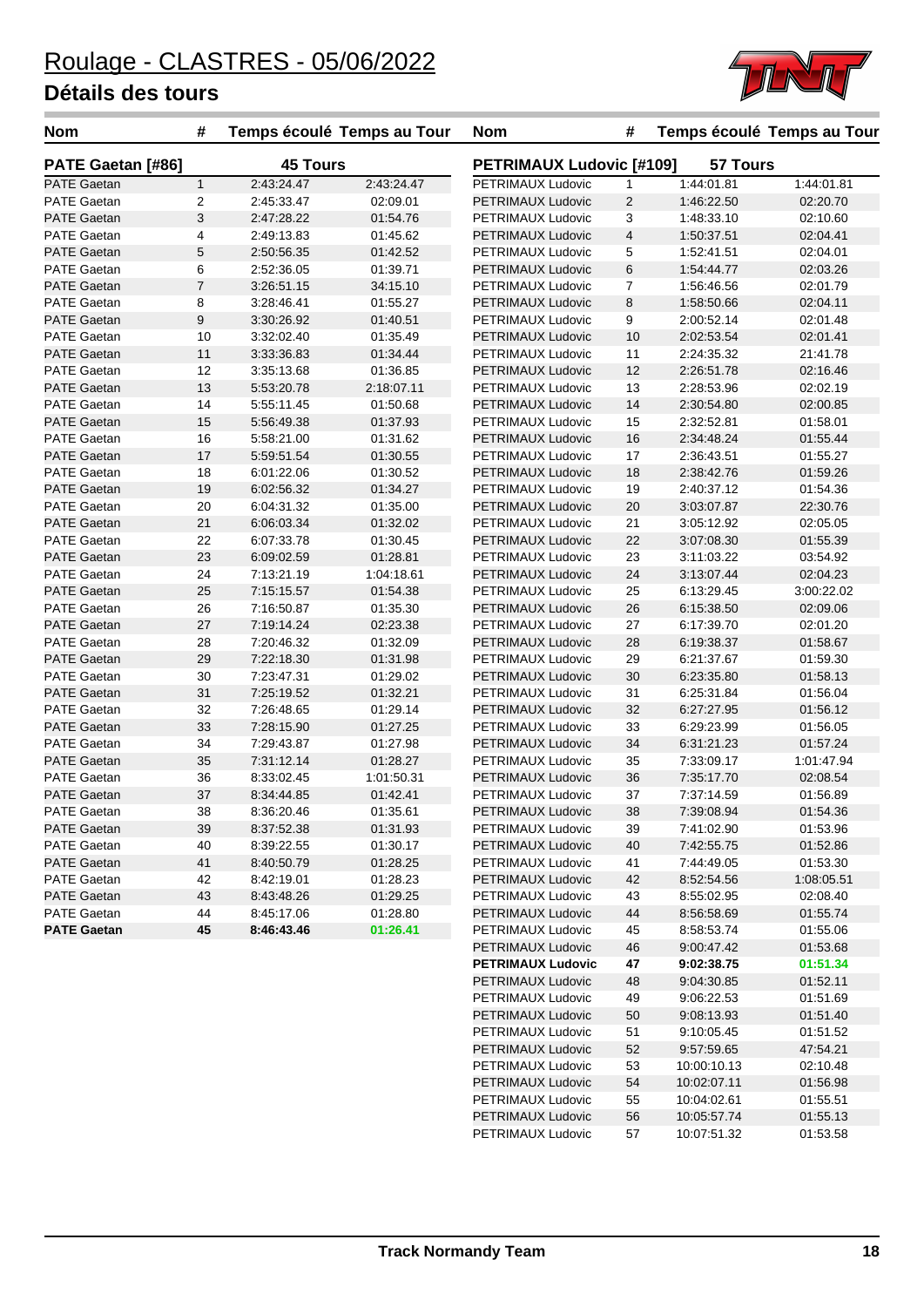

| <b>Nom</b>          | #                         | Temps écoulé Temps au Tour |            | <b>Nom</b>                    | #              |                 | Temps écoulé Temps au Tour |  |
|---------------------|---------------------------|----------------------------|------------|-------------------------------|----------------|-----------------|----------------------------|--|
| RADOUX Jérémy [#47] |                           | 57 Tours                   |            | <b>SORRE Guillaume [#112]</b> |                | <b>66 Tours</b> |                            |  |
| RADOUX Jérémy       | $\mathbf{1}$              | 1:38:39.47                 | 1:38:39.47 | <b>SORRE Guillaume</b>        | $\mathbf{1}$   | 1:50:25.32      | 1:50:25.32                 |  |
| RADOUX Jérémy       | $\overline{c}$            | 1:40:36.43                 | 01:56.96   | <b>SORRE Guillaume</b>        | $\overline{2}$ | 1:52:33.73      | 02:08.42                   |  |
| RADOUX Jérémy       | $\ensuremath{\mathsf{3}}$ | 1:42:17.49                 | 01:41.07   | <b>SORRE Guillaume</b>        | 3              | 1:54:26.52      | 01:52.79                   |  |
| RADOUX Jérémy       | 4                         | 1:45:35.25                 | 03:17.77   | <b>SORRE Guillaume</b>        | 4              | 1:56:17.49      | 01:50.98                   |  |
| RADOUX Jérémy       | 5                         | 1:47:08.61                 | 01:33.36   | <b>SORRE Guillaume</b>        | 5              | 1:58:18.01      | 02:00.52                   |  |
| RADOUX Jérémy       | 6                         | 1:48:42.10                 | 01:33.50   | <b>SORRE Guillaume</b>        | 6              | 2:00:12.27      | 01:54.27                   |  |
| RADOUX Jérémy       | $\overline{7}$            | 2:44:40.40                 | 55:58.31   | <b>SORRE Guillaume</b>        | 7              | 2:02:02.07      | 01:49.81                   |  |
| RADOUX Jérémy       | 8                         | 2:46:34.55                 | 01:54.15   | <b>SORRE Guillaume</b>        | 8              | 2:07:15.83      | 05:13.77                   |  |
| RADOUX Jérémy       | 9                         | 2:48:13.29                 | 01:38.75   | <b>SORRE Guillaume</b>        | 9              | 2:09:12.37      | 01:56.54                   |  |
| RADOUX Jérémy       | 10                        | 2:49:45.26                 | 01:31.97   | <b>SORRE Guillaume</b>        | 10             | 2:11:00.34      | 01:47.98                   |  |
| RADOUX Jérémy       | 11                        | 2:56:17.96                 | 06:32.71   | <b>SORRE Guillaume</b>        | 11             | 2:12:44.10      | 01:43.76                   |  |
| RADOUX Jérémy       | 12                        | 2:57:52.05                 | 01:34.09   | <b>SORRE Guillaume</b>        | 12             | 2:14:30.58      | 01:46.48                   |  |
| RADOUX Jérémy       | 13                        | 2:59:19.73                 | 01:27.69   | <b>SORRE Guillaume</b>        | 13             | 2:16:16.16      | 01:45.58                   |  |
| RADOUX Jérémy       | 14                        | 5:34:46.99                 | 2:35:27.26 | <b>SORRE Guillaume</b>        | 14             | 2:30:43.72      | 14:27.56                   |  |
| RADOUX Jérémy       | 15                        | 5:36:23.67                 | 01:36.68   | <b>SORRE Guillaume</b>        | 15             | 2:32:36.66      | 01:52.95                   |  |
| RADOUX Jérémy       | 16                        | 5:37:49.82                 | 01:26.16   | <b>SORRE Guillaume</b>        | 16             | 2:34:21.06      | 01:44.40                   |  |
| RADOUX Jérémy       | 17                        | 5:39:15.21                 | 01:25.39   | <b>SORRE Guillaume</b>        | 17             | 2:36:02.00      | 01:40.95                   |  |
| RADOUX Jérémy       | 18                        | 5:42:06.33                 | 02:51.13   | <b>SORRE Guillaume</b>        | 18             | 2:37:54.36      | 01:52.37                   |  |
| RADOUX Jérémy       | 19                        | 5:43:30.38                 | 01:24.05   | <b>SORRE Guillaume</b>        | 19             | 2:39:45.88      | 01:51.52                   |  |
| RADOUX Jérémy       | 20                        | 5:44:54.99                 | 01:24.61   | <b>SORRE Guillaume</b>        | 20             | 2:41:27.65      | 01:41.77                   |  |
| RADOUX Jérémy       | 21                        | 5:46:18.43                 | 01:23.44   | <b>SORRE Guillaume</b>        | 21             | 3:04:38.46      | 23:10.81                   |  |
| RADOUX Jérémy       | 22                        | 5:47:42.45                 | 01:24.03   | <b>SORRE Guillaume</b>        | 22             | 3:06:31.46      | 01:53.00                   |  |
| RADOUX Jérémy       | 23                        | 5:49:06.55                 | 01:24.10   | <b>SORRE Guillaume</b>        | 23             | 3:08:18.45      | 01:47.00                   |  |
| RADOUX Jérémy       | 24                        | 5:50:29.82                 | 01:23.28   | <b>SORRE Guillaume</b>        | 24             | 3:10:01.34      | 01:42.90                   |  |
| RADOUX Jérémy       | 25                        | 6:53:12.47                 | 1:02:42.65 | <b>SORRE Guillaume</b>        | 25             | 3:11:41.82      | 01:40.48                   |  |
| RADOUX Jérémy       | 26                        | 6:54:47.49                 | 01:35.02   | <b>SORRE Guillaume</b>        | 26             | 3:18:10.42      | 06:28.61                   |  |
| RADOUX Jérémy       | 27                        | 6:56:12.36                 | 01:24.87   | <b>SORRE Guillaume</b>        | 27             | 3:19:59.20      | 01:48.78                   |  |
| RADOUX Jérémy       | 28                        | 6:57:36.59                 | 01:24.24   | <b>SORRE Guillaume</b>        | 28             | 6:13:32.10      | 2:53:32.91                 |  |
| RADOUX Jérémy       | 29                        | 6:59:00.88                 | 01:24.29   | <b>SORRE Guillaume</b>        | 29             | 6:15:36.93      | 02:04.84                   |  |
| RADOUX Jérémy       | 30                        | 7:00:27.83                 | 01:26.96   | <b>SORRE Guillaume</b>        | 30             | 6:17:27.33      | 01:50.40                   |  |
| RADOUX Jérémy       | 31                        | 7:01:50.96                 | 01:23.14   | <b>SORRE Guillaume</b>        | 31             | 6:19:16.80      | 01:49.48                   |  |
| RADOUX Jérémy       | 32                        | 7:03:14.33                 | 01:23.37   | <b>SORRE Guillaume</b>        | 32             | 6:20:59.37      | 01:42.57                   |  |
| RADOUX Jérémy       | 33                        | 7:04:38.03                 | 01:23.70   | <b>SORRE Guillaume</b>        | 33             | 6:22:41.93      | 01:42.57                   |  |
| RADOUX Jérémy       | 34                        | 7:06:01.45                 | 01:23.42   | <b>SORRE Guillaume</b>        | 34             | 6:24:22.63      | 01:40.70                   |  |
| RADOUX Jérémy       | 35                        | 7:07:26.76                 | 01:25.32   | <b>SORRE Guillaume</b>        | 35             | 6:26:01.42      | 01:38.79                   |  |
| RADOUX Jérémy       | 36                        | 7:08:50.67                 | 01:23.91   | <b>SORRE Guillaume</b>        | 36             | 6:27:49.30      | 01:47.89                   |  |
| RADOUX Jérémy       | 37                        | 7:10:14.34                 | 01:23.68   | <b>SORRE Guillaume</b>        | 37             | 6:29:27.20      | 01:37.90                   |  |
| RADOUX Jérémy       | 38                        | 8:15:34.26                 | 1:05:19.92 | <b>SORRE Guillaume</b>        | 38             | 6:31:08.43      | 01:41.23                   |  |
| RADOUX Jérémy       | 39                        | 8:17:11.75                 | 01:37.50   | <b>SORRE Guillaume</b>        | 39             | 7:33:04.81      | 1:01:56.38                 |  |
| RADOUX Jérémy       | 40                        | 8:18:36.51                 | 01:24.77   | <b>SORRE Guillaume</b>        | 40             | 7:34:58.39      | 01:53.58                   |  |
| RADOUX Jérémy       | 41                        | 8:20:00.58                 | 01:24.08   | <b>SORRE Guillaume</b>        | 41             | 7:36:40.25      | 01:41.87                   |  |
| RADOUX Jérémy       | 42                        | 8:21:24.11                 | 01:23.54   | <b>SORRE Guillaume</b>        | 42             | 7:38:22.35      | 01:42.10                   |  |
| RADOUX Jérémy       | 43                        | 8:22:48.75                 | 01:24.64   | <b>SORRE Guillaume</b>        | 43             | 7:40:04.02      | 01:41.68                   |  |
| RADOUX Jérémy       | 44                        | 8:24:13.17                 | 01:24.43   | <b>SORRE Guillaume</b>        | 44             | 7:41:45.91      | 01:41.89                   |  |
| RADOUX Jérémy       | 45                        | 8:25:38.30                 | 01:25.13   | <b>SORRE Guillaume</b>        | 45             | 7:43:23.69      | 01:37.79                   |  |
| RADOUX Jérémy       | 46                        | 8:27:03.73                 | 01:25.43   | <b>SORRE Guillaume</b>        | 46             | 7:44:57.93      | 01:34.25                   |  |
| RADOUX Jérémy       | 47                        | 8:29:10.27                 | 02:06.55   | <b>SORRE Guillaume</b>        | 47             | 7:46:41.29      | 01:43.37                   |  |
| RADOUX Jérémy       | 48                        | 8:30:37.75                 | 01:27.48   | <b>SORRE Guillaume</b>        | 48             | 8:52:56.99      | 1:06:15.70                 |  |
| RADOUX Jérémy       | 49                        | 9:29:35.88                 | 58:58.14   | <b>SORRE Guillaume</b>        | 49             | 8:54:44.92      | 01:47.94                   |  |
| RADOUX Jérémy       | 50                        | 9:31:15.39                 | 01:39.52   | <b>SORRE Guillaume</b>        | 50             | 8:56:24.35      | 01:39.43                   |  |
| RADOUX Jérémy       | 51                        | 9:32:42.84                 | 01:27.45   | <b>SORRE Guillaume</b>        | 51             | 8:58:00.94      | 01:36.59                   |  |
| RADOUX Jérémy       | 52                        | 9:34:07.83                 | 01:24.99   | <b>SORRE Guillaume</b>        | 52             | 8:59:36.98      | 01:36.05                   |  |
| RADOUX Jérémy       | 53                        | 9:35:33.92                 | 01:26.09   | <b>SORRE Guillaume</b>        | 53             | 9:01:11.23      | 01:34.25                   |  |
| RADOUX Jérémy       | 54                        | 9:37:00.00                 | 01:26.09   | <b>SORRE Guillaume</b>        | 54             | 9:02:45.31      | 01:34.09                   |  |
| RADOUX Jérémy       | 55                        | 9:38:23.93                 | 01:23.94   | <b>SORRE Guillaume</b>        | 55             | 9:04:17.45      | 01:32.14                   |  |
| RADOUX Jérémy       | 56                        | 9:39:48.29                 | 01:24.36   | <b>SORRE Guillaume</b>        | 56             | 9:05:49.96      | 01:32.51                   |  |
| RADOUX Jérémy       | 57                        | 9:41:12.97                 | 01:24.69   | <b>SORRE Guillaume</b>        | 57             | 9:07:22.42      | 01:32.46                   |  |
|                     |                           |                            |            | <b>SORRE Guillaume</b>        | 58             | 9:08:54.10      | 01:31.69                   |  |
|                     |                           |                            |            | <b>SORRE Guillaume</b>        | 59             | 9:10:27.58      | 01:33.48                   |  |
|                     |                           |                            |            | <b>SORRE Guillaume</b>        | 60             | 9:57:56.23      | 47:28.66                   |  |
|                     |                           |                            |            | <b>SORRE Guillaume</b>        | 61             | 9:59:46.15      | 01:49.93                   |  |

SORRE Guillaume 62 10:01:22.49 01:36.34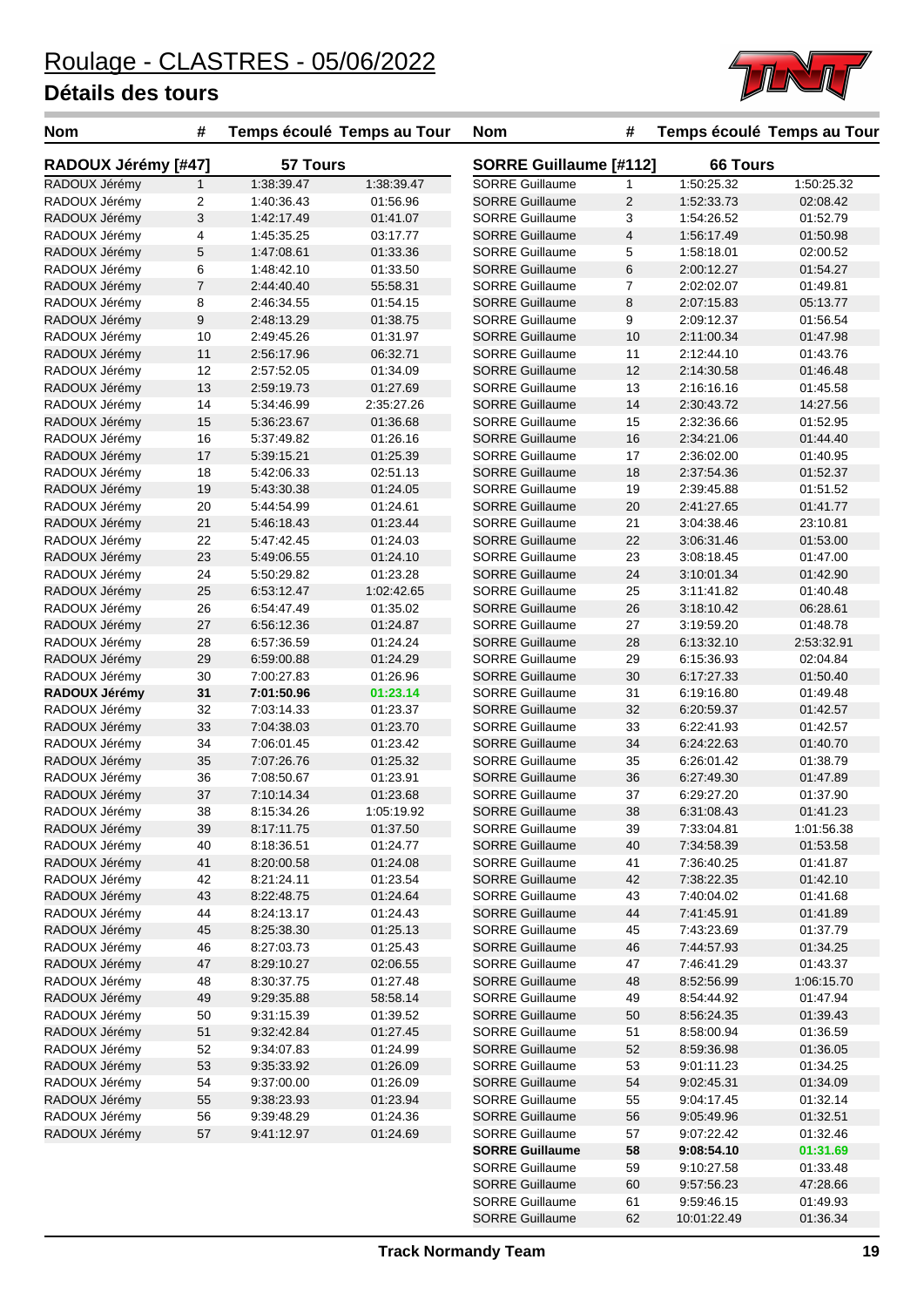

| Nom                         | #                       | Temps écoulé Temps au Tour |            | <b>Nom</b>             | #              |                 | Temps écoulé Temps au Tour |
|-----------------------------|-------------------------|----------------------------|------------|------------------------|----------------|-----------------|----------------------------|
| SORRE Guillaume             | 63                      | 10:02:57.01                | 01:34.52   |                        |                |                 |                            |
| <b>SORRE Guillaume</b>      | 64                      | 10:04:30.31                | 01:33.31   | TNT CHRISTOPHER [#29]  |                | <b>40 Tours</b> |                            |
| <b>SORRE Guillaume</b>      | 65                      | 10:06:02.78                | 01:32.47   | <b>TNT CHRISTOPHER</b> | $\mathbf{1}$   | 5:17:09.28      | 5:17:09.28                 |
| <b>SORRE Guillaume</b>      | 66                      | 10:07:37.79                | 01:35.02   | <b>TNT CHRISTOPHER</b> | $\overline{2}$ | 5:18:54.12      | 01:44.84                   |
|                             |                         |                            |            | <b>TNT CHRISTOPHER</b> | 3              | 5:26:11.02      | 07:16.91                   |
| <b>THIRION Cédric [#50]</b> |                         | <b>34 Tours</b>            |            | <b>TNT CHRISTOPHER</b> | $\overline{4}$ | 6:12:59.99      | 46:48.97                   |
| <b>THIRION Cédric</b>       | $\mathbf{1}$            | 1:28:11.92                 | 1:28:11.92 | <b>TNT CHRISTOPHER</b> | 5              | 6:14:56.53      | 01:56.54                   |
| <b>THIRION Cédric</b>       | $\overline{2}$          | 1:38:17.56                 | 10:05.65   | <b>TNT CHRISTOPHER</b> | $\,6$          | 6:16:41.55      | 01:45.03                   |
| <b>THIRION Cédric</b>       | 3                       | 5:33:54.27                 | 3:55:36.72 | <b>TNT CHRISTOPHER</b> | $\overline{7}$ | 6:18:24.16      | 01:42.62                   |
| <b>THIRION Cédric</b>       | $\overline{\mathbf{4}}$ | 5:42:27.54                 | 08:33.27   | <b>TNT CHRISTOPHER</b> | $\bf8$         | 6:20:07.24      | 01:43.08                   |
| <b>THIRION Cédric</b>       | 5                       | 5:43:51.57                 | 01:24.03   | <b>TNT CHRISTOPHER</b> | 9              | 6:21:47.28      | 01:40.04                   |
| <b>THIRION Cédric</b>       | $\,6$                   | 5:45:15.87                 | 01:24.31   | <b>TNT CHRISTOPHER</b> | 10             | 6:23:28.20      | 01:40.93                   |
| <b>THIRION Cédric</b>       | $\overline{7}$          | 5:46:38.74                 | 01:22.87   | <b>TNT CHRISTOPHER</b> | 11             | 6:25:07.06      | 01:38.87                   |
| <b>THIRION Cédric</b>       | 8                       | 5:48:03.57                 | 01:24.84   | TNT CHRISTOPHER        | 12             | 6:26:42.29      | 01:35.23                   |
| <b>THIRION Cédric</b>       | 9                       | 5:49:25.70                 | 01:22.13   | <b>TNT CHRISTOPHER</b> | 13             | 6:28:17.45      | 01:35.16                   |
| <b>THIRION Cédric</b>       | 10                      | 5:50:47.99                 | 01:22.30   | <b>TNT CHRISTOPHER</b> | 14             | 6:29:55.23      | 01:37.79                   |
| <b>THIRION Cédric</b>       | 11                      | 6:53:14.55                 | 1:02:26.56 | <b>TNT CHRISTOPHER</b> | 15             | 7:13:21.73      | 43:26.50                   |
| <b>THIRION Cédric</b>       | 12                      | 6:54:49.24                 | 01:34.70   | <b>TNT CHRISTOPHER</b> | 16             | 7:15:15.99      | 01:54.26                   |
| <b>THIRION Cédric</b>       | 13                      | 6:56:15.50                 | 01:26.26   | <b>TNT CHRISTOPHER</b> | 17             | 7:16:49.72      | 01:33.73                   |
| <b>THIRION Cédric</b>       | 14                      | 6:57:36.92                 | 01:21.43   | <b>TNT CHRISTOPHER</b> | 18             | 7:19:11.77      | 02:22.06                   |
| <b>THIRION Cédric</b>       | 15                      | 6:59:00.45                 | 01:23.54   | <b>TNT CHRISTOPHER</b> | 19             | 7:20:46.70      | 01:34.93                   |
| <b>THIRION Cédric</b>       | 16                      | 7:00:22.56                 | 01:22.11   | <b>TNT CHRISTOPHER</b> | 20             | 7:22:18.67      | 01:31.98                   |
| <b>THIRION Cédric</b>       | 17                      | 7:01:44.38                 | 01:21.82   | TNT CHRISTOPHER        | 21             | 7:23:47.41      | 01:28.74                   |
| <b>THIRION Cédric</b>       | 18                      | 7:03:06.79                 | 01:22.41   | <b>TNT CHRISTOPHER</b> | 22             | 7:25:18.37      | 01:30.97                   |
| <b>THIRION Cédric</b>       | 19                      | 7:04:29.57                 | 01:22.79   | <b>TNT CHRISTOPHER</b> | 23             | 7:26:47.32      | 01:28.95                   |
| <b>THIRION Cédric</b>       | 20                      | 7:05:53.99                 | 01:24.43   | <b>TNT CHRISTOPHER</b> | 24             | 7:28:16.52      | 01:29.21                   |
| <b>THIRION Cédric</b>       | 21                      | 7:07:17.88                 | 01:23.89   | TNT CHRISTOPHER        | 25             | 7:29:44.55      | 01:28.04                   |
| <b>THIRION Cédric</b>       | 22                      | 7:08:41.58                 | 01:23.70   | <b>TNT CHRISTOPHER</b> | 26             | 7:31:10.76      | 01:26.21                   |
| <b>THIRION Cédric</b>       | 23                      | 7:10:07.57                 | 01:26.00   | <b>TNT CHRISTOPHER</b> | 27             | 8:33:41.29      | 1:02:30.53                 |
| <b>THIRION Cédric</b>       | 24                      | 7:11:29.08                 | 01:21.52   | <b>TNT CHRISTOPHER</b> | 28             | 8:35:24.44      | 01:43.15                   |
| <b>THIRION Cédric</b>       | 25                      | 9:28:02.75                 | 2:16:33.67 | TNT CHRISTOPHER        | 29             | 8:37:00.63      | 01:36.19                   |
| <b>THIRION Cédric</b>       | 26                      | 9:29:32.24                 | 01:29.50   | TNT CHRISTOPHER        | 30             | 8:38:37.40      | 01:36.78                   |
| <b>THIRION Cédric</b>       | 27                      | 9:30:54.68                 | 01:22.44   | <b>TNT CHRISTOPHER</b> | 31             | 8:40:10.22      | 01:32.82                   |
| <b>THIRION Cédric</b>       | 28                      | 9:32:16.71                 | 01:22.04   | <b>TNT CHRISTOPHER</b> | 32             | 8:41:45.07      | 01:34.86                   |
| <b>THIRION Cédric</b>       | 29                      | 9:33:38.27                 | 01:21.57   | <b>TNT CHRISTOPHER</b> | 33             | 8:43:20.68      | 01:35.61                   |
| <b>THIRION Cédric</b>       | 30                      | 9:35:01.20                 | 01:22.93   | <b>TNT CHRISTOPHER</b> | 34             | 8:44:51.62      | 01:30.94                   |
| <b>THIRION Cédric</b>       | 31                      | 9:36:22.92                 | 01:21.73   | <b>TNT CHRISTOPHER</b> | 35             | 8:46:21.62      | 01:30.01                   |
| <b>THIRION Cédric</b>       | 32                      | 9:37:43.88                 | 01:20.96   | <b>TNT CHRISTOPHER</b> | 36             | 8:48:00.46      | 01:38.84                   |
| <b>THIRION Cédric</b>       | 33                      | 9:39:04.83                 | 01:20.96   | TNT CHRISTOPHER        | 37             | 9:52:12.18      | 1:04:11.73                 |
| <b>THIRION Cédric</b>       | 34                      | 9:40:26.19                 | 01:21.36   | TNT CHRISTOPHER        | 38             | 9:53:40.92      | 01:28.74                   |
|                             |                         |                            |            | <b>TNT CHRISTOPHER</b> | 39             | 9:55:01.43      | 01:20.52                   |
|                             |                         |                            |            | <b>TNT CHRISTOPHER</b> | 40             | 10:09:39.91     | 14:38.48                   |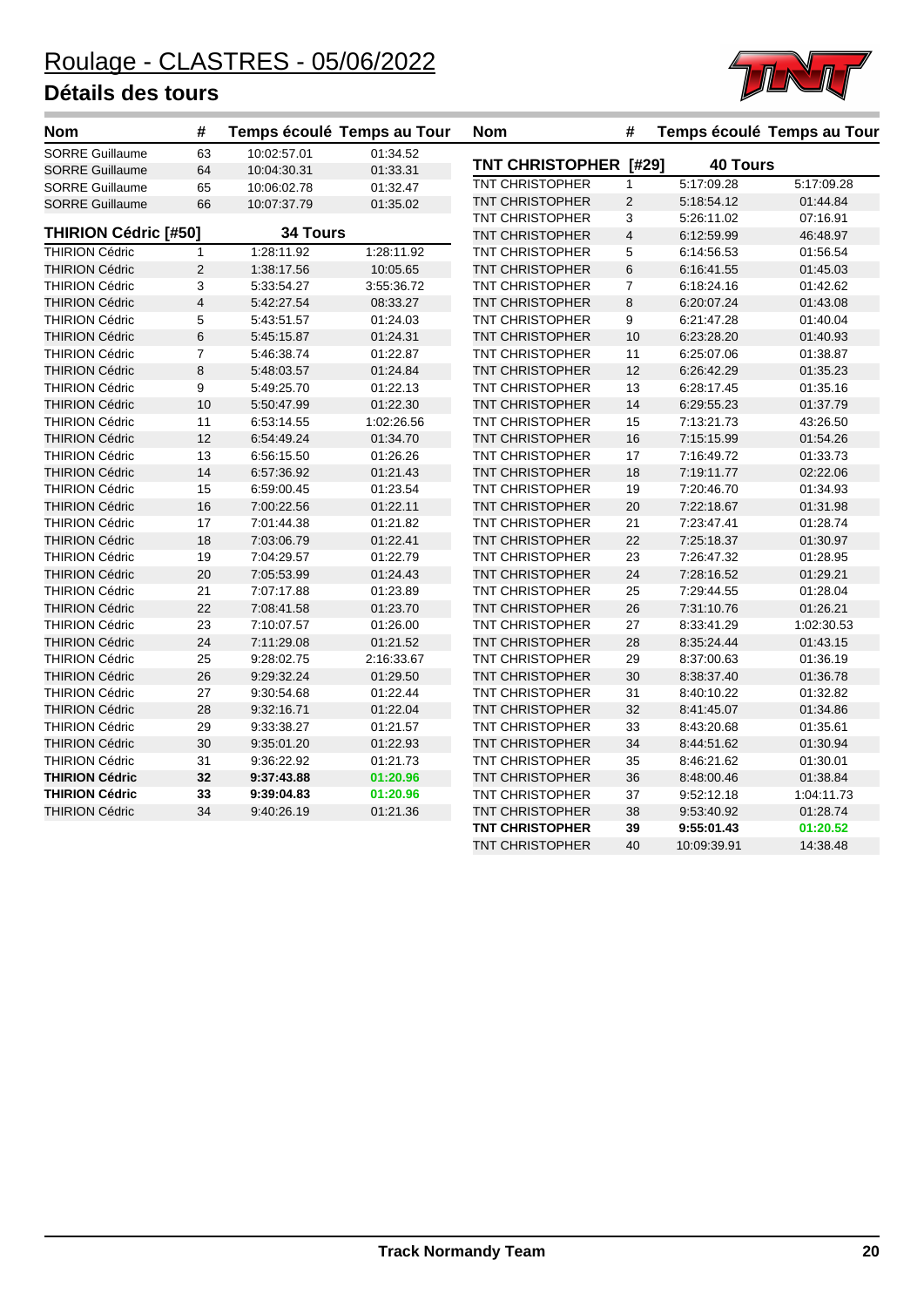

| <b>Nom</b>              | #              |            | Temps écoulé Temps au Tour | <b>Nom</b>                                        | #              |            | Temps écoulé Temps au Tour |
|-------------------------|----------------|------------|----------------------------|---------------------------------------------------|----------------|------------|----------------------------|
| <b>TNT THOMAS [#30]</b> |                | 24 Tours   |                            | <b>VANHOUTTE Maxime [#113]</b><br><b>43 Tours</b> |                |            |                            |
| TNT THOMAS              |                | 1:58:51.62 | 1:58:51.62                 | <b>VANHOUTTE Maxime</b>                           |                | 1:46:20.65 | 1:46:20.65                 |
| <b>TNT THOMAS</b>       | $\overline{2}$ | 2:00:38.03 | 01:46.41                   | <b>VANHOUTTE Maxime</b>                           | 2              | 1:48:38.51 | 02:17.86                   |
| <b>TNT THOMAS</b>       | 3              | 2:02:15.83 | 01:37.81                   | <b>VANHOUTTE Maxime</b>                           | 3              | 1:50:39.17 | 02:00.66                   |
| <b>TNT THOMAS</b>       | $\overline{4}$ | 2:15:28.64 | 13:12.81                   | <b>VANHOUTTE Maxime</b>                           | $\overline{4}$ | 1:52:37.30 | 01:58.13                   |
| <b>TNT THOMAS</b>       | 5              | 7:02:51.58 | 4:47:22.94                 | <b>VANHOUTTE Maxime</b>                           | 5              | 1:54:29.07 | 01:51.78                   |
| <b>TNT THOMAS</b>       | 6              | 7:04:22.33 | 01:30.76                   | <b>VANHOUTTE Maxime</b>                           | 6              | 1:56:19.84 | 01:50.77                   |
| TNT THOMAS              | 7              | 7:05:47.83 | 01:25.50                   | <b>VANHOUTTE Maxime</b>                           | $\overline{7}$ | 1:58:19.27 | 01:59.44                   |
| <b>TNT THOMAS</b>       | 8              | 7:07:11.48 | 01:23.66                   | <b>VANHOUTTE Maxime</b>                           | 8              | 2:00:16.25 | 01:56.98                   |
| <b>TNT THOMAS</b>       | 9              | 7:08:34.96 | 01:23.49                   | <b>VANHOUTTE Maxime</b>                           | 9              | 2:02:06.01 | 01:49.76                   |
| <b>TNT THOMAS</b>       | 10             | 7:09:57.30 | 01:22.34                   | <b>VANHOUTTE Maxime</b>                           | 10             | 2:27:44.98 | 25:38.97                   |
| <b>TNT THOMAS</b>       | 11             | 7:11:20.74 | 01:23.45                   | <b>VANHOUTTE Maxime</b>                           | 11             | 2:29:46.79 | 02:01.81                   |
| <b>TNT THOMAS</b>       | 12             | 7:53.58.98 | 42:38.24                   | <b>VANHOUTTE Maxime</b>                           | 12             | 2:31:36.40 | 01:49.62                   |
| <b>TNT THOMAS</b>       | 13             | 7:55:25.77 | 01:26.80                   | <b>VANHOUTTE Maxime</b>                           | 13             | 2:33:22.51 | 01:46.11                   |
| <b>TNT THOMAS</b>       | 14             | 7:56:47.47 | 01:21.71                   | <b>VANHOUTTE Maxime</b>                           | 14             | 2:35:11.38 | 01:48.87                   |
| TNT THOMAS              | 15             | 7:58:08.01 | 01:20.54                   | <b>VANHOUTTE Maxime</b>                           | 15             | 6:13:31.24 | 3:38:19.86                 |
| <b>TNT THOMAS</b>       | 16             | 7:59:28.28 | 01:20.28                   | <b>VANHOUTTE Maxime</b>                           | 16             | 6:15:30.14 | 01:58.91                   |
| <b>TNT THOMAS</b>       | 17             | 8:00:47.99 | 01:19.72                   | <b>VANHOUTTE Maxime</b>                           | 17             | 6:17:19.55 | 01:49.41                   |
| <b>TNT THOMAS</b>       | 18             | 8:02:07.12 | 01:19.13                   | <b>VANHOUTTE Maxime</b>                           | 18             | 6:19:13.36 | 01:53.82                   |
| <b>TNT THOMAS</b>       | 19             | 8:03:25.99 | 01:18.87                   | <b>VANHOUTTE Maxime</b>                           | 19             | 6:20:57.59 | 01:44.23                   |
| <b>TNT THOMAS</b>       | 20             | 8:04:45.70 | 01:19.72                   | <b>VANHOUTTE Maxime</b>                           | 20             | 6:22:41.33 | 01:43.74                   |
| TNT THOMAS              | 21             | 8:06:05.13 | 01:19.44                   | <b>VANHOUTTE Maxime</b>                           | 21             | 6:24:24.85 | 01:43.53                   |
| <b>TNT THOMAS</b>       | 22             | 8:07:24.71 | 01:19.58                   | <b>VANHOUTTE Maxime</b>                           | 22             | 6:26:09.74 | 01:44.89                   |
| <b>TNT THOMAS</b>       | 23             | 8:08:43.90 | 01:19.20                   | <b>VANHOUTTE Maxime</b>                           | 23             | 6:27:52.84 | 01:43.11                   |
| <b>TNT THOMAS</b>       | 24             | 8:10:04.16 | 01:20.26                   | <b>VANHOUTTE Maxime</b>                           | 24             | 6:29:36.18 | 01:43.34                   |
|                         |                |            |                            | VANHOUTTE Maxime                                  | 25             | 6.31.20.01 | 01:43.83                   |

| VANILOUTTE MANING       |    | 1. JZ. JI . JU |            |
|-------------------------|----|----------------|------------|
| <b>VANHOUTTE Maxime</b> | 5  | 1:54:29.07     | 01:51.78   |
| <b>VANHOUTTE Maxime</b> | 6  | 1:56:19.84     | 01:50.77   |
| <b>VANHOUTTE Maxime</b> | 7  | 1:58:19.27     | 01:59.44   |
| <b>VANHOUTTE Maxime</b> | 8  | 2:00:16.25     | 01:56.98   |
| <b>VANHOUTTE Maxime</b> | 9  | 2:02:06.01     | 01:49.76   |
| <b>VANHOUTTE Maxime</b> | 10 | 2:27:44.98     | 25:38.97   |
| <b>VANHOUTTE Maxime</b> | 11 | 2:29:46.79     | 02:01.81   |
| <b>VANHOUTTE Maxime</b> | 12 | 2:31:36.40     | 01:49.62   |
| VANHOUTTE Maxime        | 13 | 2:33:22.51     | 01:46.11   |
| <b>VANHOUTTE Maxime</b> | 14 | 2:35:11.38     | 01:48.87   |
| <b>VANHOUTTE Maxime</b> | 15 | 6:13:31.24     | 3:38:19.86 |
| <b>VANHOUTTE Maxime</b> | 16 | 6:15:30.14     | 01:58.91   |
| <b>VANHOUTTE Maxime</b> | 17 | 6:17:19.55     | 01:49.41   |
| <b>VANHOUTTE Maxime</b> | 18 | 6:19:13.36     | 01:53.82   |
| <b>VANHOUTTE Maxime</b> | 19 | 6:20:57.59     | 01:44.23   |
| <b>VANHOUTTE Maxime</b> | 20 | 6:22:41.33     | 01:43.74   |
| <b>VANHOUTTE Maxime</b> | 21 | 6:24:24.85     | 01:43.53   |
| <b>VANHOUTTE Maxime</b> | 22 | 6:26:09.74     | 01:44.89   |
| VANHOUTTE Maxime        | 23 | 6:27:52.84     | 01:43.11   |
| <b>VANHOUTTE Maxime</b> | 24 | 6:29:36.18     | 01:43.34   |
| <b>VANHOUTTE Maxime</b> | 25 | 6:31:20.01     | 01:43.83   |
| <b>VANHOUTTE Maxime</b> | 26 | 7:32:51.00     | 1:01:31.00 |
| <b>VANHOUTTE Maxime</b> | 27 | 7:34:47.49     | 01:56.49   |
| <b>VANHOUTTE Maxime</b> | 28 | 7:36:34.56     | 01:47.07   |
| VANHOUTTE Maxime        | 29 | 7:38:17.35     | 01:42.80   |
| <b>VANHOUTTE Maxime</b> | 30 | 7:39:56.82     | 01:39.47   |
| <b>VANHOUTTE Maxime</b> | 31 | 7:41:35.38     | 01:38.56   |
| <b>VANHOUTTE Maxime</b> | 32 | 7:43:14.71     | 01:39.34   |
| VANHOUTTE Maxime        | 33 | 7:44:52.47     | 01:37.76   |
| <b>VANHOUTTE Maxime</b> | 34 | 8:53:17.59     | 1:08:25.13 |
| <b>VANHOUTTE Maxime</b> | 35 | 8:55:21.23     | 02:03.64   |
| <b>VANHOUTTE Maxime</b> | 36 | 8:57:06.61     | 01:45.38   |
| <b>VANHOUTTE Maxime</b> | 37 | 8:58:48.65     | 01:42.05   |
| <b>VANHOUTTE Maxime</b> | 38 | 9:00:28.62     | 01:39.97   |
| <b>VANHOUTTE Maxime</b> | 39 | 9:02:07.79     | 01:39.17   |
| <b>VANHOUTTE Maxime</b> | 40 | 9:03:48.12     | 01:40.34   |
| <b>VANHOUTTE Maxime</b> | 41 | 9:05:26.54     | 01:38.42   |
| <b>VANHOUTTE Maxime</b> | 42 | 9:07:03.88     | 01:37.34   |
| <b>VANHOUTTE Maxime</b> | 43 | 9:08:40.77     | 01:36.90   |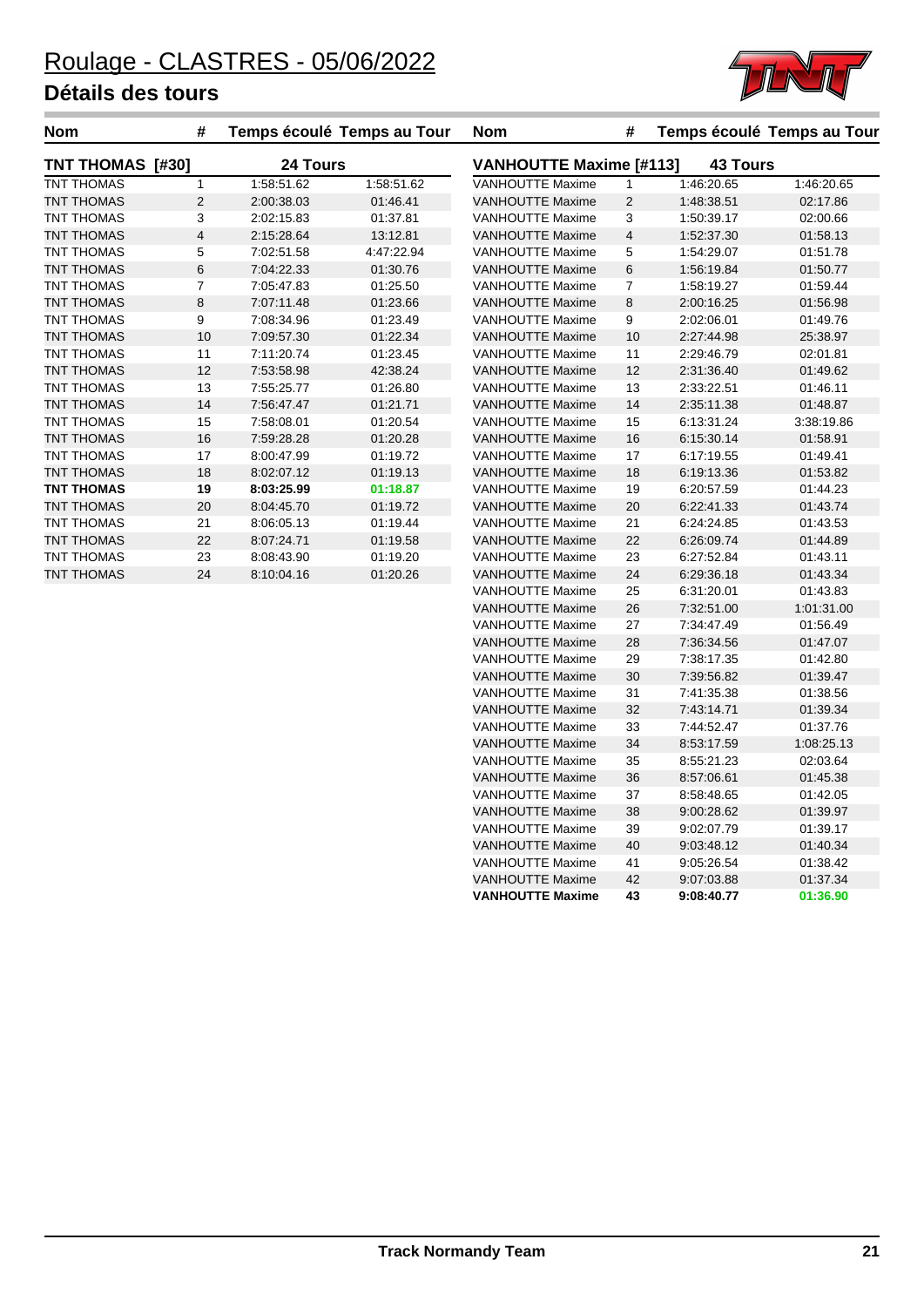

| <b>Nom</b>                    | #                |                 | Temps écoulé Temps au Tour | <b>Nom</b>                  | #                |            | Temps écoulé Temps au Tour |
|-------------------------------|------------------|-----------------|----------------------------|-----------------------------|------------------|------------|----------------------------|
| <b>VASSEUR Dimitry [#115]</b> |                  | 23 Tours        |                            | <b>VILAIN Clément [#11]</b> |                  | 35 Tours   |                            |
| <b>VASSEUR Dimitry</b>        | $\mathbf{1}$     | 1:55:35.33      | 1:55:35.33                 | <b>VILAIN Clément</b>       | $\mathbf{1}$     | 1:23:50.68 | 1:23:50.68                 |
| <b>VASSEUR Dimitry</b>        | $\overline{2}$   | 7:34:41.30      | 5:39:05.98                 | <b>VILAIN Clément</b>       | $\overline{2}$   | 1:25:35.75 | 01:45.07                   |
| <b>VASSEUR Dimitry</b>        | 3                | 7:36:30.75      | 01:49.45                   | VILAIN Clément              | 3                | 1:27:13.63 | 01:37.88                   |
| <b>VASSEUR Dimitry</b>        | 4                | 7:38:14.49      | 01:43.75                   | <b>VILAIN Clément</b>       | 4                | 1:28:48.45 | 01:34.83                   |
| <b>VASSEUR Dimitry</b>        | $\sqrt{5}$       | 7:39:53.52      | 01:39.03                   | <b>VILAIN Clément</b>       | 5                | 1:55:06.27 | 26:17.82                   |
| <b>VASSEUR Dimitry</b>        | 6                | 7:41:32.85      | 01:39.33                   | <b>VILAIN Clément</b>       | 6                | 1:57:12.88 | 02:06.61                   |
| <b>VASSEUR Dimitry</b>        | $\overline{7}$   | 7:43:12.98      | 01:40.13                   | <b>VILAIN Clément</b>       | $\overline{7}$   | 1:58:55.74 | 01:42.87                   |
| <b>VASSEUR Dimitry</b>        | 8                | 7:44:51.14      | 01:38.16                   | <b>VILAIN Clément</b>       | 8                | 2:00:38.28 | 01:42.54                   |
| <b>VASSEUR Dimitry</b>        | $\boldsymbol{9}$ | 8:55:31.26      | 1:10:40.13                 | <b>VILAIN Clément</b>       | $\boldsymbol{9}$ | 2:02:14.19 | 01:35.91                   |
| <b>VASSEUR Dimitry</b>        | 10               | 8:57:16.80      | 01:45.54                   | <b>VILAIN Clément</b>       | 10               | 2:46:45.92 | 44:31.73                   |
| <b>VASSEUR Dimitry</b>        | 11               | 8:58:54.77      | 01:37.97                   | <b>VILAIN Clément</b>       | 11               | 2:48:23.42 | 01:37.50                   |
| <b>VASSEUR Dimitry</b>        | 12               | 9:00:31.46      | 01:36.69                   | <b>VILAIN Clément</b>       | 12               | 2:49:51.68 | 01:28.27                   |
| <b>VASSEUR Dimitry</b>        | 13               | 9:02:08.16      | 01:36.71                   | <b>VILAIN Clément</b>       | 13               | 2:51:22.39 | 01:30.71                   |
| <b>VASSEUR Dimitry</b>        | 14               | 9:03:49.81      | 01:41.66                   | <b>VILAIN Clément</b>       | 14               | 2:52:49.44 | 01:27.05                   |
| <b>VASSEUR Dimitry</b>        | 15               | 9:05:26.87      | 01:37.06                   | <b>VILAIN Clément</b>       | 15               | 2:56:24.67 | 03:35.24                   |
| <b>VASSEUR Dimitry</b>        | 16               | 9:07:00.46      | 01:33.59                   | <b>VILAIN Clément</b>       | 16               | 2:58:01.44 | 01:36.78                   |
| <b>VASSEUR Dimitry</b>        | 17               | 9:08:31.42      | 01:30.97                   | <b>VILAIN Clément</b>       | 17               | 2:59:28.26 | 01:26.82                   |
| <b>VASSEUR Dimitry</b>        | 18               | 9:58:50.18      | 50:18.77                   | <b>VILAIN Clément</b>       | 18               | 3:00:54.06 | 01:25.81                   |
| <b>VASSEUR Dimitry</b>        | 19               | 10:00:29.72     | 01:39.55                   | <b>VILAIN Clément</b>       | 19               | 7:53:34.77 | 4:52:40.71                 |
| <b>VASSEUR Dimitry</b>        | 20               | 10:02:02.47     | 01:32.75                   | <b>VILAIN Clément</b>       | 20               | 7:55:02.75 | 01:27.99                   |
| <b>VASSEUR Dimitry</b>        | 21               | 10:03:39.17     | 01:36.71                   | <b>VILAIN Clément</b>       | 21               | 7:56:25.25 | 01:22.51                   |
| <b>VASSEUR Dimitry</b>        | 22               | 10:05:14.94     | 01:35.77                   | <b>VILAIN Clément</b>       | 22               | 7:57:46.84 | 01:21.59                   |
| <b>VASSEUR Dimitry</b>        | 23               | 10:06:46.23     | 01:31.30                   | <b>VILAIN Clément</b>       | 23               | 7:59:07.89 | 01:21.05                   |
|                               |                  |                 |                            | <b>VILAIN Clément</b>       | 24               | 8:00:28.70 | 01:20.82                   |
| VASSEUR Orlane [#116]         |                  | <b>37 Tours</b> |                            | <b>VILAIN Clément</b>       | 25               | 8:01:50.34 | 01:21.64                   |
| <b>VASSEUR Orlane</b>         | $\mathbf{1}$     | 1:55:20.59      | 1:55:20.59                 | <b>VILAIN Clément</b>       | 26               | 8:03:11.79 | 01:21.45                   |
| <b>VASSEUR Orlane</b>         | $\overline{2}$   | 1:57:15.43      | 01:54.85                   | <b>VILAIN Clément</b>       | 27               | 8:04:31.92 | 01:20.14                   |
| <b>VASSEUR Orlane</b>         | 3                | 1:58:59.05      | 01:43.62                   | <b>VILAIN Clément</b>       | 28               | 9:15:33.96 | 1:11:02.04                 |
| <b>VASSEUR Orlane</b>         | $\overline{4}$   | 2:00:45.81      | 01:46.76                   | <b>VILAIN Clément</b>       | 29               | 9:16:59.16 | 01:25.21                   |
| <b>VASSEUR Orlane</b>         | 5                | 2:26:24.87      | 25:39.07                   | <b>VILAIN Clément</b>       | 30               | 9:18:21.54 | 01:22.38                   |
| <b>VASSEUR Orlane</b>         | 6                | 2:28:15.50      | 01:50.63                   | <b>VILAIN Clément</b>       | 31               | 9:19:43.29 | 01:21.76                   |
| <b>VASSEUR Orlane</b>         | $\overline{7}$   | 2:30:10.67      | 01:55.18                   | <b>VILAIN Clément</b>       | 32               | 9:21:03.94 | 01:20.65                   |
| <b>VASSEUR Orlane</b>         | $\bf 8$          | 2:31:56.82      | 01:46.16                   | <b>VILAIN Clément</b>       | 33               | 9:22:24.27 | 01:20.33                   |
| <b>VASSEUR Orlane</b>         | 9                | 2:33:39.83      | 01:43.01                   | <b>VILAIN Clément</b>       | 34               | 9:23:44.61 | 01:20.35                   |
| <b>VASSEUR Orlane</b>         | 10               | 2:35:23.42      | 01:43.60                   | <b>VILAIN Clément</b>       | 35               | 9:25:04.49 | 01:19.88                   |
| <b>VASSEUR Orlane</b>         | 11               | 2:37:05.59      | 01:42.17                   |                             |                  |            |                            |
| <b>VASSEUR Orlane</b>         | 12               | 2:38:47.94      | 01:42.36                   |                             |                  |            |                            |
| <b>VASSEUR Orlane</b>         | 13               | 2:40:28.98      | 01:41.05                   |                             |                  |            |                            |
| <b>VASSEUR Orlane</b>         | 14               | 7:34:42.92      | 4:54:13.94                 |                             |                  |            |                            |
| <b>VASSEUR Orlane</b>         | 15               | 7:36:33.15      | 01:50.23                   |                             |                  |            |                            |
| <b>VASSEUR Orlane</b>         | 16               | 7:38:15.27      | 01:42.12                   |                             |                  |            |                            |
| <b>VASSEUR Orlane</b>         | 17               | 7:39:54.95      | 01:39.69                   |                             |                  |            |                            |
| <b>VASSEUR Orlane</b>         | 18               | 7:41:33.29      | 01:38.35                   |                             |                  |            |                            |
| <b>VASSEUR Orlane</b>         | 19               | 7:43:12.56      | 01:39.27                   |                             |                  |            |                            |
| <b>VASSEUR Orlane</b>         | 20               | 7:44:49.45      | 01:36.90                   |                             |                  |            |                            |
| <b>VASSEUR Orlane</b>         | 21               | 7:46:28.00      | 01:38.56                   |                             |                  |            |                            |
| <b>VASSEUR Orlane</b>         | 22               | 8:55:33.79      | 1:09:05.79                 |                             |                  |            |                            |
| <b>VASSEUR Orlane</b>         | 23               | 8:57:17.53      | 01:43.74                   |                             |                  |            |                            |
| <b>VASSEUR Orlane</b>         | 24               | 8:58:56.25      | 01:38.72                   |                             |                  |            |                            |
| <b>VASSEUR Orlane</b>         | 25               | 9:00:33.10      | 01:36.85                   |                             |                  |            |                            |
| <b>VASSEUR Orlane</b>         | 26               | 9:02:09.26      | 01:36.17                   |                             |                  |            |                            |
| <b>VASSEUR Orlane</b>         | 27               | 9:03:48.36      | 01:39.10                   |                             |                  |            |                            |
| <b>VASSEUR Orlane</b>         | 28               | 9:05:22.09      | 01:33.73                   |                             |                  |            |                            |
| <b>VASSEUR Orlane</b>         | 29               | 9:06:54.01      | 01:31.93                   |                             |                  |            |                            |
| <b>VASSEUR Orlane</b>         | 30               | 9:08:28.84      | 01:34.83                   |                             |                  |            |                            |
| <b>VASSEUR Orlane</b>         | 31               | 9:10:02.76      | 01:33.92                   |                             |                  |            |                            |
| <b>VASSEUR Orlane</b>         | 32               | 9:58:52.24      | 48:49.49                   |                             |                  |            |                            |
| <b>VASSEUR Orlane</b>         | 33               | 10:00:32.18     | 01:39.94                   |                             |                  |            |                            |
| <b>VASSEUR Orlane</b>         | 34               | 10:02:11.26     | 01:39.08                   |                             |                  |            |                            |
| <b>VASSEUR Orlane</b>         | 35               | 10:03:48.41     | 01:37.16                   |                             |                  |            |                            |
| <b>VASSEUR Orlane</b>         | 36               | 10:05:21.95     | 01:33.54                   |                             |                  |            |                            |
| <b>VASSEUR Orlane</b>         | 37               | 10:06:55.68     | 01:33.73                   |                             |                  |            |                            |